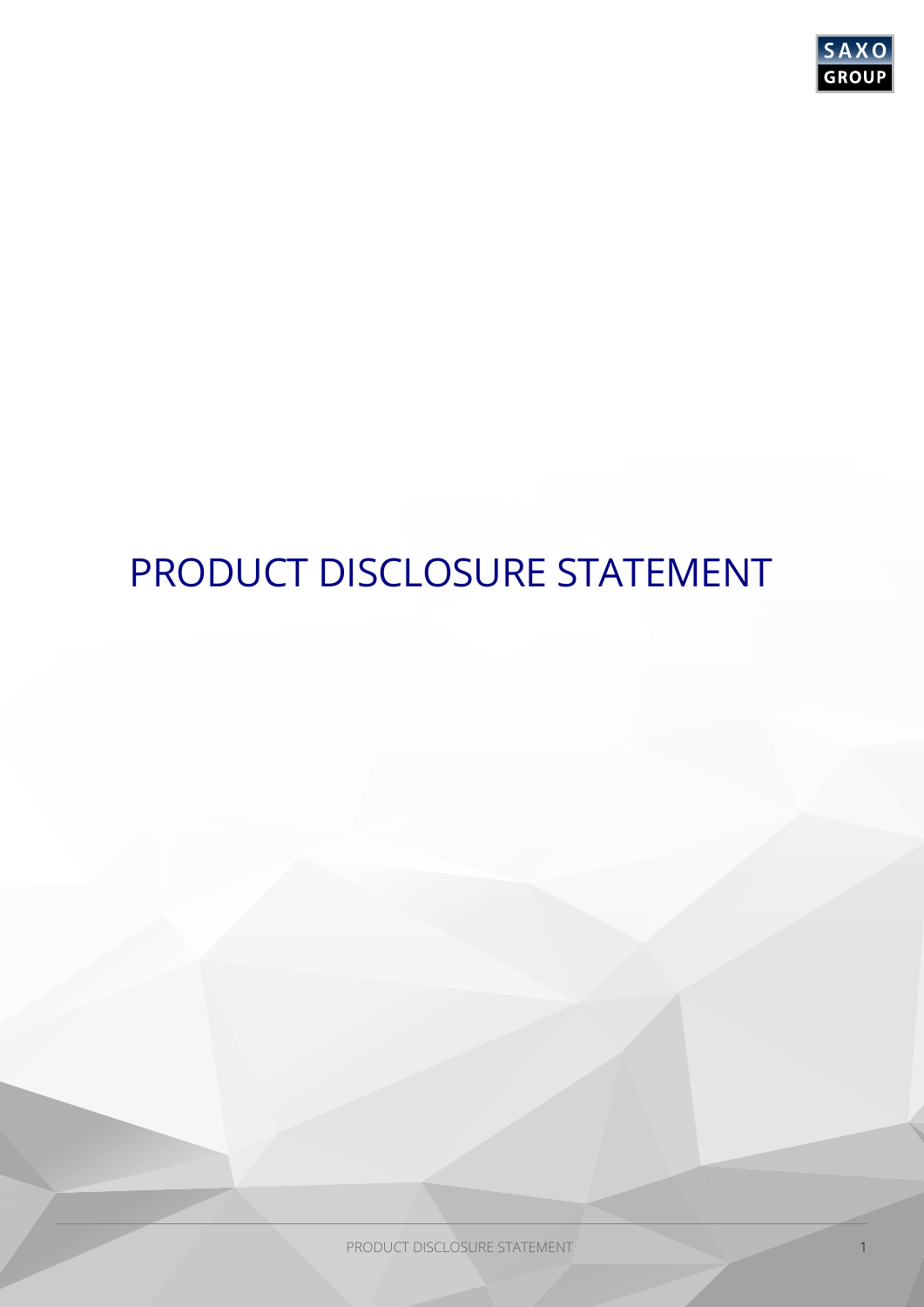

# CONTENT

| 1 |      |                                                                                      |  |
|---|------|--------------------------------------------------------------------------------------|--|
| 2 |      | CHANGES TO INFORMATION IN THIS PRODUCT DISCLOSURE STATEMENT 3                        |  |
| 3 |      |                                                                                      |  |
|   | 3.1  |                                                                                      |  |
|   | 3.2  |                                                                                      |  |
|   | 3.3  |                                                                                      |  |
|   | 3.4  |                                                                                      |  |
|   | 3.5  | Risk of underlying stock being placed into administration, de-listed or liquidated 5 |  |
|   | 3.6  |                                                                                      |  |
|   |      |                                                                                      |  |
|   | 3.7  |                                                                                      |  |
|   | 3.8  |                                                                                      |  |
|   | 3.9  |                                                                                      |  |
|   | 3.10 |                                                                                      |  |
|   | 3.11 |                                                                                      |  |
|   | 3.12 |                                                                                      |  |
|   | 3.13 |                                                                                      |  |
|   | 3.14 |                                                                                      |  |
|   | 3.15 |                                                                                      |  |
|   | 3.16 |                                                                                      |  |
|   | 3.17 |                                                                                      |  |
|   |      |                                                                                      |  |
|   | 3.18 |                                                                                      |  |
| 4 |      |                                                                                      |  |
|   | 4.1  |                                                                                      |  |
|   | 4.2  |                                                                                      |  |
|   | 4.3  |                                                                                      |  |
|   | 4.4  |                                                                                      |  |
|   | 4.5  |                                                                                      |  |
|   | 4.6  |                                                                                      |  |
|   | 4.7  |                                                                                      |  |
| 5 |      |                                                                                      |  |
|   | 5.1  |                                                                                      |  |
|   | 5.2  |                                                                                      |  |
|   |      |                                                                                      |  |
| 6 |      |                                                                                      |  |
|   | 6.1  |                                                                                      |  |
|   |      | 6.1.1                                                                                |  |
|   |      | 6.1.2                                                                                |  |
|   | 6.2  | FX Forward Outright                                                                  |  |
|   |      | 6.2.1                                                                                |  |
|   |      | 6.2.2                                                                                |  |
|   | 6.3  | <b>FX SWAP</b>                                                                       |  |
|   |      | 6.3.1                                                                                |  |
|   |      | 6.3.2                                                                                |  |
|   | 6.4  | FX Vanilla Option.                                                                   |  |
|   |      | 6.4.1                                                                                |  |
|   |      |                                                                                      |  |
|   |      | 6.4.2                                                                                |  |
|   | 6.5  |                                                                                      |  |
|   |      | 6.5.1                                                                                |  |
|   |      | 6.5.2                                                                                |  |
|   | 6.6  |                                                                                      |  |
|   |      | 6.6.1                                                                                |  |
|   |      | 6.6.2                                                                                |  |
|   | 6.7  |                                                                                      |  |
|   |      | 6.7.1                                                                                |  |
|   |      | 6.7.2                                                                                |  |
|   | 6.8  |                                                                                      |  |
|   |      |                                                                                      |  |
|   |      | 6.8.1                                                                                |  |
|   |      | 6.8.2                                                                                |  |
|   | 6.9  |                                                                                      |  |
|   |      | 6.9.1                                                                                |  |
|   |      | 6.9.2                                                                                |  |
| 7 |      |                                                                                      |  |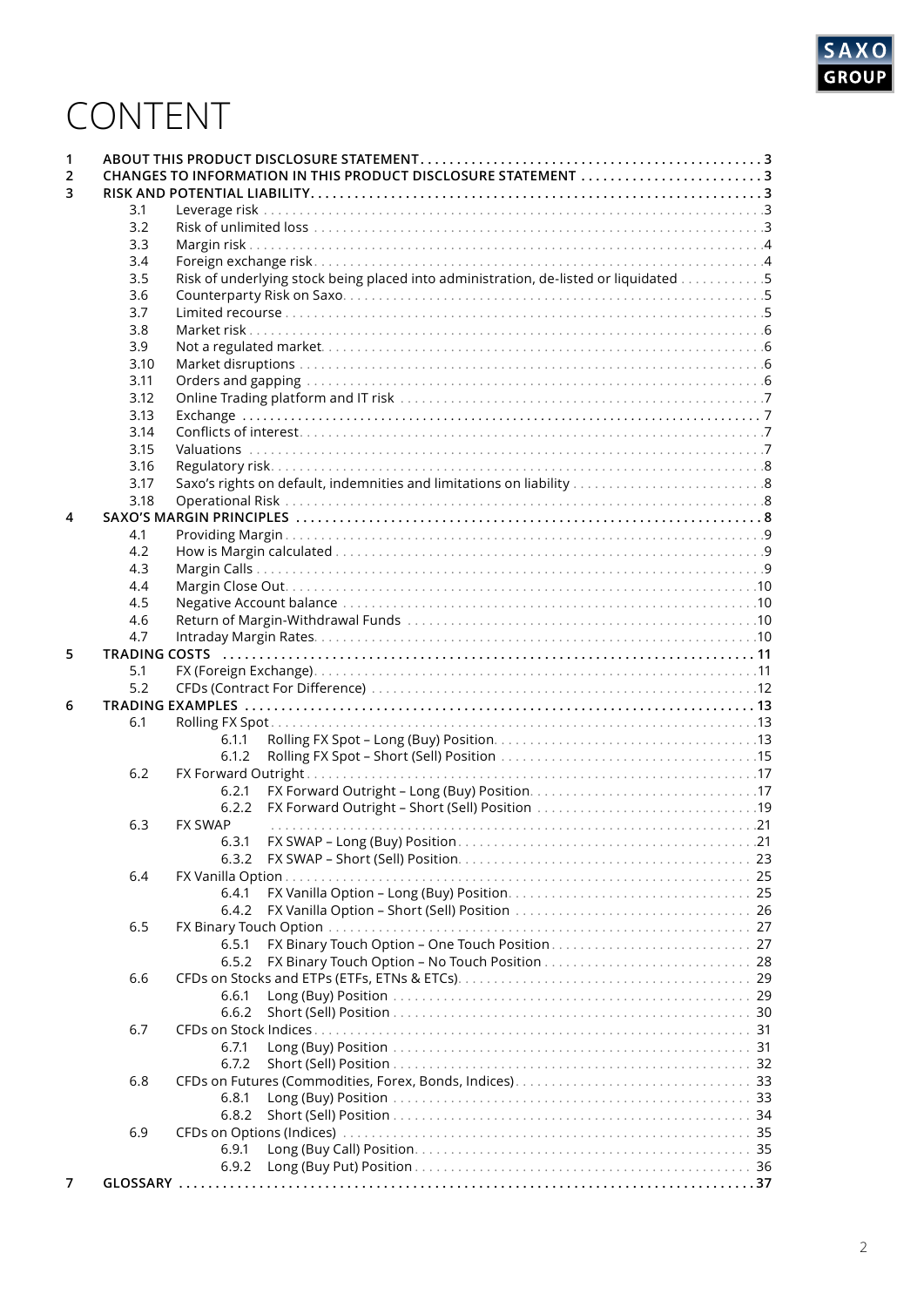

# 1 ABOUT THIS PRODUCT DISCLOSURE STATEMENT

The Saxo Products are sophisticated financial products so you should read this Product Disclosure Statement and the General Business Terms in full before making any decision to trade in them.

The schedules to this Product Disclosure Statement provide more detailed information on each of the Saxo Products.

# 2 CHANGES TO INFORMATION IN THIS PRODUCT DISCLOSURE STATEMENT

Information in this Product Disclosure Statement may change from time to time without notice where that information is not materially adverse to Clients.

Saxo does not give you personal financial advice about the Saxo Products. This Product Disclosure Statement does not constitute a recommendation or opinion that any of the Saxo Products are appropriate for you.

The information in this Product Disclosure Statement is general only and does not take into account your personal objectives, financial situation and needs.

# 3 RISK AND POTENTIAL LIABILITY

Potential investors should be experienced in trading in derivatives, especially OTC leveraged derivatives, and understand and accept the risks of trading in the Saxo Products.

Before trading in the Saxo Products you should consider the following significant risks of trading in the Saxo Products.

# 3.1 LEVERAGE RISK

The Saxo Products are Leveraged, because the amount you pay to Saxo for the Saxo Products (i.e. the total Margin and costs, fees and charges) is less than the full face value of the Underlying Instrument.

You should be prepared for greater risks from this kind of Leveraged derivative, which can lead to large losses as well as large gains. The high degree of Leverage in the Saxo Products can work against you as well as for you, and may mean that you become liable to hold more Margin with Saxo and the Margin Requirements applicable to Transactions may change rapidly in response to changes in the market for the Underlying Instrument. You may lose more than the amounts you pay Saxo as Margin and the value of the Approved Collateral held in your Account.

# 3.2 RISK OF UNLIMITED LOSS

Your potential losses on (Long or Short) positions in Saxo Products may exceed the amounts you pay (as Margin) for the Saxo Products or the amounts we hold on trust for you in the Client Segregated Account.

You can reduce the risk of losses on Short positions in the Saxo Products by monitoring your Open Positions and Closing Out the positions before losses arise or otherwise to minimise your losses.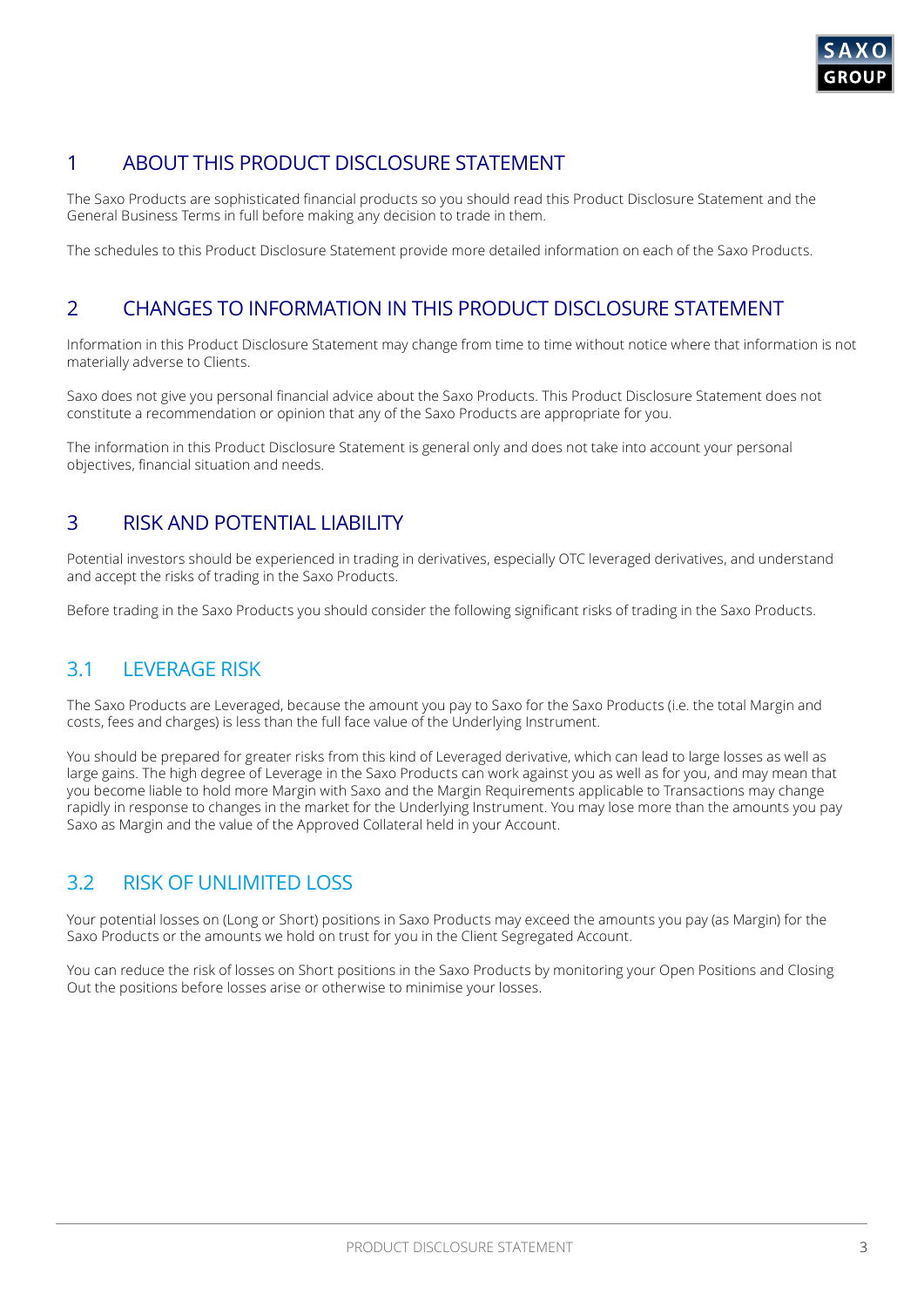

# 3.3 MARGIN RISK

You must have sufficient Margin Cover at all times and be able to provide to Saxo the amount of required Margin as and when required, otherwise we may at our reasonable discretion reduce your exposure by Closing Out one, or more, or all of your leveraged Open Positions with us without notice to you.

Margin Requirements are highly likely to change continuously, in line with market movements in the Underlying Instrument.

There is a high risk of Margin Requirements changing very rapidly at times. There is also a high risk that if the market value of the Underlying Instrument moves rapidly against you, you will be required to provide more Margin at little or no notice.

If there is a shortfall in your Account, or you do not meet a required Margin Call, Saxo reserves the right to liquidate or sell any Approved Collateral forming part of your Account at its discretion.

You can reduce your risk of losing your positions as a result of failing to meet your Margin Requirements by carefully selecting the type and amount of Saxo Product to suit your needs, monitoring your Open Positions, maintaining a prudent level of cash balance in your Account and providing sufficient Margin within the time required by Saxo. Please see Section 4.0 – Saxo's Margin Principles, for further information about Margin.

# 3.4 FOREIGN EXCHANGE RISK

Your Account and Trading Account(s) may be denominated in Euros or any other currency permitted by Saxo from time to time.

If you instruct Saxo to effect a Transaction denominated in a currency different from the denomination of your Trading Account currency, Saxo will convert the currency value of your Transaction into the Trading Account currency.

Therefore, you need to take into account the denominated currency in the Saxo Products that you trade. This is because any foreign currency conversions between your Trading Account, which is denominated in one foreign currency, and Saxo Products, which are denominated in a different foreign currency, can expose you to foreign exchange risk. For example, if your trading Account is denominated in EUR, and you have an Open Position in Commodity CFDs over gold, the denominated currency of that Transaction is USD, which means that not only do you have an exposure to gold prices, but you are also exposed to movements in the USD. Once you Close Out of this Commodity CFD position in gold, your profit and loss in your Trading Account remains denominated in USD, meaning that whilst you no longer have an Open Position in a Commodity CFD providing you with exposure to gold, you still have a foreign exchange risk as the USD balance of your Trading Account may not have been converted back to its default currency of EUR. This foreign exchange risk may trigger the need for more Margin to be paid by you, including at short or no notice.

In addition, foreign currency conversions required for your Account can expose you to foreign exchange risks between the time the Transaction is entered into and the time the relevant conversion of currencies occurs. Foreign exchange markets can change rapidly. This exposes you to adverse changes in the value of your Trading Account which can be large (depending on foreign exchange rates) and volatile. This will directly affect the value of a position in a Saxo Product.

You can reduce this risk by selecting Saxo Products with foreign exchange exposure that you are prepared to incur and to monitor.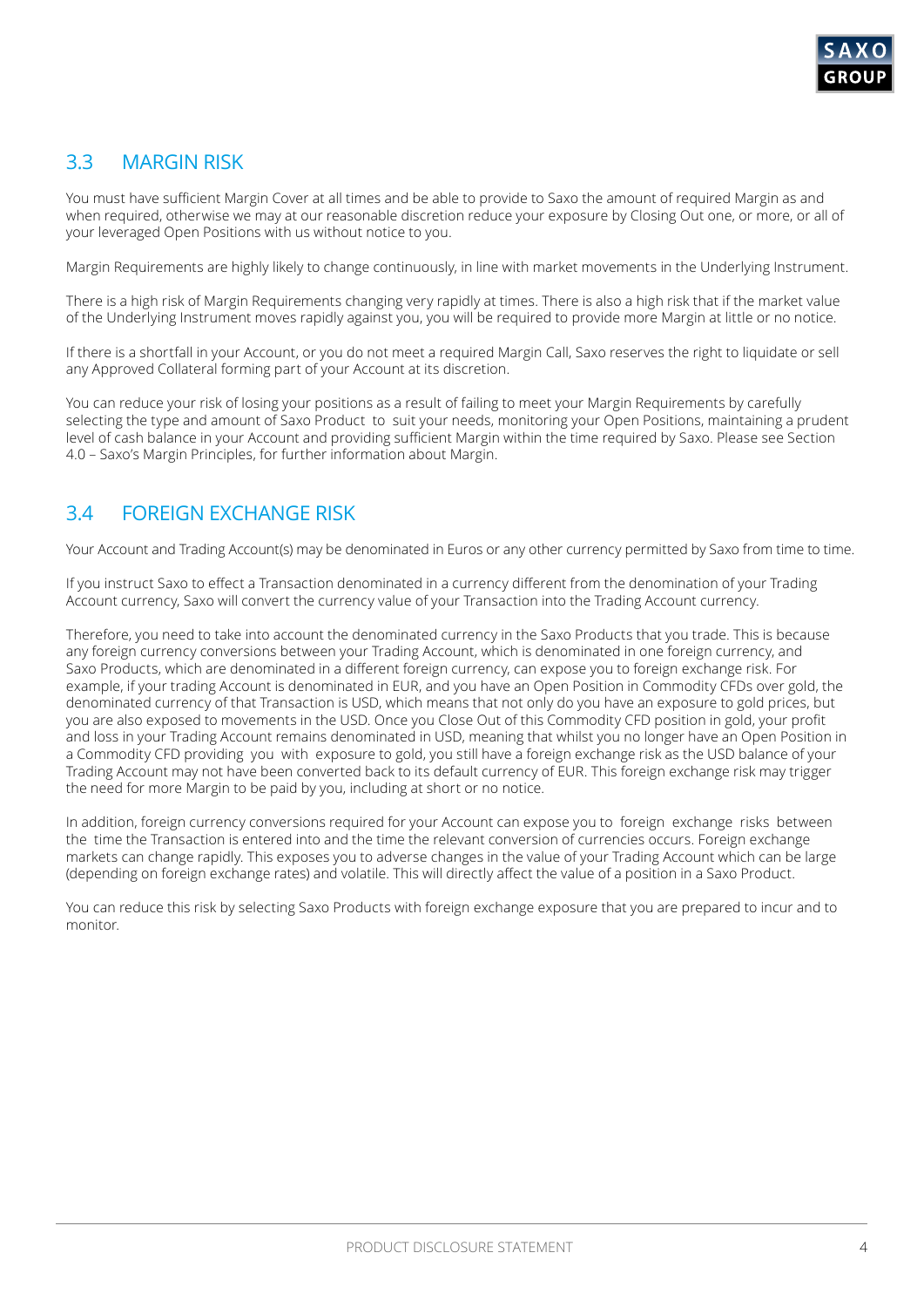

### 3.5 RISK OF UNDERLYING STOCK BEING PLACED INTO ADMINISTRATION, DE-LISTED OR LIQUIDATED

Trading in an Underlying Instrument of a Saxo Product may be halted or suspended from trading from time to time.

In these circumstances, we would not permit Clients to open a new Transaction in a Saxo Product for which trading in the Underlying Instrument is halted or suspended.

Where trading in the Underlying Instrument is halted or suspended, we may be not be able to offer you the corresponding Saxo Product and so you may not be able to Close Out any Open Positions in affected Saxo Products.

We have the discretion, where trading in an Underlying Instrument of a Saxo Product is halted or suspended, to:

- **Close out Open Positions in the affected Saxo Product:**
- $\blacksquare$  raise the relevant Margin Requirement for the affected Saxo Product up to 100%;
- continue to charge the relevant overnight debit/credit financing
- apply holding fees to halted/suspended Open positions;
- $\blacksquare$  revalue the affected Saxo Product, including down to a value of 0;
- use the last traded price of that Underlying Instrument for the purposes of determining Margin Requirement and our  $\mathcal{L}_{\mathcal{A}}$ Finance Charge or, where we reasonably believe that a different price reasonably reflects the value of a Saxo Product, then we may price the Saxo Product differently; and
- take any other action as we reasonably think fit to cover any relevant risks associated with Clients' Open Positions in the  $\mathcal{L}^{\mathcal{L}}$ relevant Saxo Product.

These halts, suspensions or interruptions may cause you to suffer a loss, for example because they prevent you from implementing your desired trading strategy in respect of the affected Saxo Products.

# 3.6 COUNTERPARTY RISK ON SAXO

Saxo is your counterparty to the Saxo Products, therefore there is the risk that Saxo will not meet its obligations to you under the Saxo Products. Saxo mitigates Clients' counterparty risk through its Margin policy and risk management procedures and the special protections it has implemented for the benefit of Clients; however, the potentially adverse outcome of this risk is very significant to you since, if it occurs, you could lose all or some of your investment.

You can reduce your counterparty risk with Saxo by limiting the amount you pay Saxo, trading prudently and requesting payment to you of any surplus in your Account which is not required for prudent Margin management, however this may increase your Margin risk resulting in all of your positions being Closed Out.

# 3.7 LIMITED RECOURSE

Saxo limits its liability to you for the Saxo Products to the extent to which Saxo actually recovers against its Hedge Counterparties and allocates that to the Saxo Products. This means that any liability owed by Saxo to you will be satisfied only by the extent to which Saxo is able to recover from its Hedge Counterparties.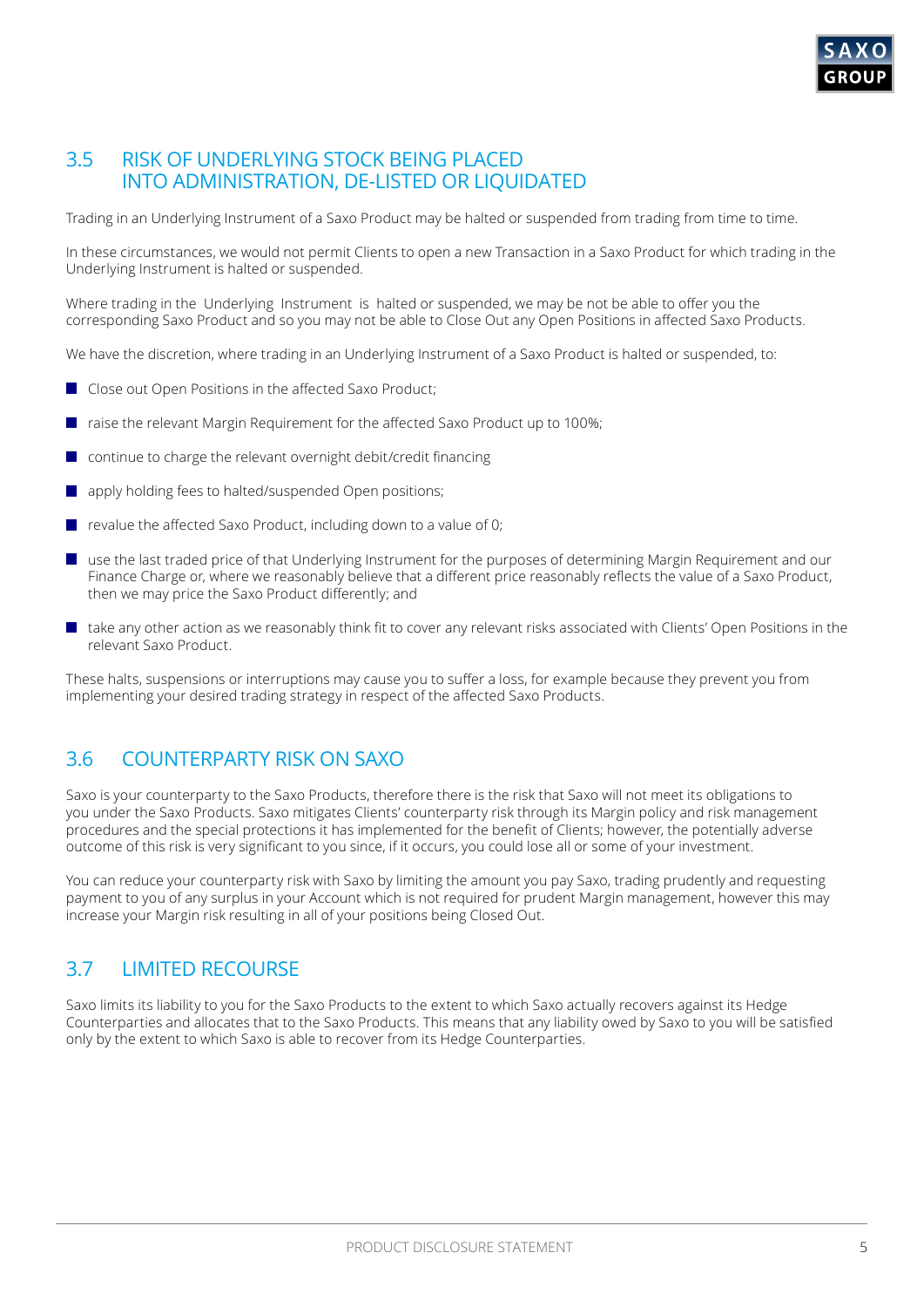

# 3.8 MARKET RISK

Financial markets can change rapidly; they are speculative and volatile. Prices of Underlying Instruments depend on a number of factors including, for example, commodity prices or index levels, interest rates, demand and supply and actions of governments. Each Exchange may reserve the right to suspend securities from trading or withdraw their quotation.

The Saxo Products are highly speculative and volatile. There is a high risk that market prices will move such that the Contract Value of the Saxo Products on closing can be significantly less than the amount you invested in them.

There is no guarantee or assurance that you will make profits, or not make losses, or that unrealised profits or losses will remain unchanged.

You can reduce your risk by understanding the market relevant to the Saxo Products, monitoring your positions in the Saxo Products carefully and closing your Open Positions before unacceptable losses arise.

# 3.9 NOT A REGULATED MARKET

The Saxo Products are OTC derivatives and are not covered by the rules for Exchange-traded contracts. OTC contracts, such as the Saxo Products, by their nature are not necessarily liquid investments in themselves. If you want to exit the Saxo Products, you rely on Saxo's ability to Close Out at the time you wish, which might not match the liquidity or market price of the Underlying Instruments.

# 3.10 MARKET DISRUPTIONS

A market disruption may mean that you may be unable to deal in a Saxo Product when desired, and you may suffer a loss as a result. This is because the market disruption events which affect the Underlying Instrument will also affect the Saxo Product on the same or very similar basis. Common examples of disruptions include the "crash" of a computer- based trading system, a file or other Exchange emergency, or an Exchange regulatory body declaring an undesirable situation has developed in relation to a particular Underlying Instrument or a particular trade, and suspends trading in those contracts or cancels that trade.

You can attempt to minimise the effect of market disruptions by obtaining information released by the Exchange relevant to the Saxo Product and taking action after the event as appropriate (if any) to the Saxo Product, such as Closing Out because the market values have significantly changed since before the event.

# 3.11 ORDERS AND GAPPING

It may become difficult or impossible for you to Close Out a position in a Saxo Product. This can, for example, happen when there is a significant change in the Saxo Product's value over a short period. There is a moderate to high risk of this occurring.

Saxo's ability to Close Out a position in a Saxo Product depends on the market for the Underlying Instruments. Stop-loss Orders may not always be filled and, even if placed, may not limit your losses to the amount specified in the Order, since they are not guarantees that there will be no loss.

You should consider placing Stop-loss or other Orders that limit your losses but also closely monitor your Account and the relevant market in case the Stop-loss Order is not fully filled or filled at all and you need to take further action to limit your losses.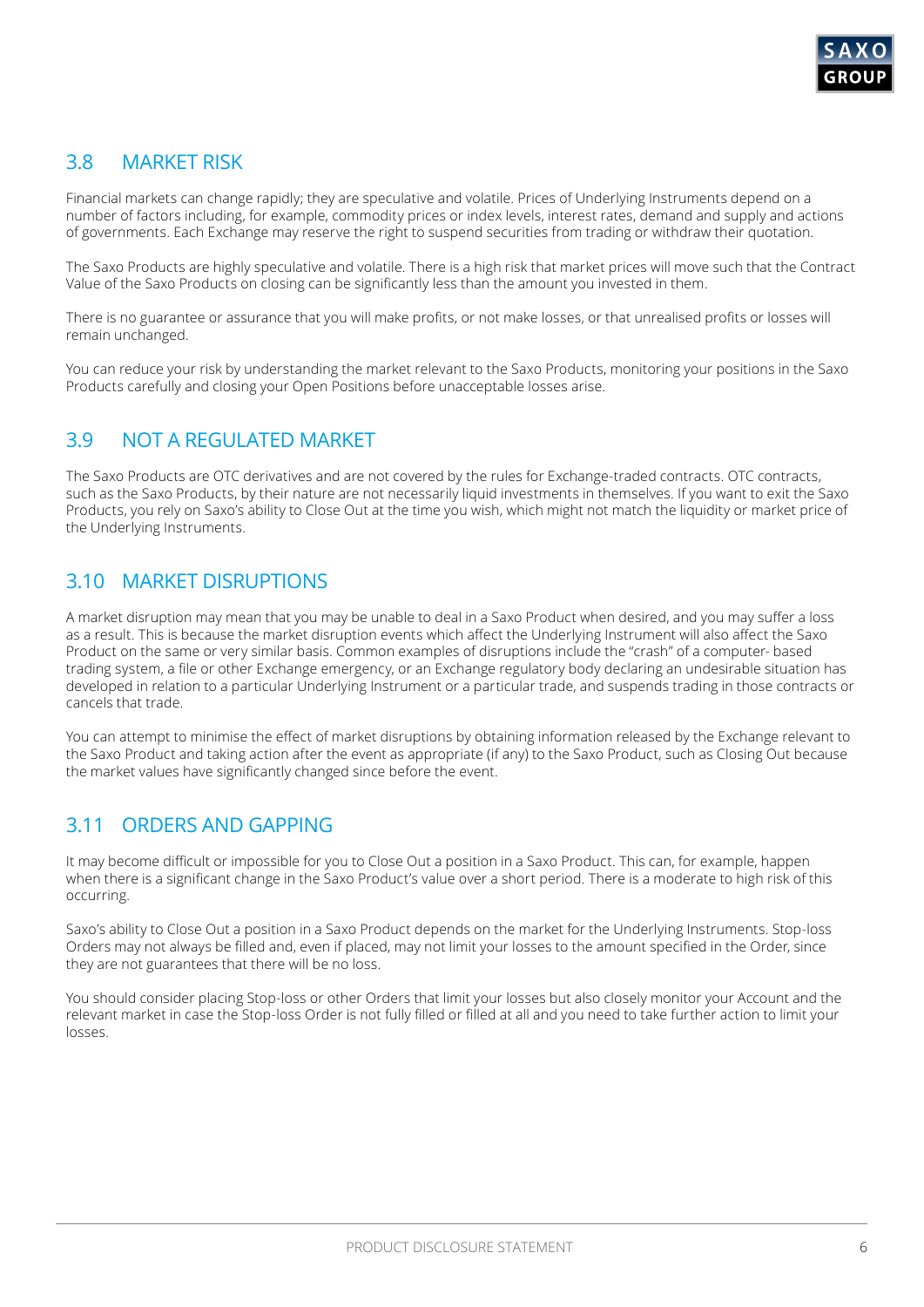

# 3.12 ONLINE TRADING PLATFORM AND IT RISK

If you are unable to access SaxoTrader for any reason, it may mean that you are unable to trade in a Saxo Product when you wish to do so (including for Closing Out) or you might not be aware of the current Margin Requirements and so you may suffer loss as a result.

Saxo may also suspend the operation of SaxoTrader or any part of it, without prior notice to you. Although this is considered to be a low risk since it would usually only happen in unforeseen and extreme market situations, Saxo has discretion in determining when to do this. If SaxoTrader is suspended, you may have difficulty contacting Saxo, you may not be able to contact Saxo at all, or your Orders may not be able to be executed at prices quoted to you.

There is a moderate to high risk that Saxo will impose volume limits on Client accounts or filters on trading, which could prevent or delay execution of your Orders, at your risk. You have no recourse against Saxo in relation to the availability or otherwise of SaxoTrader, nor for its errors and software. Please review the General Business Terms and any guidance material for any particular online trading platform.

# 3.13 EXCHANGE

The rules of the relevant Exchange govern the trading in the Underlying Instruments and so will indirectly affect the dealing in the Saxo Products. All of the rules of each relevant Exchange may be relevant to the Saxo Products, so you should consider those rules. The details of those rules are outside the control of Saxo and they may change at any time and without notice to you.

# 3.14 CONFLICTS OF INTEREST

Trading with Saxo for the Saxo Products carries an automatic risk of actual conflicts of interests because Saxo is acting as principal and issuer of the Saxo Products and Saxo sets the price of the Saxo Products and also because it might be transacting with other persons, at different prices or rates, or Saxo might be trading with market participants.

The policy used by Saxo is that as principal it issues the Saxo Products to you based on the price it gives you, not by acting as broker for you. Saxo obtains its price by dealing with its own Hedge Counterparties. You can reduce the risks to you of unfavourable pricing or opaque pricing (meaning it is unclear how it relates to the market for the Underlying Instrument) by monitoring Saxo's pricing and by monitoring the underlying market.

The other trading activities of Saxo, such as trading on its own account or acting as broker to its Clients and providing you with the Saxo Services, are conducted without reference to Saxo's dealing in the Saxo Products with you. Where Saxo enters hedging transactions as principal on its own account, it does so to hedge its position and with the intention of making a profit.

# 3.15 VALUATIONS

The Saxo Products are valued by Saxo. Typically this is by direct reference to (but not automatically solely derived from) the market value (or, if relevant, index level) of the relevant Underlying Instrument on the relevant Exchange or market which in turn affects the price quoted by the relevant Hedge Counterparty to Saxo.

If the Exchange or other market fails to provide that information (for example, due to a failure in the Exchange's trading system or data information service) or trading in the Underlying Instrument is halted or suspended, Saxo may exercise its discretion to determine a value.

Due to the nature of the Saxo Products, and consistent with industry practice for such products, Saxo's discretion is unfettered and so has no condition or qualification. While there are no specific limits on Saxo's discretions, Saxo must comply with its obligations to act efficiently, honestly and fairly. You therefore have the risk of relying on whatever value is determined by Saxo in the circumstances permitted by the General Business Terms.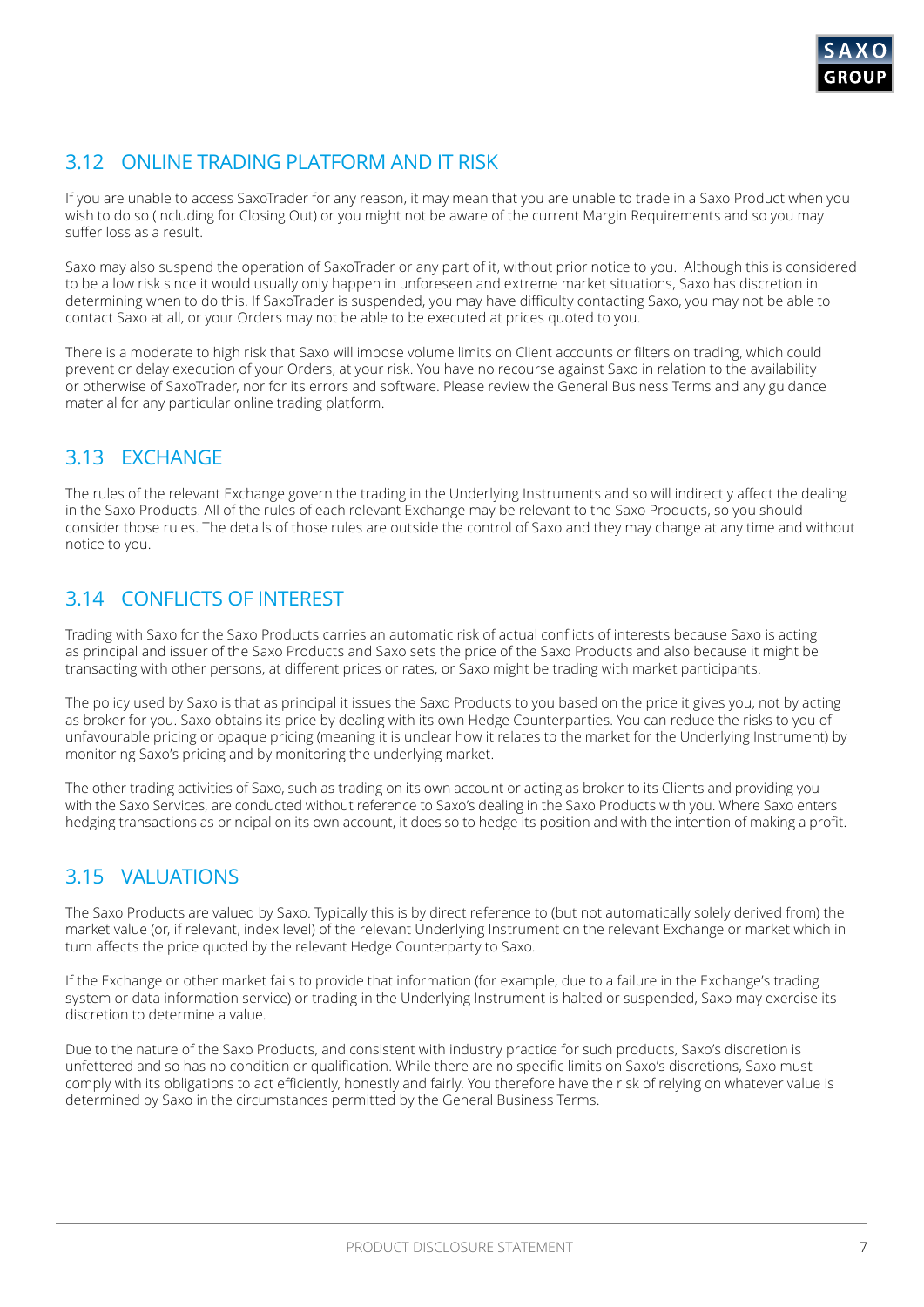

# 3.16 REGULATORY RISK

A Client may incur losses that are caused by actions taken by a regulatory authority, which are outside Saxo's control. For example, actions taken by a regulatory authority exercising its powers during a market emergency may ultimately result in losses to the Client by reason of the effect of those actions on the Underlying Instrument and so the terms of the Saxo Product. A regulatory authority can, in extreme situations, suspend trading or alter the price at which a position is settled, which will affect the value of an Underlying Instrument, thereby affecting the value of the Saxo Product.

# 3.17 SAXO'S RIGHTS ON DEFAULT, INDEMNITIES AND LIMITATIONS ON LIABILITY

If you fail to pay, or provide security for, amounts payable to Saxo or fail to perform any obligation under a Transaction, Saxo has extensive powers under the General Business Terms to take steps to protect its position. For example, Saxo has the power to Close Out positions and to determine the rates of interest it charges. Additionally, under the General Business Terms you agree to indemnify Saxo for certain losses and liabilities, including, for example, in default scenarios.

You should read the General Business Terms carefully to understand Saxo's rights under these terms.

# 3.18 OPERATIONAL RISK

The Saxo Products are generally traded over the internet, using your computer, internet-enabled mobile phone (e.g. iPhone or other smartphone) or other tablet. This means that you are exposed to the risk of disruptions in your ability to trade via electronic means, leading to delays in the execution (and settlement, as applicable) of a Transaction.

For example, these risks include the stability and reliability of your computer or other device through which you access the internet, your internet connection and SaxoTrader.

We are not liable to you if losses arise owing to delays, errors or failures in operational processes outside our control, in particular, giving rise to faults in or instability of SaxoTrader or in the provision of data by third parties.

# 4 SAXO'S MARGIN PRINCIPLES

Saxo applies the following main Margin principles:

- (a) Each Client must provide a minimum required amount of Margin, or premium in the case of an Option, before being issued a Saxo Product (Margin Requirement). You do this by providing at least the Initial Margin (plus other costs, fees and charges).
- (b) The minimum Margin Requirement and the timing and amount of each Margin Call are determined by Saxo at our discretion based on a number of factors, including the market price of the Underlying Instrument, the Margin required to hedge the Underlying Instrument, the Margin which Saxo is required to pay its Hedge Counterparty and Saxo's risk assessment of the Client, and any unrealised loss on your Trading Account at any point in time.
- (c) The Margin Requirement for each Client's Account is promptly adjusted according to market movement or changes to our risk assessment of the Client, so that no Client benefits from another Client's trading.
- (d) Each Client must provide all Margin required by Saxo and maintain at all times the required amount of Margin. If you do not maintain the required Margin at all times or you do not pay the required Margin Call called for by Saxo by the required time, we may at our reasonable discretion reduce your exposure by Closing Out one, or more, or all of your Leveraged Open Positions with us without notice to you and you may remain liable to pay us any remaining shortfall. If you use Approved Collateral to meet Margin Requirements and there is a shortfall, or you do not meet the required Margin Call, Saxo reserves the right to sell the Approved Collateral you have applied to the extent required.
- (e) In accordance with our Margin policy, no Client receives any substantial benefit or waiver from the Margin Requirements.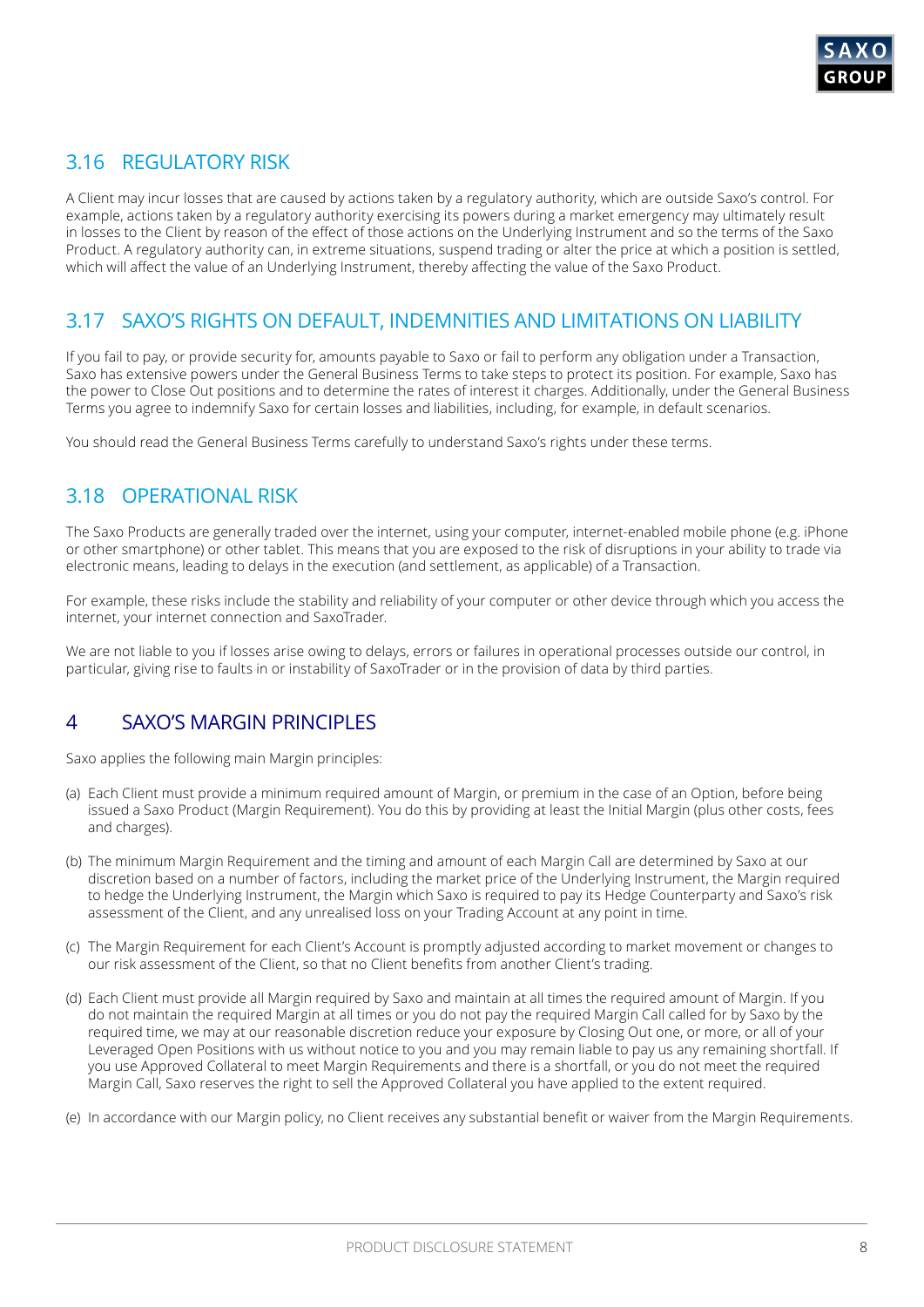

# 4.1 PROVIDING MARGIN

You must hold the Initial Margin before a Saxo Product is issued to you. You must then at all times maintain the minimum amount of Margin required by us. Separately, you must pay any further Margin we call for you to pay.

To provide Margin by Cash you must first deposit the funds into the Segregated Client Account. The funds are then credited to your Trading Account.

# 4.2 HOW IS MARGIN CALCULATED

The minimum Initial Margin will be set by Saxo and calculated as a percentage of the full face value of the Saxo Products issued to you at the current market price (market exposure) of the Transaction.

Owing to the volatility of the market, the amount of required Margin may change after a position has been opened in Saxo Products. If this occurs, Saxo may call for you to pay additional Margin because your initial payment has become insufficient. Margin amounts are calculated to cover the maximum expected movement in the market at any time but will change when the market changes, so those calculations might not cover all market movements and since those Margin Requirements can change rapidly and continuously, you need to ensure your Margin Cover is positive at all times otherwise you risk some or all of your positions being automatically Closed Out.

Here is an example of calculating Margin Cover: You deposit EUR 10,000 in your account. You believe that the Euro (EUR) is going to strengthen against the U.S. Dollar (USD) and want to take advantage of this move higher. You therefore decide to buy 100,000 EURUSD. You hold no other Open Position(s).

Initial Margin requirement =  $100,000 \times 3.33\% = EUR 3.330$ Margin Requirement = 100,000 x 1.66% = EUR 1,660 Margin Cover (at the time of the trade) = 16.6% (EUR 1,660/EUR 10,000)

Later due to market movements there is an unrealised loss on your account of EUR 8,340. Margin Cover = 100.0% (EUR 1,660/ (EUR 10,000 – EUR 8,340))

As a result, your Margin Cover is fully utilised and therefore you have no capacity to enter into further Transactions (except to close out your open position(s)) and you are at risk of being Closed Out if there are further adverse movements in the pricing.

Under the General Business Terms, your obligation to provide Margin arises from the time you have an Open Position. If the market moves so as to increase the minimum Margin Requirements, or Saxo increases the minimum Margin Requirement, you immediately owe the increased amount of the Margin Cover, regardless of if or when we contact you to pay more Margin. Your obligation to maintain the minimum required Margin remains at all times, whether or not we contact you and whether or not you log into your Account. You will be required to provide the required Margin whether or not we call for additional Margin. In other words, you are responsible for monitoring your positions and providing the required level of Margin. You might receive notice about Margin Requirements by email, or when you access your Trading Account online, by pop-up messages on your screen, but you need to provide the Margin whether or not you receive notice from us.

The values of your positions are ordinarily marked to market on a continuous basis, which automatically leads to corresponding changes in Margin Requirements for your Account. However, when trading on the Exchange relevant to the Underlying Instrument is closed, some Margin Requirements automatically increase.

# 4.3 MARGIN CALLS

Apart from your obligation to maintain the required amount of Margin, you are also obliged to meet Margin Calls by providing the required amount by the time stipulated in the Margin Call. Saxo will endeavour to monitor Accounts and to ensure that it identifies accounts likely to enter into Margin Calls as early as possible.

If no time is stipulated, payment is required within 24 hours of the Margin Call being made. Sometimes, however, (such as in unusually volatile market conditions or rapidly falling market prices), little or no time may be stipulated for paying a Margin Call (that is, immediate payment is required) or more than one Margin Call may be made on the one day including at weekends or outside of local business hours.

If you do not answer the telephone on the number you give us, or you do not read the emailed Margin Call which was sent to the email address you gave us, you remain liable to meet the Margin Call. That is why you need to be contactable 24 hours a day, 7 days a week.

Clients will receive 4 notification reminders with the 4th being the Margin Call notification and close out by either telephone, a nominated email address or SaxoTrader before Saxo takes any further steps.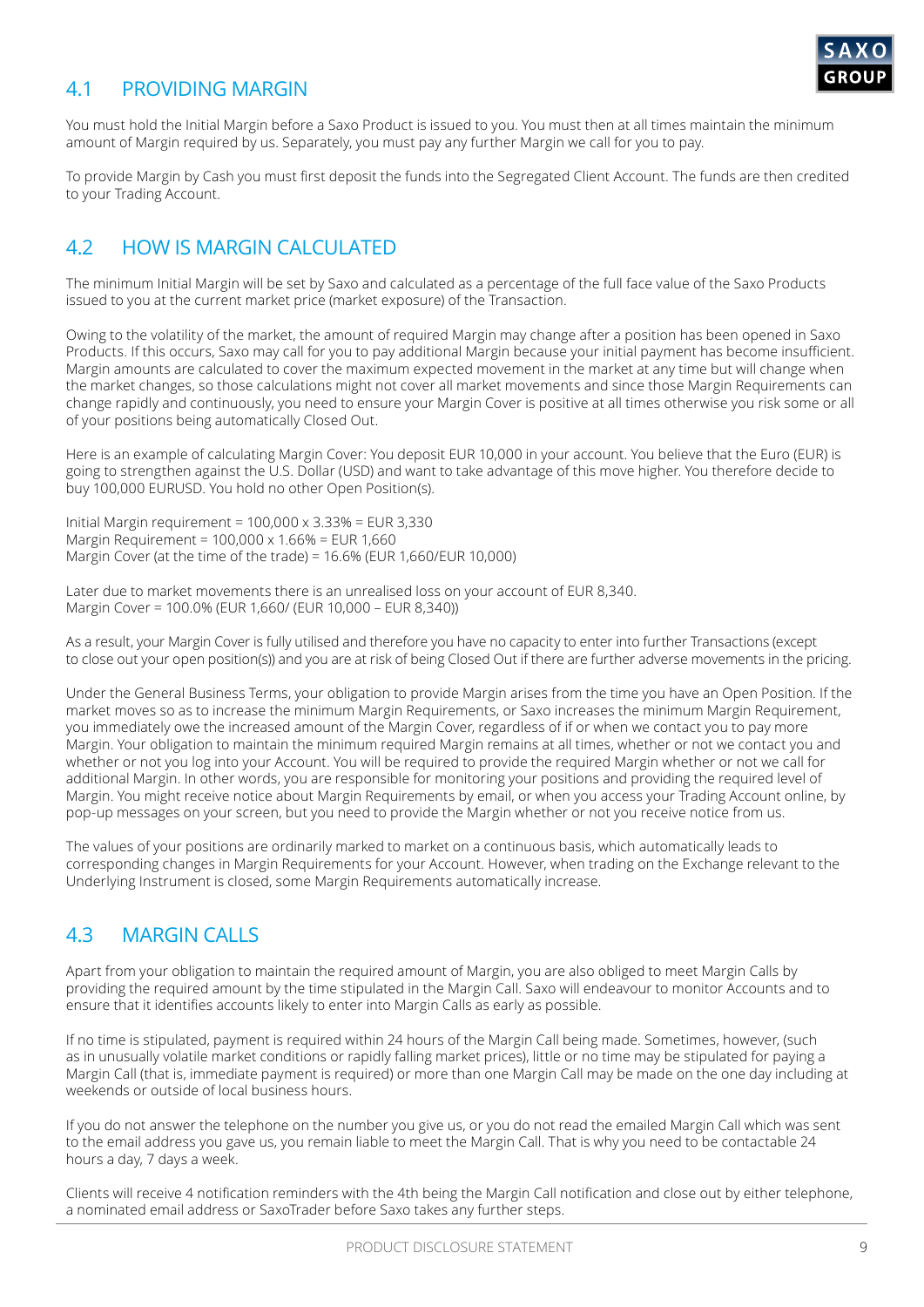

# 4.4 MARGIN CLOSE OUT

If you have insufficient Margin in your Account to satisfy the Margin Requirement for Account, and you do not have enough funds (including Open Position profits or losses and any amounts held as Approved Collateral) in your Account to cover your Margin Requirement, we may at our reasonable discretion reduce your exposure by Closing Out one or more or all of your Leveraged Open Positions with us, without notice to you.

# 4.5 NEGATIVE BALANCE PROTECTION

Negative Balance Protection applies to accounts that hold an open FX Spot or CFD position(s) and will apply to any loss after any/all approved collateral (if applicable) on account has been used, including cash deposits. We will reimburse the negative cash amount once all position(s) held on account settle. The reimbursement will reset the account value to zero.

# 4.6 RETURN OF MARGIN-WITHDRAWAL FUNDS

If you Close Out a Transaction, realising a gain and your Account has a net credit balance above any remaining minimum required Margin you may request payment of the Withdrawable Funds.

Saxo will determine if that is permissible and if so it will arrange for the permitted amount to be paid into your nominated bank account.

# 4.7 INTRADAY MARGIN RATES

Under certain circumstances, client may be eligible for reduced Initial Margin requirements on CFDs and FX. These reduced Initial Margin requirements are only for intraday trading purposes. The End of Day (EOD) credit/debit interest calculated on your Net Free Equity will be based on prevailing full Margin rates. Full margin rate requirements will not be represented at any time on the Saxo Trader whilst an open position than is receiving reduced Initial Margins is still open.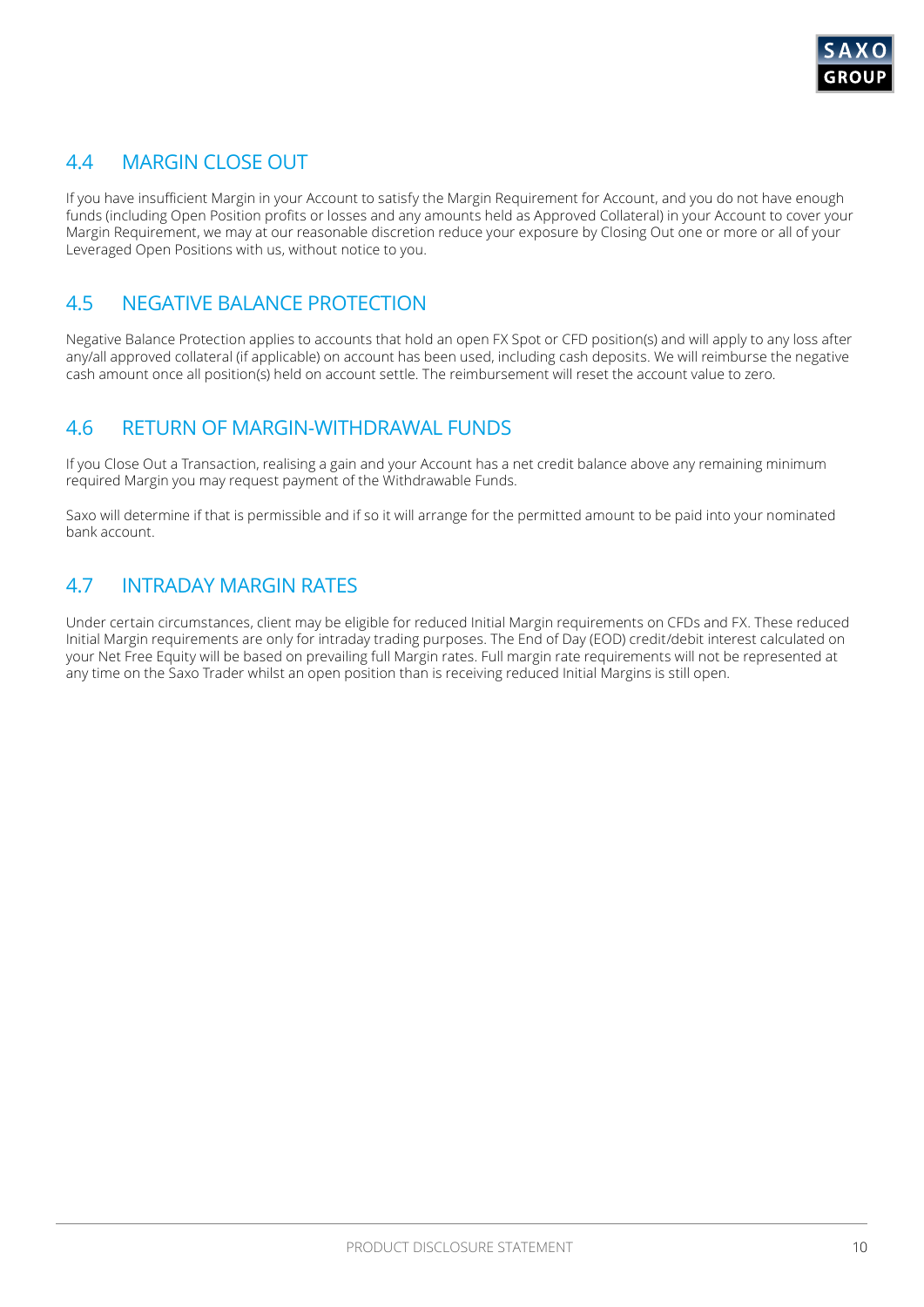

# 5 TRADING COSTS

# 5.1 FX (FOREIGN EXCHANGE)

| <b>ROLLING FX SPOT</b> |                                                             |                                                                                                                                                                                                                                         |  |
|------------------------|-------------------------------------------------------------|-----------------------------------------------------------------------------------------------------------------------------------------------------------------------------------------------------------------------------------------|--|
|                        | Spread                                                      | The difference between the bid (sell) price and the offer (buy) price. Spread<br>is dependent on many different factors, including but not limited to, the<br>underlying liquidity and volatility, time of day and notional trade size. |  |
| One-off costs          | Commission                                                  | The fee charged for the service of carrying out the transaction, subject to a<br>minimum fee on small notional trade sizes.                                                                                                             |  |
|                        | Profit/Loss Currency Conversion                             | The fee charged for converting realised profit/loss from the instrument<br>currency to the account currency.                                                                                                                            |  |
|                        | Tom/Next swap points (Forward<br>Price)                     | The swap points used are calculated using the Tom/Next swap feeds from<br>Tier-1 banks, plus/minus a mark-up.                                                                                                                           |  |
| Ongoing costs          | Financing of unrealised profit/loss<br>(Financing Interest) | Any unrealised profit/loss that is rolled from one day to the next is subject<br>to an interest credit or debit.                                                                                                                        |  |
| Incidental costs       |                                                             |                                                                                                                                                                                                                                         |  |

| <b>FX FORWARD OUTRIGHT</b> |                                                             |                                                                                                                                                                                                                                         |  |
|----------------------------|-------------------------------------------------------------|-----------------------------------------------------------------------------------------------------------------------------------------------------------------------------------------------------------------------------------------|--|
|                            | Spread                                                      | The difference between the bid (sell) price and the offer (buy) price. Spread<br>is dependent on many different factors, including but not limited to, the<br>underlying liquidity and volatility, time of day and notional trade size. |  |
| One-off costs              | Commission                                                  | The fee charged for the service of carrying out the transaction, subject to a<br>minimum fee on small notional trade sizes.                                                                                                             |  |
|                            | Profit/Loss Currency Conversion                             | The fee charged for converting realised profit/loss from the instrument<br>currency to the account currency.                                                                                                                            |  |
| Ongoing costs              | Financing of unrealised profit/loss<br>(Financing Interest) | Any unrealised profit/loss is subject to an interest credit or debit.                                                                                                                                                                   |  |
| Incidental costs           | -                                                           |                                                                                                                                                                                                                                         |  |

| <b>FX SWAP</b> |                                                             |                                                                                                                                                                                                                                         |  |
|----------------|-------------------------------------------------------------|-----------------------------------------------------------------------------------------------------------------------------------------------------------------------------------------------------------------------------------------|--|
|                | Spread                                                      | The difference between the bid (sell) price and the offer (buy) price. Spread<br>is dependent on many different factors, including but not limited to, the<br>underlying liquidity and volatility, time of day and notional trade size. |  |
| One-off costs  | Commission                                                  | The fee charged for the service of carrying out the transaction, subject to a<br>minimum fee on small notional trade sizes.                                                                                                             |  |
|                | Profit/Loss Currency Conversion                             | The fee charged for converting realised profit/loss from<br>the instrument currency to the account currency.                                                                                                                            |  |
|                | Tom/Next swap points<br>(Forward Price)                     | The swap points used are calculated using the tom/next swap feeds from<br>Tier-1 banks, plus/minus a mark-up.                                                                                                                           |  |
| Ongoing costs  | Financing of unrealised profit/loss<br>(Financing Interest) | Any unrealised profit/loss is subject to an interest credit or debit.                                                                                                                                                                   |  |

| <b>FX OPTION</b> |                                                             |                                                                                                                                                                                                                                         |
|------------------|-------------------------------------------------------------|-----------------------------------------------------------------------------------------------------------------------------------------------------------------------------------------------------------------------------------------|
| One-off costs    | Spread                                                      | The difference between the bid (sell) price and the offer (buy) price. Spread<br>is dependent on many different factors, including but not limited to, the<br>underlying liquidity and volatility, time of day and notional trade size. |
|                  | Minimum Transaction Fee                                     | A minimum fee on small notional trade sizes.                                                                                                                                                                                            |
|                  | Premium Currency Conversion                                 | The fee charged for converting premium from the instrument currency to<br>the account currency.                                                                                                                                         |
| Ongoing costs    | Financing of unrealised profit/loss<br>(Financing Interest) | Any unrealised premium is subject to an interest credit or debit.                                                                                                                                                                       |
| Incidental costs |                                                             |                                                                                                                                                                                                                                         |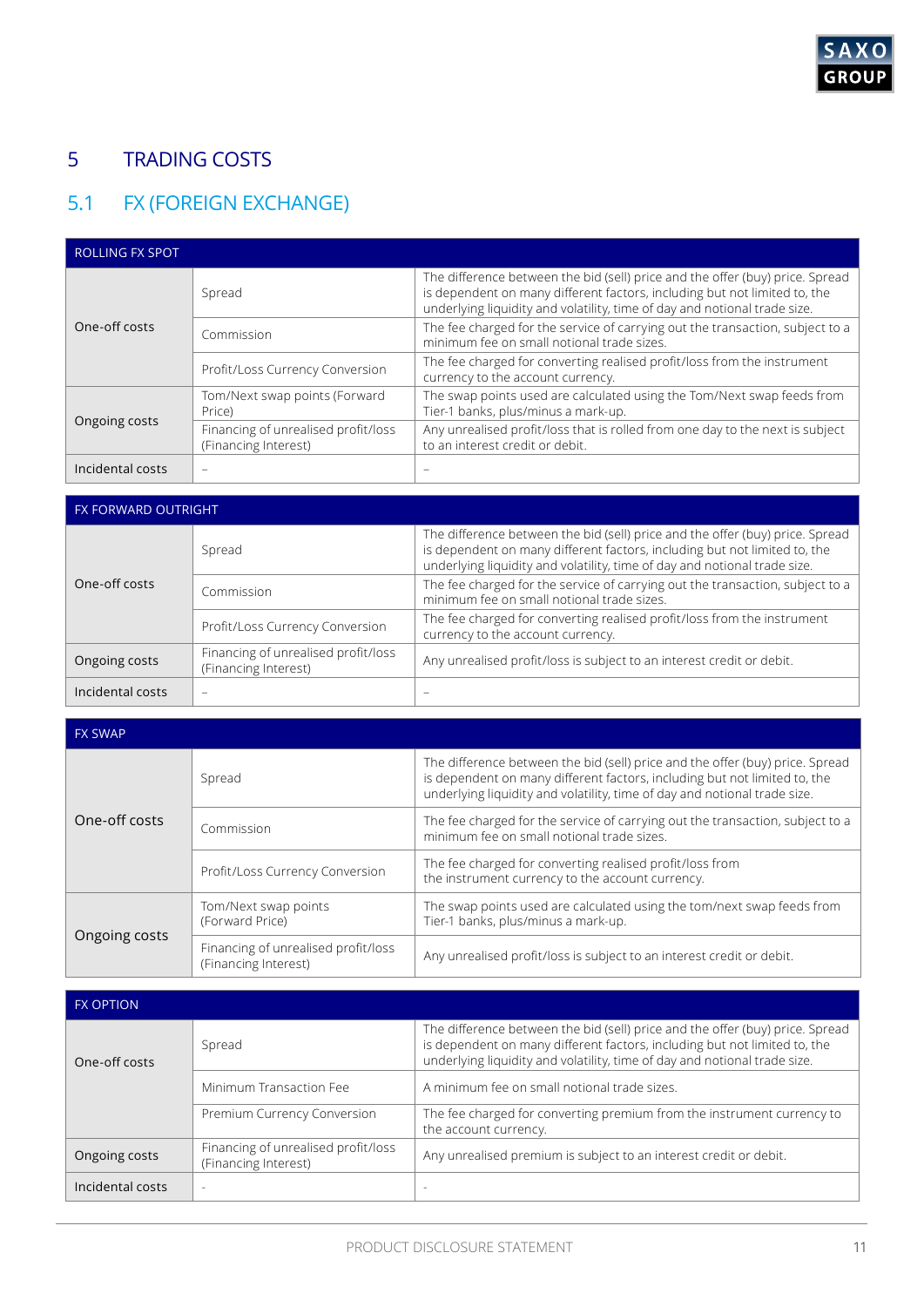

# 5.2 CFDS (CONTRACT FOR DIFFERENCE)

| CFDS ON STOCKS & ETPS (ETFS, ETCS & ETNS) |                                          |                                                                                                                                                                                                    |  |
|-------------------------------------------|------------------------------------------|----------------------------------------------------------------------------------------------------------------------------------------------------------------------------------------------------|--|
|                                           | Commission                               | The fee charged for the service of carrying out the transaction.                                                                                                                                   |  |
| One-off costs                             | Minimum Commission                       | The minimum fee charged for the service of carrying out the transaction.                                                                                                                           |  |
|                                           | <b>Currency Conversion Fee</b>           | The fee charged for converting realised profit/loss from the instrument currency<br>to the account currency.                                                                                       |  |
|                                           | Overnight Financing                      | If you hold a long or a short position open after the market close, you will be<br>subject to an Overnight Financing charge.                                                                       |  |
| Ongoing costs                             | Borrowing costs<br>(Short position only) | If you hold a short CFD Single Stock positions overnight you may be subject to a<br>borrowing cost. The cost is dependent on the liquidity of the Stocks and may be<br>zero (0) for high liquidity |  |
| Incidental costs                          |                                          |                                                                                                                                                                                                    |  |

| <b>CFDS ON INDICES</b> |                                |                                                                                                                              |  |
|------------------------|--------------------------------|------------------------------------------------------------------------------------------------------------------------------|--|
| One-off costs          | Spread                         | The difference between the Bid (Sell) and the Ask (Buy) price is called the spread.                                          |  |
|                        | <b>Currency Conversion Fee</b> | The fee charged for converting realised profit/loss from the instrument currency<br>to the account currency.                 |  |
| Ongoing costs          | Overnight Financing            | If you hold a long or a short position open after the market close, you will be<br>subject to an Overnight Financing charge. |  |
| Incidental costs       | $\sim$                         |                                                                                                                              |  |

| <b>CFDS ON FUTURES</b> |                                |                                                                                                                                                                                                                          |  |  |
|------------------------|--------------------------------|--------------------------------------------------------------------------------------------------------------------------------------------------------------------------------------------------------------------------|--|--|
|                        | Spread                         | The difference between the Bid (Sell) and the Ask (Buy) price is called the spread.                                                                                                                                      |  |  |
| One-off costs          | <b>Currency Conversion Fee</b> | The fee charged for converting realised profit/loss from the instrument currency<br>to the account currency.                                                                                                             |  |  |
| Ongoing costs          | <b>Carrying Costs</b>          | If you hold a position in Expiring CFDs overnight, you are subject to a carrying<br>cost. The carrying cost is calculated on the basis of the daily margin requirement<br>and applied when a position is held overnight. |  |  |
| Incidental costs       |                                |                                                                                                                                                                                                                          |  |  |

| <b>CFDS ON OPTIONS</b> |                                 |                                                                                                                     |  |  |
|------------------------|---------------------------------|---------------------------------------------------------------------------------------------------------------------|--|--|
| One-off costs          | <b>Currency Conversion Fee</b>  | The fee charged for converting the traded value from the instrument currency<br>to the account currency.            |  |  |
|                        | Holding Fee (Long Positions)    | Overnight Long Positions are subject to a daily Holding Fee which is calculated<br>based on the notional value.     |  |  |
| Ongoing costs          | Carrying Cost (Short Positions) | Overnight Short Positions are subject to a daily Carrying Cost calculated based<br>on the daily margin requirement. |  |  |
| Incidental costs       | $\overline{\phantom{0}}$        | -                                                                                                                   |  |  |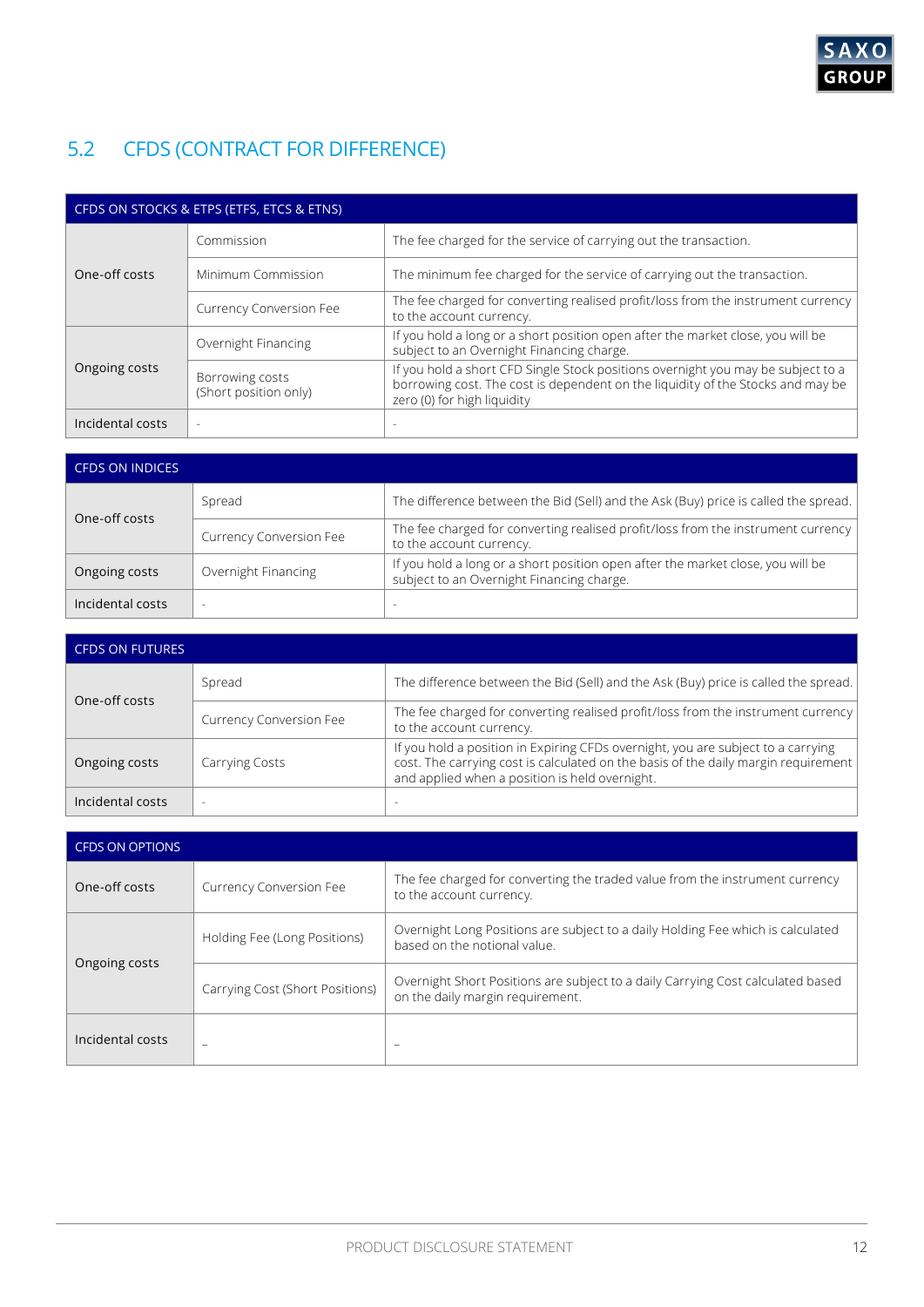

# 6 TRADING EXAMPLES

### 6.1 ROLLING FX SPOT

### 6.1.1 ROLLING FX SPOT – LONG (BUY) POSITION

Let's assume that the market price in EURUSD is trading at 1.10494/1.10500. You believe that the Euro (EUR) is going to strengthen against the U.S. Dollar (USD) and want to take advantage of this move higher. You therefore decide to buy 100,000 EURUSD at 1.10500.

Two days later, EUR has strengthened against the USD you decide to realise your gain by closing out your long EURUSD position.

The market price in EURUSD is trading at 1.10600/1.10606. The amount of profit that you have made on the transaction, before adjustments and tax, is 100.00 USD. The profit/loss is calculated by multiplying the change in the price (closing price to opening price) with the notional amount of the position i.e. the difference between 1.10600 and 1.10500 (= 0.00100 or 10  $pips) \times 100,000 = 100.00$  USD.

### **ADJUSTMENTS**

#### **TRANSACTION COSTS**

Rolling FX Spot transactions are subject to a spread cost on the opening and closing transactions. A minimum ticket fee of 3 USD is charged for the service of carrying out a transaction on small notional trade sizes.

In this example, the spread cost would be applied as follows:

OPENING: NOTIONAL AMOUNT X (EXECUTION PRICE - MID-PRICE) = 100,000 X (1.10500 - 1.10497) = 3.00 USD CLOSING: NOTIONAL AMOUNT X (MID-PRICE - EXECUTION PRICE) = 100,000 X (1.10603 - 1.10600) = 3.00 USD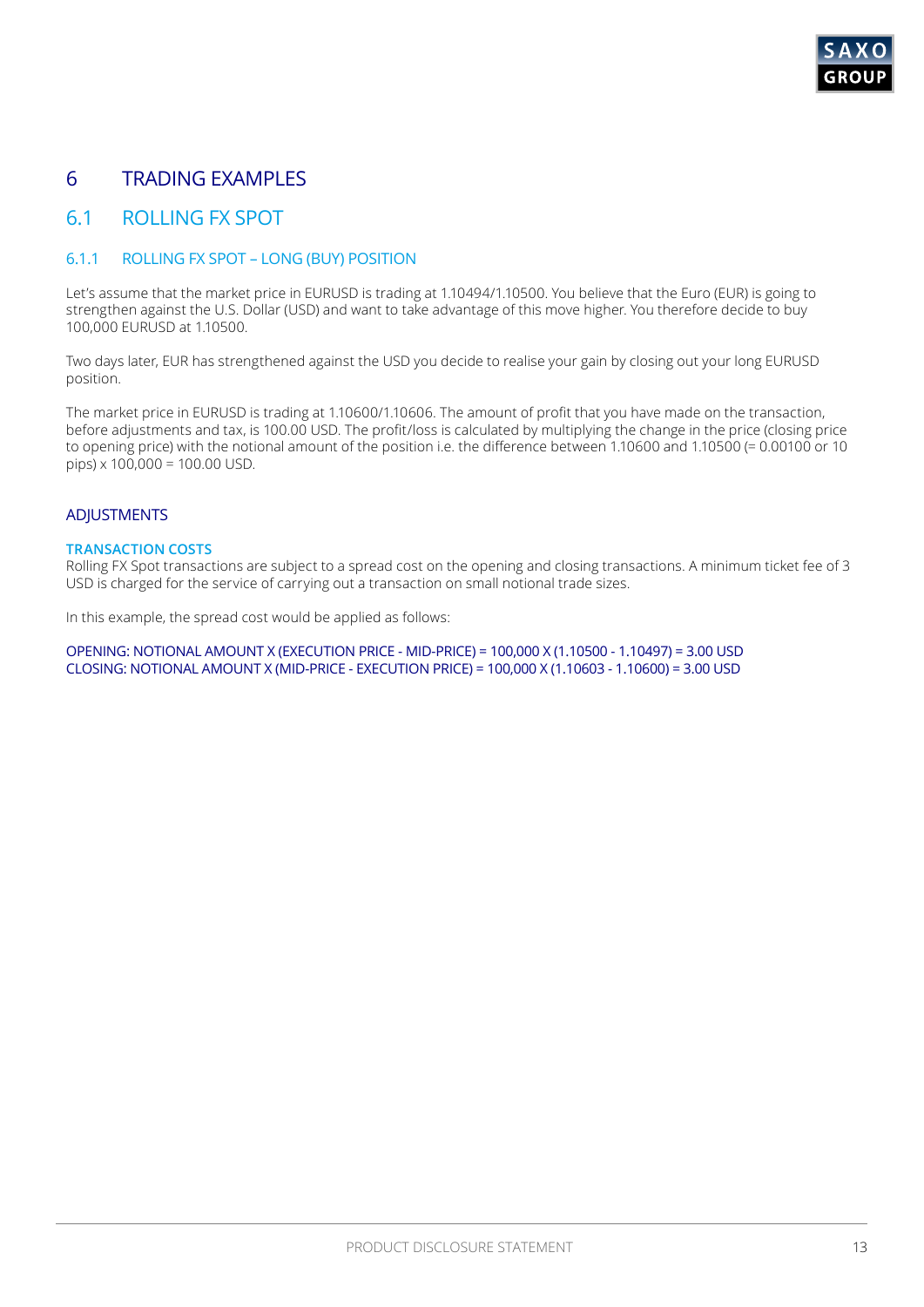

#### **FINANCING ADJUSTMENTS**

If you open and close an FX Spot position within the same trading day, you are not subject to financing adjustments. However, open positions held at the end of a trading day (17.00 Eastern Standard Time) are rolled forward to the next available business day<sup>1</sup> . A price adjustment is applied to the opening price of a position to reflect the financing adjustments. These adjustments are based on two components:

#### **1. TOM/NEXT SWAP POINTS (FORWARD PRICE)**

The swap points used are calculated using market swap prices from Tier-1 banks, plus/minus a mark-up corresponding to +/- 0.45% of the Tom/Next interest swap rates. The final rate (e.g. 0.000005) is used to adjust the opening price of the position.

#### **2. FINANCING OF UNREALISED PROFIT/LOSS (FINANCING INTEREST)**

Any unrealised profits or losses on positions that are rolled from one day to the next are subject to an interest credit or debit. The unrealised profit or loss is calculated as the difference between the opening price of a position (possibly corrected for previous Tom/Next rollovers) and the spot price, at the time the rollover is performed between 07.00 and 09.00 GMT.

The rate is calculated based on daily market overnight interest rates plus/minus a mark-up corresponding to +/- 2.00%. The final rate (e.g. 0.00000218) is used to adjust the opening price of the position.

The price adjustment is calculated as follows:

#### OPENING PRICE + FORWARD PRICE + FINANCING INTEREST = NEW PRICE  $1.10500 + 0.000005 + 0.00000218 = 1.10500718$

| <b>OPENING THE POSITION</b> |                |                                                          |  |  |
|-----------------------------|----------------|----------------------------------------------------------|--|--|
| <b>Notional Amount</b>      | 100,000.00 EUR |                                                          |  |  |
| <b>Opening Price</b>        | 1.10500        |                                                          |  |  |
| <b>Opening Value</b>        | 110,500.00 USD | (Notional Amount x Opening Price)                        |  |  |
| Initial Margin              | 3,679.65 USD   | (3.33% of Notional Value)                                |  |  |
|                             |                |                                                          |  |  |
| <b>CLOSING THE POSITION</b> |                |                                                          |  |  |
| <b>Notional Amount</b>      | 100,000.00 EUR |                                                          |  |  |
| <b>Closing Price</b>        | 1.10600        |                                                          |  |  |
| <b>Closing Value</b>        | 110,600.00 USD | (Notional Amount x Closing Price)                        |  |  |
| Profit/Loss                 | 100.00 USD     | (Closing Value to Opening Value)                         |  |  |
|                             |                |                                                          |  |  |
| <b>ADJUSTMENTS</b>          |                |                                                          |  |  |
| Transaction Cost (opening)  | 3.00 USD       | (Notional Amount x (Execution price - Mid-price))        |  |  |
| Transaction Cost (closing)  | 3.00 USD       | (Notional Amount x (Mid-price - Execution price))        |  |  |
| Financing                   | 0.72 USD       | (Notional Amount x (Forward Price + Financing Interest)) |  |  |
|                             |                |                                                          |  |  |
| <b>Net Profit/Loss</b>      | 93.28 USD      | (after adjustments)                                      |  |  |

1 The global market convention is that the value date rolls forward at 17.00 Eastern Standard Time, however there are exceptions to this rule e.g. NZDUSD, which rolls forward at 07.00 New Zealand Daylight Time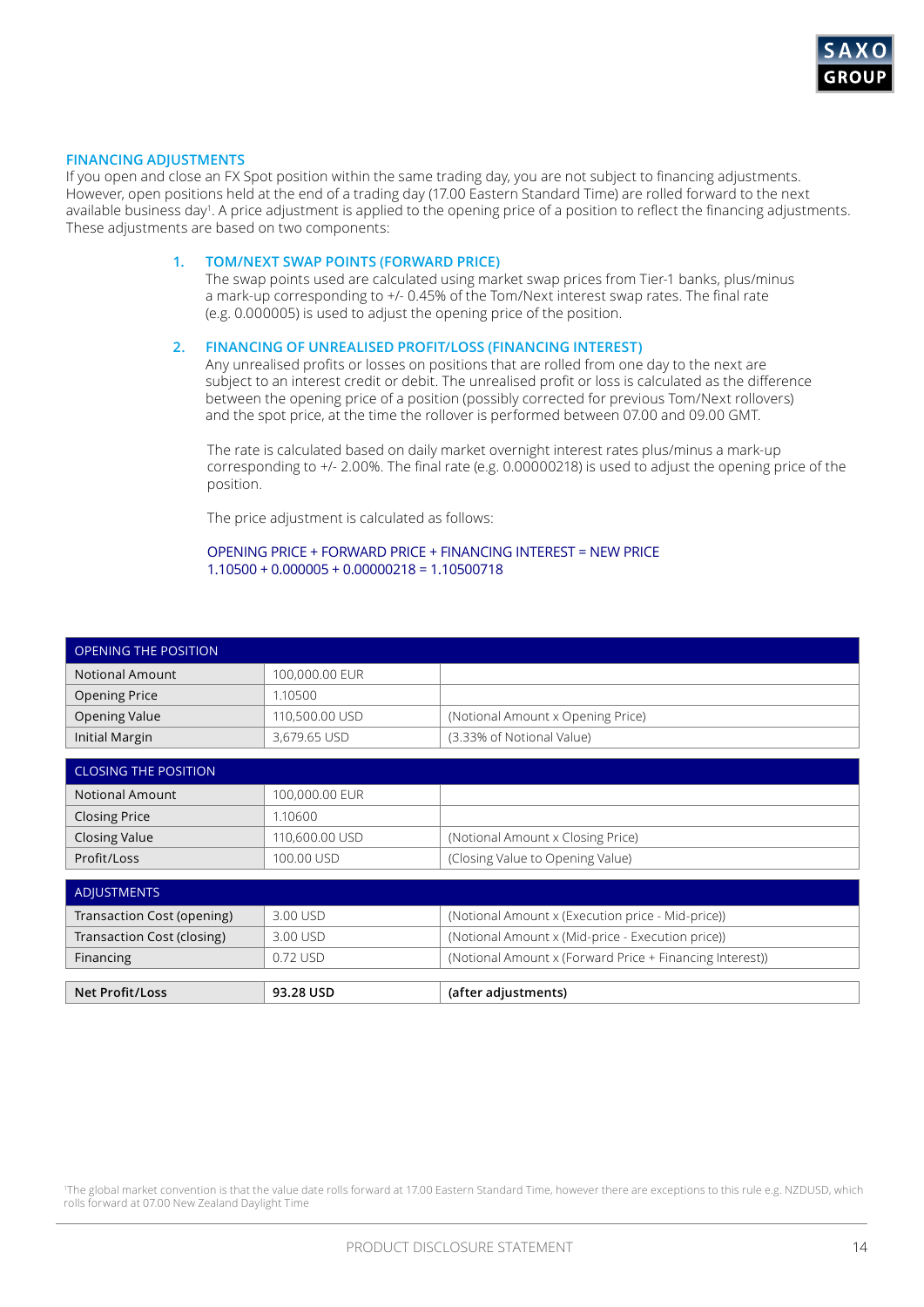

### 6.1.2 ROLLING FX SPOT – SHORT (SELL) POSITION

Let's assume that the market price in EURUSD is trading at 1.10499/1.10505. You believe that the Euro (EUR) is going to weaken against the U.S. Dollar (USD) and want to take advantage of this move lower. You therefore decide to sell 100,000 EURUSD at 1.10499.

Two days later, EUR has weakened against the USD you decide to realise your gain by closing out your short EURUSD position.

The market price in EURUSD is trading at 1.10393/1.10399. The amount of profit that you have made on the transaction, before adjustments and tax, is 100.00 USD. The profit/loss is calculated by multiplying the change in the price (closing price to opening price) with the notional amount of the position i.e. the difference between 1.10399 and 1.10499 (= 0.00100 or 10  $pips$  x 100,000 = 100.00 USD.

### ADJUSTMENTS

#### **TRANSACTION COSTS**

Rolling FX Spot transactions are subject to a spread cost on the opening and closing transactions. A minimum ticket fee of 3 USD is charged for the service of carrying out a transaction on small notional trade sizes.

In this example, the spread cost would be applied as follows:

OPENING: NOTIONAL AMOUNT X (MID-PRICE - EXECUTION PRICE) = 100,000 X (1.10502 - 1.10499) = 3.00 USD CLOSING: NOTIONAL AMOUNT X (EXECUTION PRICE - MID-PRICE) = 100,000 X (1.10399 - 1.10396) = 3.00 USD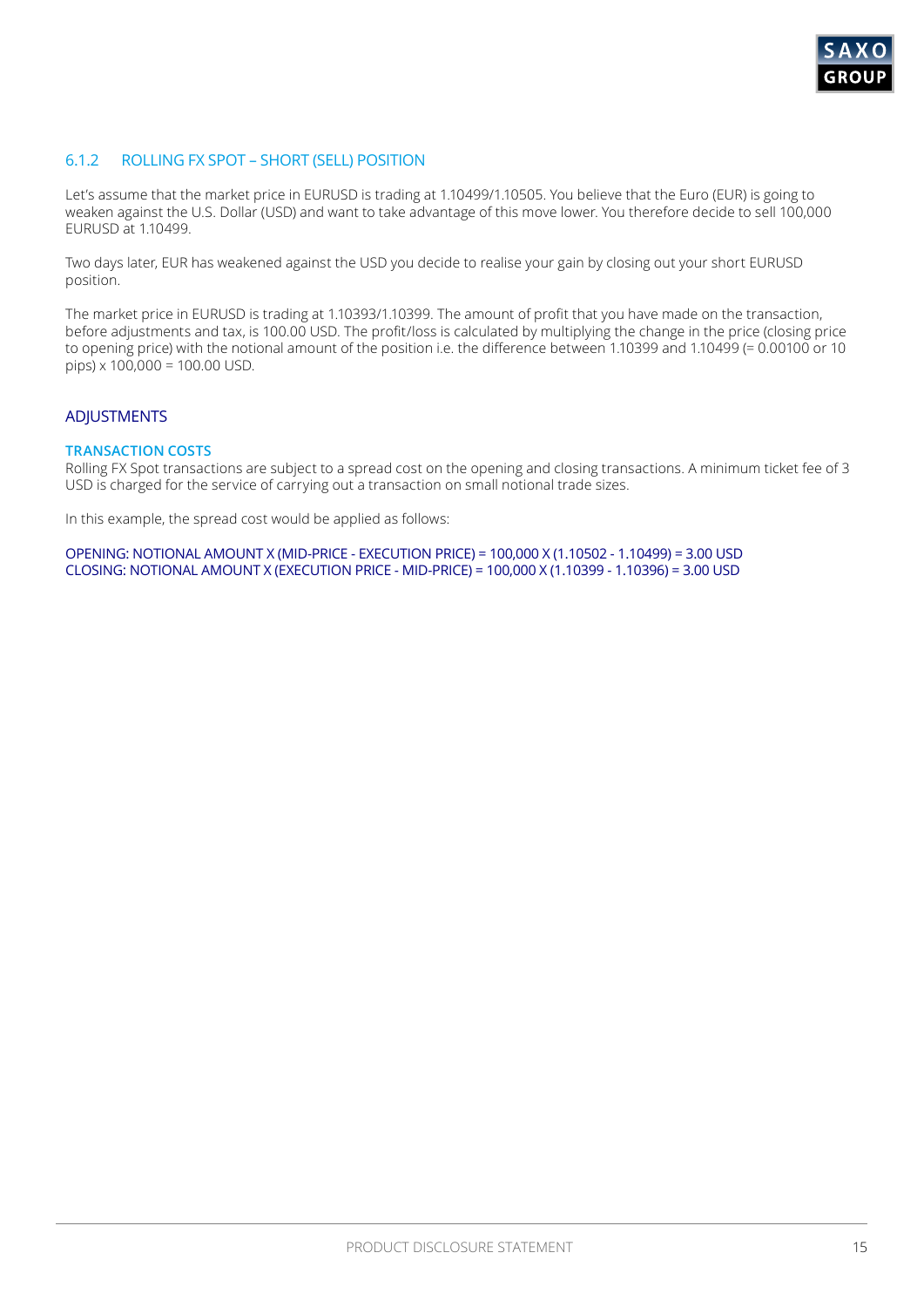

#### **FINANCING ADJUSTMENTS**

If you open and close an FX Spot position within the same trading day, you are not subject to financing adjustments. However, open positions held at the end of a trading day (17.00 Eastern Standard Time) are rolled forward to the next available business day<sup>2</sup>. A price adjustment is applied to the opening price of a position to reflect the financing adjustments. These adjustments are based on two components:

#### 1. TOM/NEXT SWAP POINTS (FORWARD PRICE)

The swap points used are calculated using market swap prices from Tier-1 banks, plus/minus a mark-up corresponding to +/- 0.45% of the Tom/Next interest swap rates. The final rate (e.g. 0.000005) is used to adjust the opening price of the position.

#### 2. FINANCING OF UNREALISED PROFIT/LOSS (FINANCING INTEREST)

Any unrealised profits or losses on positions that are rolled from one day to the next are subject to an interest credit or debit. The unrealised profit or loss is calculated as the difference between the opening price of a position (possibly corrected for previous Tom/Next rollovers) and the spot price, at the time the rollover is performed between 07.00 and 09.00 GMT.

The rate is calculated based on daily market overnight interest rates plus/minus a mark-up corresponding to +/- 2.00%. The final rate (e.g. 0.00000218) is used to adjust the opening price of the position.

The price adjustment is calculated as follows:

#### OPENING PRICE + FORWARD PRICE + FINANCING INTEREST = NEW PRICE 1.10499 - 0.000005 - 0.00000218 = 1.10498282

| <b>OPENING THE POSITION</b> |                |                                                          |  |  |
|-----------------------------|----------------|----------------------------------------------------------|--|--|
| Notional Amount             | 100,000.00 EUR |                                                          |  |  |
| <b>Opening Price</b>        | 1.10499        |                                                          |  |  |
| <b>Opening Value</b>        | 110,499.00 USD | (Notional Amount x Opening Price)                        |  |  |
| Initial Margin              | 3,679.62 USD   | (3.33% of Notional Value)                                |  |  |
|                             |                |                                                          |  |  |
| <b>CLOSING THE POSITION</b> |                |                                                          |  |  |
| <b>Notional Amount</b>      | 100,000.00 EUR |                                                          |  |  |
| <b>Closing Price</b>        | 1.10399        |                                                          |  |  |
| <b>Closing Value</b>        | 110,399.00 USD | (Notional Amount x Closing Price)                        |  |  |
| Profit/Loss                 | 100.00 USD     | (Closing Value to Opening Value)                         |  |  |
|                             |                |                                                          |  |  |
| <b>ADJUSTMENTS</b>          |                |                                                          |  |  |
| Transaction Cost (opening)  | 3.00 USD       | (Notional Amount x (Mid-price - Execution price))        |  |  |
| Transaction Cost (closing)  | 3.00 USD       | (Notional Amount x (Execution price - Mid-price))        |  |  |
| Financing (USD equivalent)  | 0.72 USD       | (Notional Amount x (Forward price + Financing Interest)) |  |  |
|                             |                |                                                          |  |  |
| <b>Net Profit/Loss</b>      | 93.28 USD      | (after adjustments)                                      |  |  |

<sup>2</sup>The global market convention is that the value date rolls forward at 17.00 Eastern Standard Time, however there are exceptions to this rule e.g. NZDUSD, which rolls forward at 07.00 New Zealand Daylight Time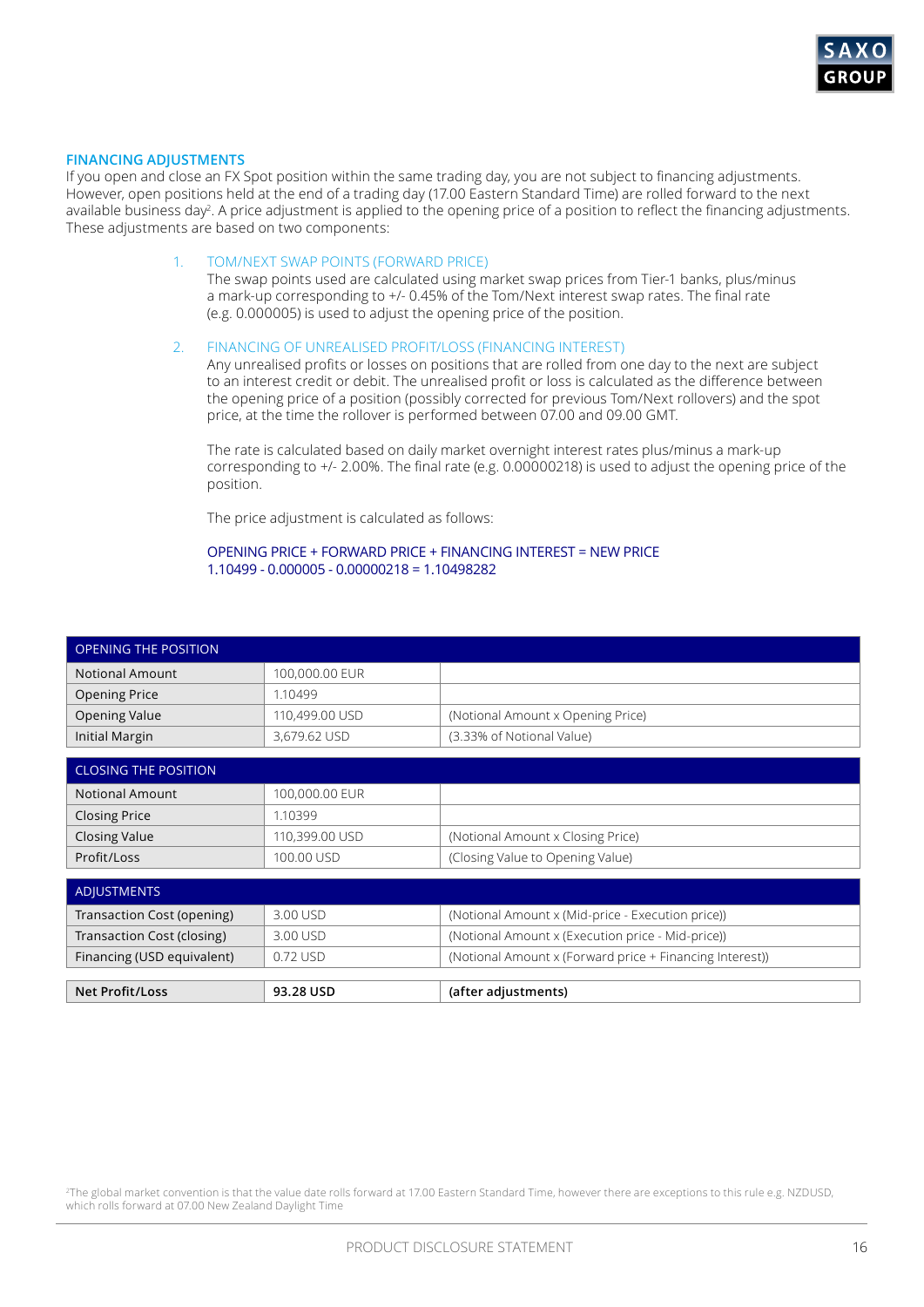# 6.2 FX FORWARD OUTRIGHT

### 6.2.1 FX FORWARD OUTRIGHT – LONG (BUY) POSITION

Let's assume that the 6-month forward price in EURUSD is trading at 1.10475/1.10525. You believe that the Euro (EUR) is going to strengthen against the U.S. Dollar (USD) and want to take advantage of this move higher. You therefore decide to buy 100,000 EURUSD at 1.10525.

Six months later, EUR has strengthened against USD and you decide to realise your gain by closing out your long EURUSD position.

The market price in EURUSD is trading at 1.10725/1.10775. The amount of profit that you have made on the transaction, before adjustments and tax, is 200.00 USD. The profit/loss is calculated by multiplying the change in the price (closing price to opening price) with the notional amount of the position i.e. the difference between 1.10525 and 1.10725 (= 0.00200 or 20 pips) x 100,000 = 200.00 USD.

### **ADJUSTMENTS**

#### **TRANSACTION COSTS**

FX Forward Outright transactions are subject to a spread cost on the opening and closing transactions. A minimum ticket fee of 3 USD is charged for the service of carrying out a transaction on small notional trade sizes.

In this example, the spread cost would be applied as follows:

OPENING: NOTIONAL AMOUNT X (EXECUTION PRICE - MID-PRICE) = 100,000 X (1.10525 - 1.10500) = 25.00 USD CLOSING: NOTIONAL AMOUNT X (MID-PRICE - EXECUTION PRICE) = 100,000 X (1.10750 - 1.10725) = 25.00 USD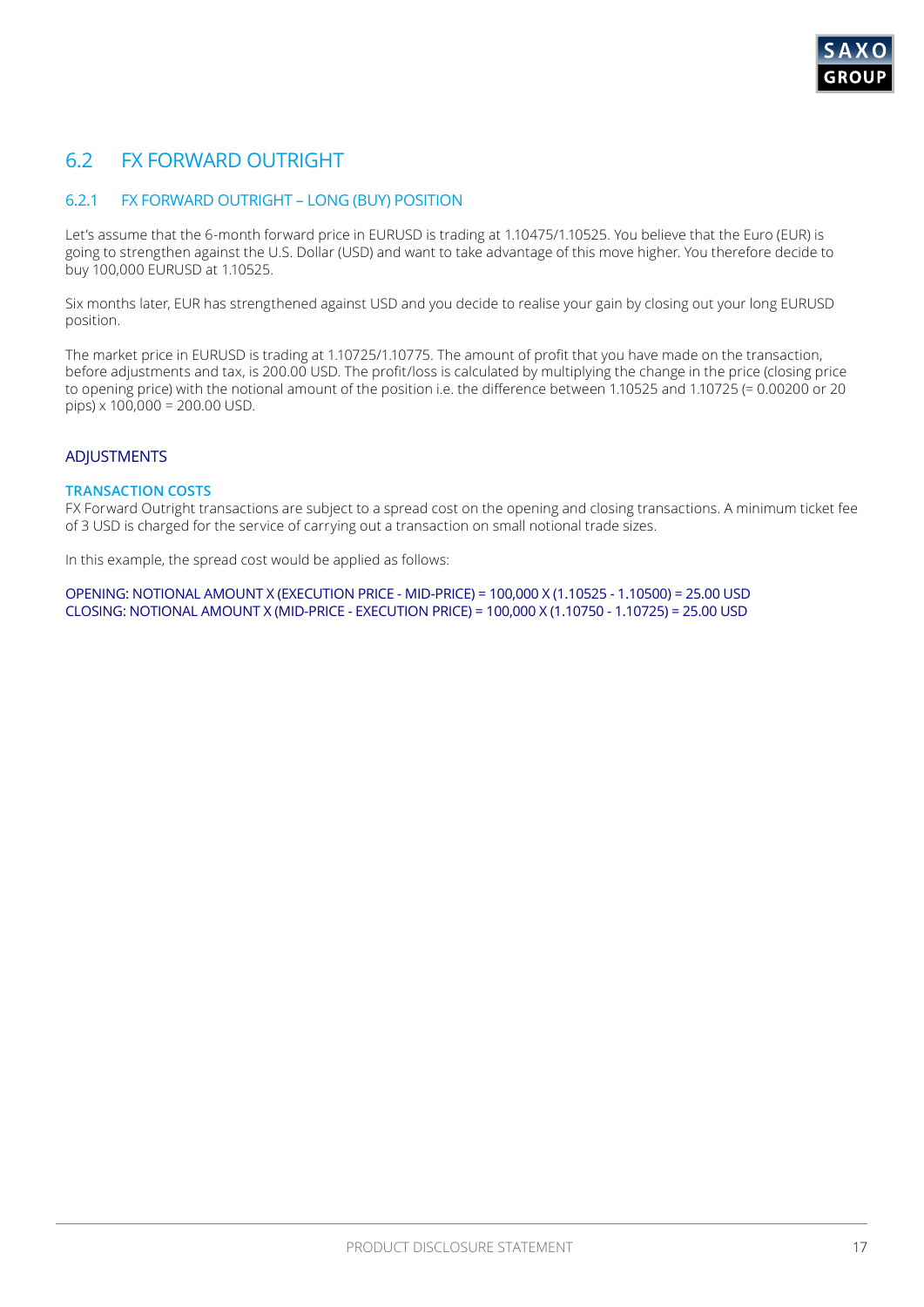

#### **FINANCING ADJUSTMENTS**

#### **1. TOM/NEXT SWAP POINTS (FORWARD PRICE)**

Since an FX Forward Outright is an agreement to trade at a specified price (Forward Price) on a specified date in the future (Value Date), the position is not subject to Tom/Next swap point adjustments. When the value date of the FX Forward Outright position equals the current Spot value date, the position will be treated as an FX Spot position and will be subject to the financing adjustments described in 7.1.

#### **2. FINANCING OF UNREALISED PROFIT/LOSS (FINANCING INTEREST)**

- NET FREE EQUITY ABOVE 15,000 EUR (OR EQUIVALENT):
	- Interest is paid on the full amount, and is based on the higher of the daily market overnight interest bid rate -3% and zero
- POSITIVE NET FREE EQUITY UP TO 15,000 EUR (OR EQUIVALENT): No account interest
- NEGATIVE NET FREE EQUITY:
	- Interest will be charged at the daily market overnight interest offer rate +8%, however never less than 8%

| <b>OPENING THE POSITION</b> |                |                                   |  |
|-----------------------------|----------------|-----------------------------------|--|
| Notional Amount             | 100,000.00 EUR |                                   |  |
| <b>Opening Price</b>        | 1.10525        |                                   |  |
| <b>Opening Value</b>        | 110,525,00 USD | (Notional Amount x Opening Price) |  |
| Initial Margin              | 3,680.48 USD   | (3.33% of Notional Value)         |  |

| <b>CLOSING THE POSITION</b> |                |                                   |
|-----------------------------|----------------|-----------------------------------|
| <b>Notional Amount</b>      | 100,000.00 EUR |                                   |
| <b>Opening Price</b>        | 1.10725        |                                   |
| <b>Closing Value</b>        | 110,725.00 USD | (Notional Amount x Closing Price) |
| Profit/Loss                 | 200.00 USD     | (Closing Value to Opening Value)  |

| ADJUSTMENTS                |            |                                                                     |
|----------------------------|------------|---------------------------------------------------------------------|
| Transaction Cost (opening) | 25.00 USD  | (Notional Amount x (Execution price - Mid-price))                   |
| Transaction Cost (closing) | 25.00 USD  | (Notional Amount x (Mid-price - Execution price))                   |
| Financing                  | 0.00 USD   | (assuming Positive Net Free Equity up to 15,000 EUR (or equivalent) |
|                            |            |                                                                     |
| <b>Net Profit/Loss</b>     | 150.00 USD | (after adjustments)                                                 |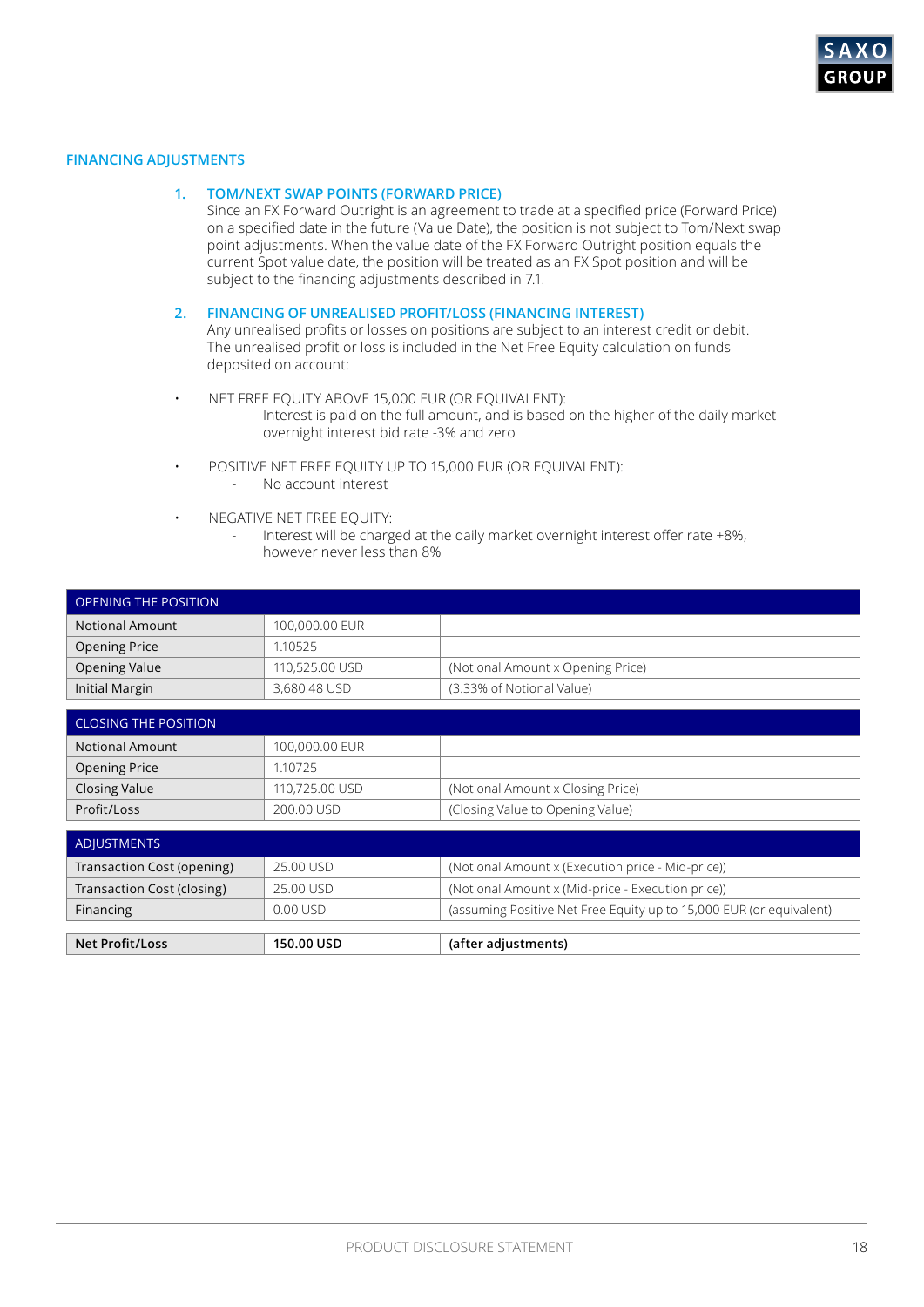

### 6.2.2 FX FORWARD OUTRIGHT – SHORT (SELL) POSITION

Let's assume that the 6-month forward price in a EURUSD is trading at 1.10475/1.10525. You believe that the Euro (EUR) is going to weaken against the U.S. Dollar (USD) and want to take advantage of this move lower. You therefore decide to sell 100,000 EURUSD at 1.10475.

Six months later, EUR has weakened against USD and you decide to realise your gain by closing out your short EURUSD position.

The market price in EURUSD is trading at 1.10225/1.10275. The amount of profit that you have made on the transaction, before adjustments and tax, is 200.00 USD. The profit/loss is calculated by multiplying the change in the price (closing price to opening price) with the notional amount of the position i.e. the difference between 1.10275 and 1.10475 (= 0.00200 or 20 pips) x 100,000 = 200.00 USD.

#### ADJUSTMENTS

#### **TRANSACTION COSTS**

FX Forward Outright transactions are subject to a spread cost on the opening and closing transactions. A minimum ticket fee of 3 USD is charged for the service of carrying out a transaction on small notional trade sizes.

In this example, the spread cost would be applied as follows:

OPENING: NOTIONAL AMOUNT X (MID-PRICE - EXECUTION PRICE) = 100,000 X (1.10500 - 1.10475) = 25.00 USD CLOSING: NOTIONAL AMOUNT X (EXECUTION PRICE - MID-PRICE) = 100,000 X (1.10275 - 1.10250) = 25.00 USD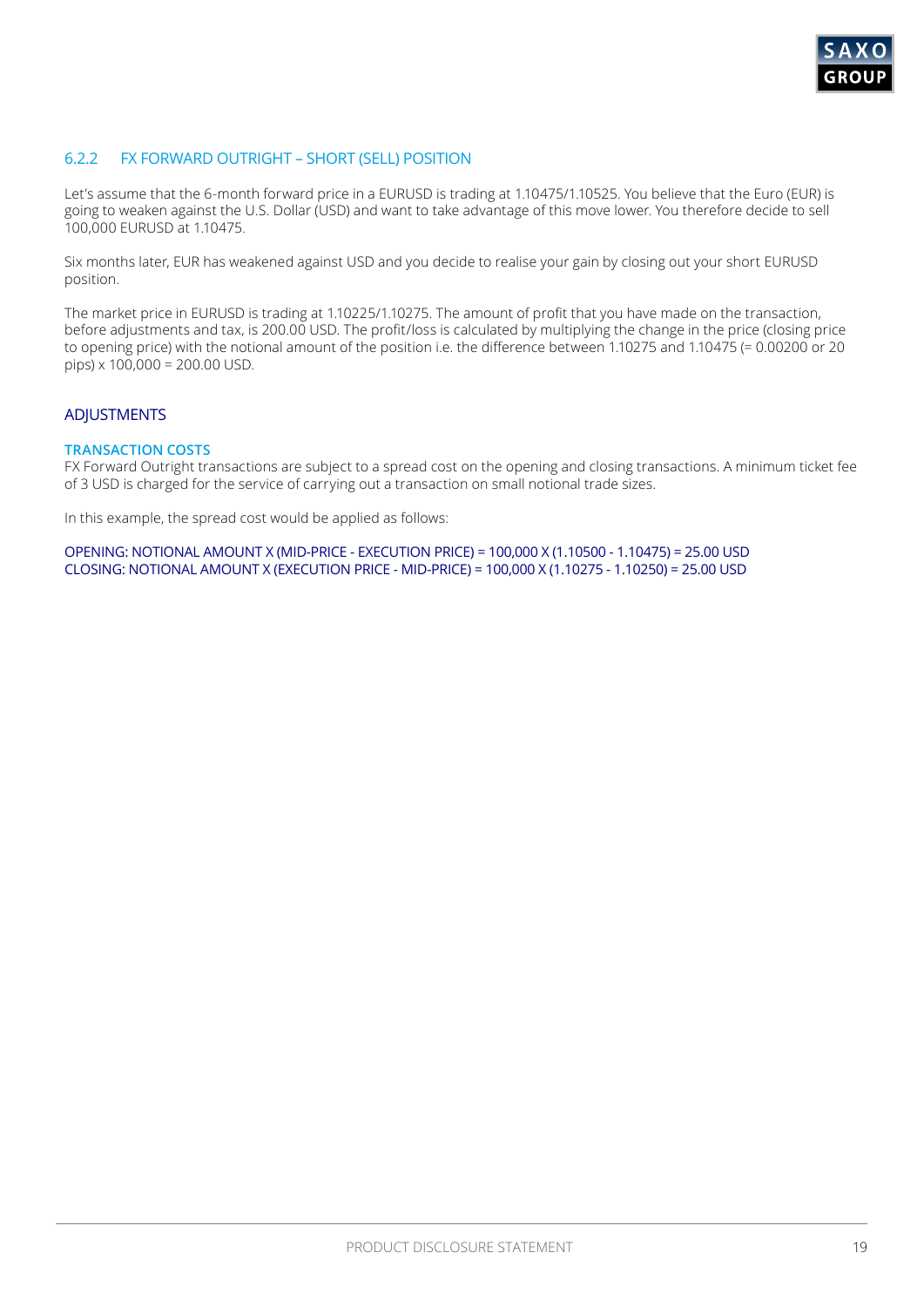

#### **FINANCING ADJUSTMENTS**

#### **1. TOM/NEXT SWAP POINTS (FORWARD PRICE)**

Since an FX Forward Outright is an agreement to trade at a specified price (Forward Price) on a specified date in the future (Value Date), the position is not subject to Tom/Next swap point adjustments. When the value date of the FX Forward Outright position equals the current Spot value date, the position will be treated as an FX Spot position and will be subject to the financing adjustments described in 7.1.

#### **2. FINANCING OF UNREALISED PROFIT/LOSS (FINANCING INTEREST)**

- NET FREE EQUITY ABOVE 15,000 EUR (OR EQUIVALENT):
	- Interest is paid on the full amount, and is based on the higher of the daily market overnight interest bid rate -3% and zero
- POSITIVE NET FREE EQUITY UP TO 15,000 EUR (OR EQUIVALENT): No account interest
- NEGATIVE NET FREE EQUITY:
	- Interest will be charged at the daily market overnight interest offer rate +8%, however never less than 8%

| OPENING THE POSITION |                |                                   |
|----------------------|----------------|-----------------------------------|
| Notional Amount      | 100,000.00 EUR |                                   |
| Opening Price        | 1.10475        |                                   |
| Opening Value        | 110,475,00 USD | (Notional Amount x Opening Price) |
| Initial Margin       | 3,678.82 USD   | (3.33% of Notional Value)         |

| <b>CLOSING THE POSITION</b> |                |                                   |
|-----------------------------|----------------|-----------------------------------|
| <b>Notional Amount</b>      | 100,000.00 EUR |                                   |
| <b>Closing Price</b>        | 1.10275        |                                   |
| <b>Closing Value</b>        | 110,275.00 USD | (Notional Amount x Closing Price) |
| Profit/Loss                 | 200.00 USD     | (Closing Value to Opening Value)  |

| ADJUSTMENTS                |            |                                                                     |
|----------------------------|------------|---------------------------------------------------------------------|
| Transaction Cost (opening) | 25.00 USD  | (Notional Amount x (Mid-price - Execution price))                   |
| Transaction Cost (closing) | 25.00 USD  | (Notional Amount x (Execution price - Mid-price))                   |
| Financing (USD equivalent) | 0.00       | (assuming Positive Net Free Equity up to 15,000 EUR (or equivalent) |
|                            |            |                                                                     |
| <b>Net Profit/Loss</b>     | 150.00 USD | (after adjustments)                                                 |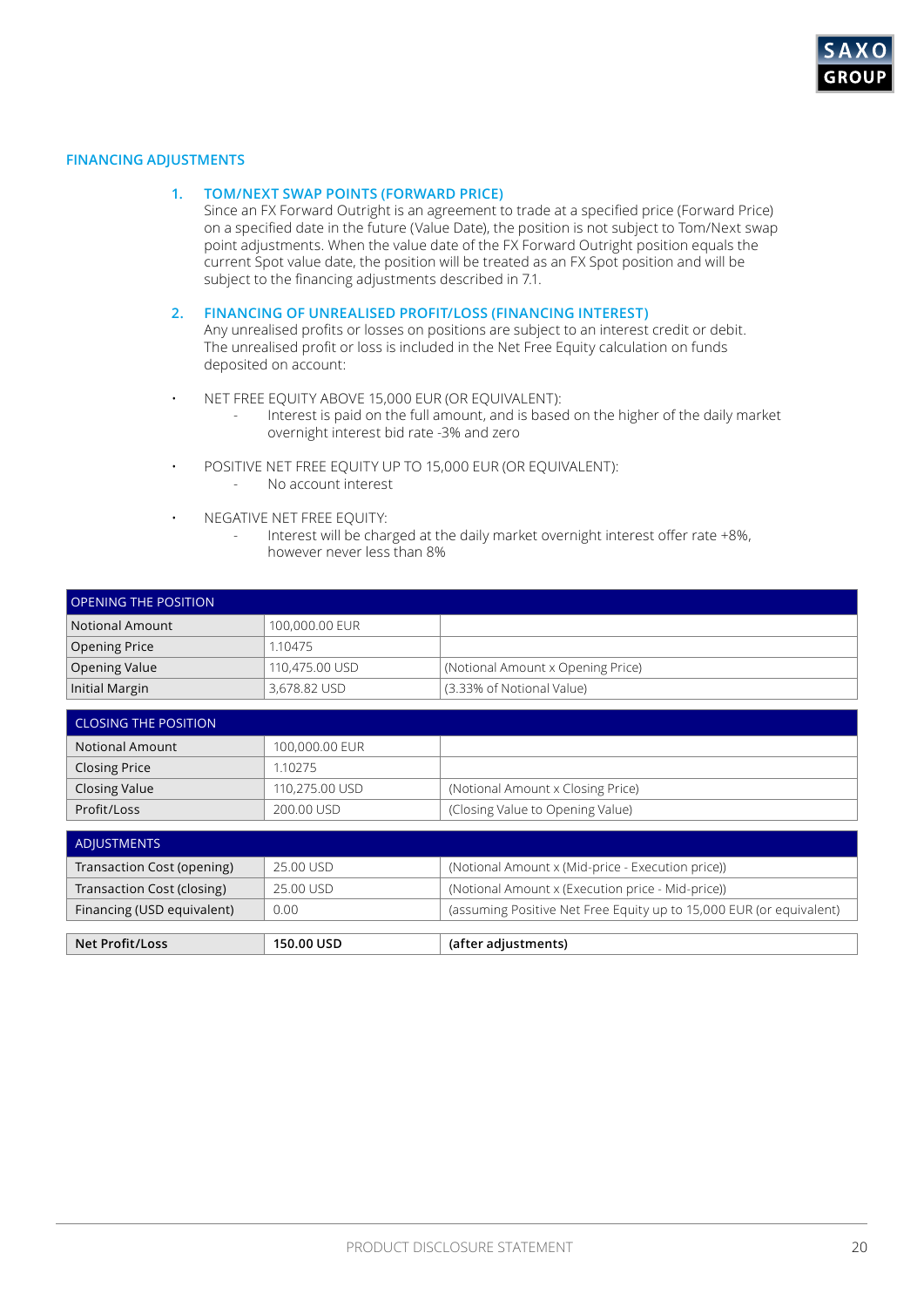# 6.3 FX SWAP

### 6.3.1 FX SWAP – LONG (BUY) POSITION

Let's assume that you have an open long (buy) FX Spot position in 100,000 EURUSD at 1.10500. You would like to keep this position open for at least one month.

To modify the value date, you enter into a one month swap. The 1-month EURUSD swap price is trading at 25.0/30.0 pips.

You therefore decide to sell 100,000 EURUSD on the near leg with value date Spot and buy 100,000 EURUSD on the far leg with value date 1-month forward. The transaction is booked as two separate positions; a near leg booked for value date Spot at the FX Spot mid-price, and a far leg booked for value date 1-month forward at the same FX Spot mid-price, plus the 1-month swap price. For example, sell 100,000 EURUSD at 1.10500 for value date Spot, and buy 100,000 EURUSD at 1.10800 (1.10500 spot mid-price + 0.00300 1-month swap price) for value date 1-month forward.

One month later, EUR has strengthened against USD and you decide to realise your gain by closing out your long EURUSD position.

The market price in EURUSD is trading at 1.10900/1.10950. The amount of profit that you have made on the transaction, before adjustments and tax, is 100.00 USD. The profit/loss is calculated by multiplying the change in the price (closing price to opening price) with the notional amount of the position i.e. the difference between 1.10800 and 1.10900 (= 0.00100 or 10 pips) x 100,000 = 100.00 USD.

### **ADJUSTMENTS**

#### **TRANSACTION COSTS**

FX Swap transactions are subject to a spread cost which applies to the notional amount of currency on the far leg. A minimum ticket fee of 3 USD is charged for the service of carrying out a transaction on small notional trade sizes.

In this example, the spread cost would be applied as follows:

#### NOTIONAL AMOUNT X (SWAP ASK PRICE – SWAP BID PRICE) = 100,000 X (0.00300 –0.00250) = 50.00 USD

#### **FINANCING ADJUSTMENTS**

#### **1. TOM/NEXT SWAP POINTS (FORWARD PRICE)**

Since, in the example above, the FX Swap transaction results in no, or very little exposure to fluctuations in the prevailing spot rate, the position is not subject to Tom/Next swap point adjustments. An FX Swap is booked as two separate positions; as a combination of either a Spot and a Forward Outright position, or two Forward Outright positions. FX Forward Outright trades do not settle. Instead, when the value date of an open FX Forward Outright position equals the current spot value date, it will be treated as a normal Rolling FX Spot position and will be subject to the financing adjustments described in Schedule 6.0.

#### **2. FINANCING OF UNREALISED PROFIT/LOSS (FINANCING INTEREST)**

- NET FREE EQUITY ABOVE 15,000 EUR (OR EQUIVALENT):
	- Interest is paid on the full amount, and is based on the higher of the daily market overnight interest bid rate -3% and zero
- POSITIVE NET FREE EQUITY UP TO 15,000 EUR (OR EQUIVALENT):
	- No account interest
- NEGATIVE NET FREE EQUITY:
	- Interest will be charged at the daily market overnight interest offer rate +8%, however never less than 8%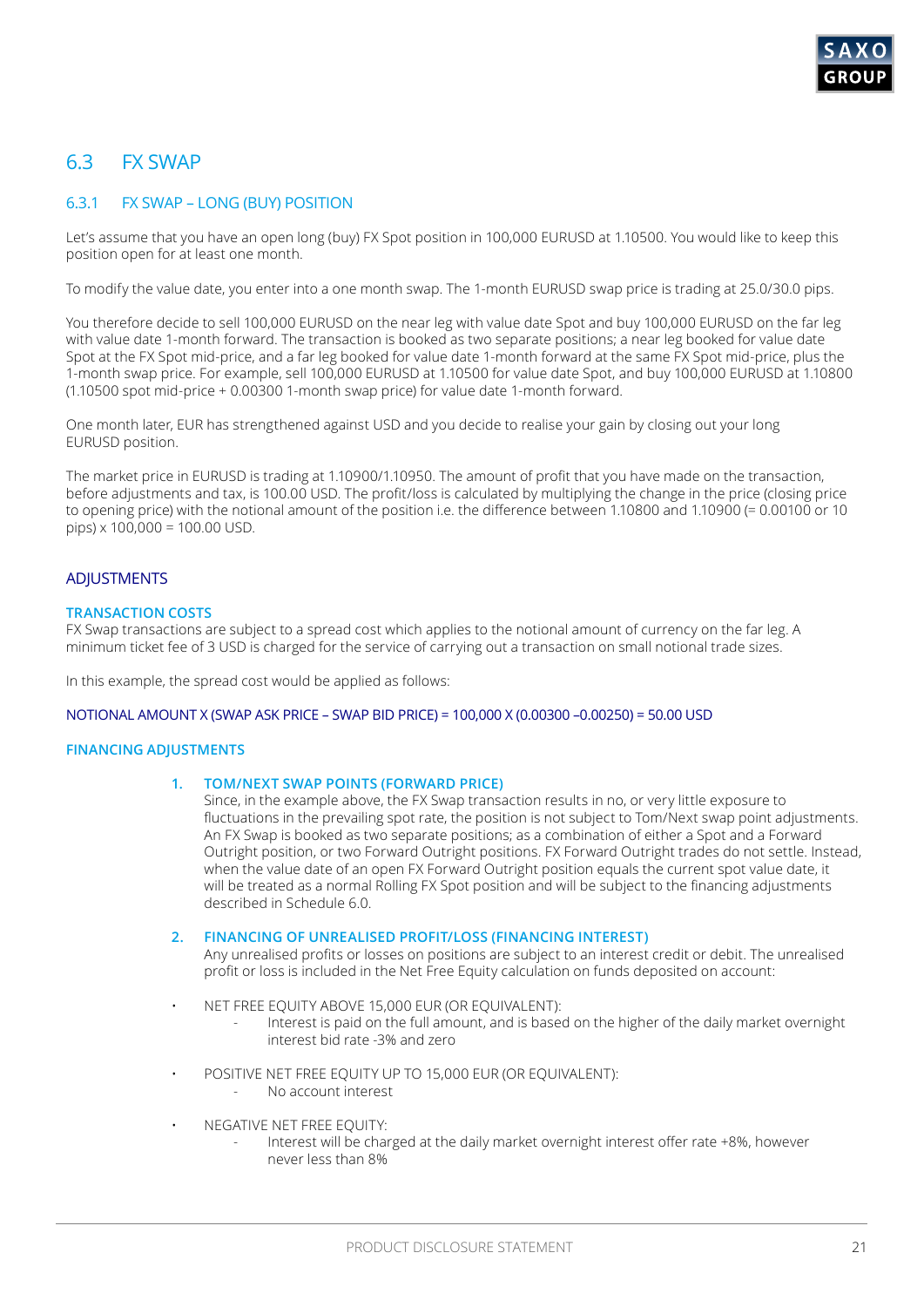

| <b>OPENING THE POSITION</b> |                |                                   |
|-----------------------------|----------------|-----------------------------------|
| Notional Amount             | 100,000.00 EUR |                                   |
| Opening Price               | 1.10800        |                                   |
| Opening Value               | 110,800.00 USD | (Notional Amount x Opening Price) |
| Initial Margin              | 3,689.64 USD   | (3.33% of Notional Value)         |

| <b>CLOSING THE POSITION</b> |                |                                   |
|-----------------------------|----------------|-----------------------------------|
| <b>Notional Amount</b>      | 100,000.00 EUR |                                   |
| <b>Closing Price</b>        | 1.10900        |                                   |
| Closing Value               | 110,900.00 USD | (Notional Amount x Closing Price) |
| Profit/Loss                 | 100.00 USD     | (Closing Value to Opening Value)  |

| ' ADJUSTMENTS ,         |           |                                                                     |
|-------------------------|-----------|---------------------------------------------------------------------|
| <b>Transaction Cost</b> | 50.00 USD | Notional Amount x (Swap ask price – Swap bid price)                 |
| Financing               | 0.00 USD  | (assuming Positive Net Free Equity up to 15,000 EUR (or equivalent) |
|                         |           |                                                                     |
| <b>Net Profit/Loss</b>  | 50.00 USD | (after adjustments)                                                 |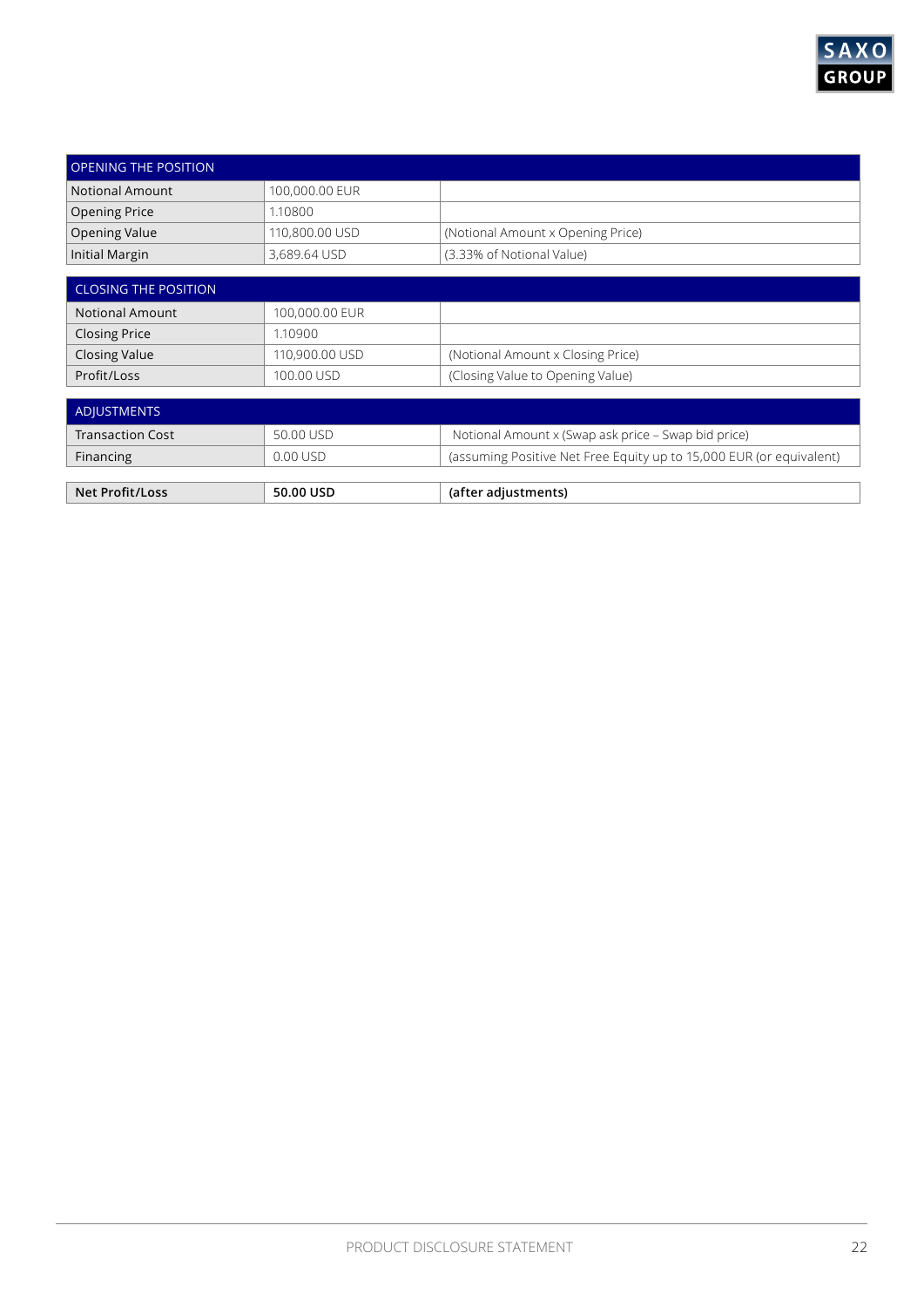

### 6.3.2 FX SWAP – SHORT (SELL) POSITION

Let's assume that you have an open short (sell) FX Spot position in 100,000 EURUSD at 1.10500. You would like to keep this position open for at least one month.

To modify the value date, you enter into a one month swap. The 1-month EURUSD swap price is trading at 25.0/30.0 pips.

You therefore decide to buy 100,000 EURUSD on the near leg with value date Spot and sell 100,000 EURUSD on the far leg with value date 1-month forward. The transaction is booked as two separate positions; a near leg booked for value date Spot at the FX Spot mid-price, and a far leg booked for value date 1-month forward at the same FX Spot mid-price, minus the 1-month swap price. For example, buy 100,000 EURUSD at 1.10500 for value date Spot, and sell 100,000 EURUSD at 1.10250 (1.10500 spot mid-price - 0.00250 1-month swap price) for value date 1-month forward.

One month later, EUR has weakened against USD.

The market price in EURUSD is trading at 1.10100/1.10150. The amount of profit that you have made on the transaction, before adjustments and tax, is 100.00 USD. The profit/loss is calculated by multiplying the change in the price (closing price to opening price) with the notional amount of the position i.e. the difference between 1.10150 and 1.10250 (= 0.00100 or 10.0 pips)  $\times$  100,000 = 100.00 USD.

#### **ADIUSTMENTS**

#### **TRANSACTION COSTS**

FX Swap transactions are subject to a spread cost which applies to the notional amount of currency on the far leg. A minimum ticket fee of 3 USD is charged for the service of carrying out a transaction on small notional trade sizes.

In this example, the spread cost would be applied as follows:

#### NOTIONAL AMOUNT X (SWAP ASK PRICE – SWAP BID PRICE) = 100,000 X (0.00300 – 0.00250) = 50.00 USD

#### **FINANCING ADJUSTMENTS**

#### **1. TOM/NEXT SWAP POINTS (FORWARD PRICE)**

Since, in the example above, the FX Swap transaction results in no, or very little exposure to fluctuations in the prevailing spot rate, the position is not subject to Tom/Next swap point adjustments. An FX Swap is booked as two separate positions; as a combination of either a Spot and a Forward Outright position, or two Forward Outright positions. FX Forward Outright trades do not settle. Instead, when the value date of an open FX Forward Outright position equals the current spot value date, it will be treated as a normal Rolling FX Spot position and will be subject to the financing adjustments described in Schedule 6.0.

#### **2. FINANCING OF UNREALISED PROFIT/LOSS (FINANCING INTEREST)**

- NET FREE EQUITY ABOVE 15,000 EUR (OR EQUIVALENT):
	- Interest is paid on the full amount, and is based on the higher of the daily market overnight interest bid rate -3% and zero
- POSITIVE NET FREE EQUITY UP TO 15,000 EUR (OR EQUIVALENT): - No account interest
- NEGATIVE NET FREE EQUITY:
	- Interest will be charged at the daily market overnight interest offer rate  $+8\%$ . however never less than 8%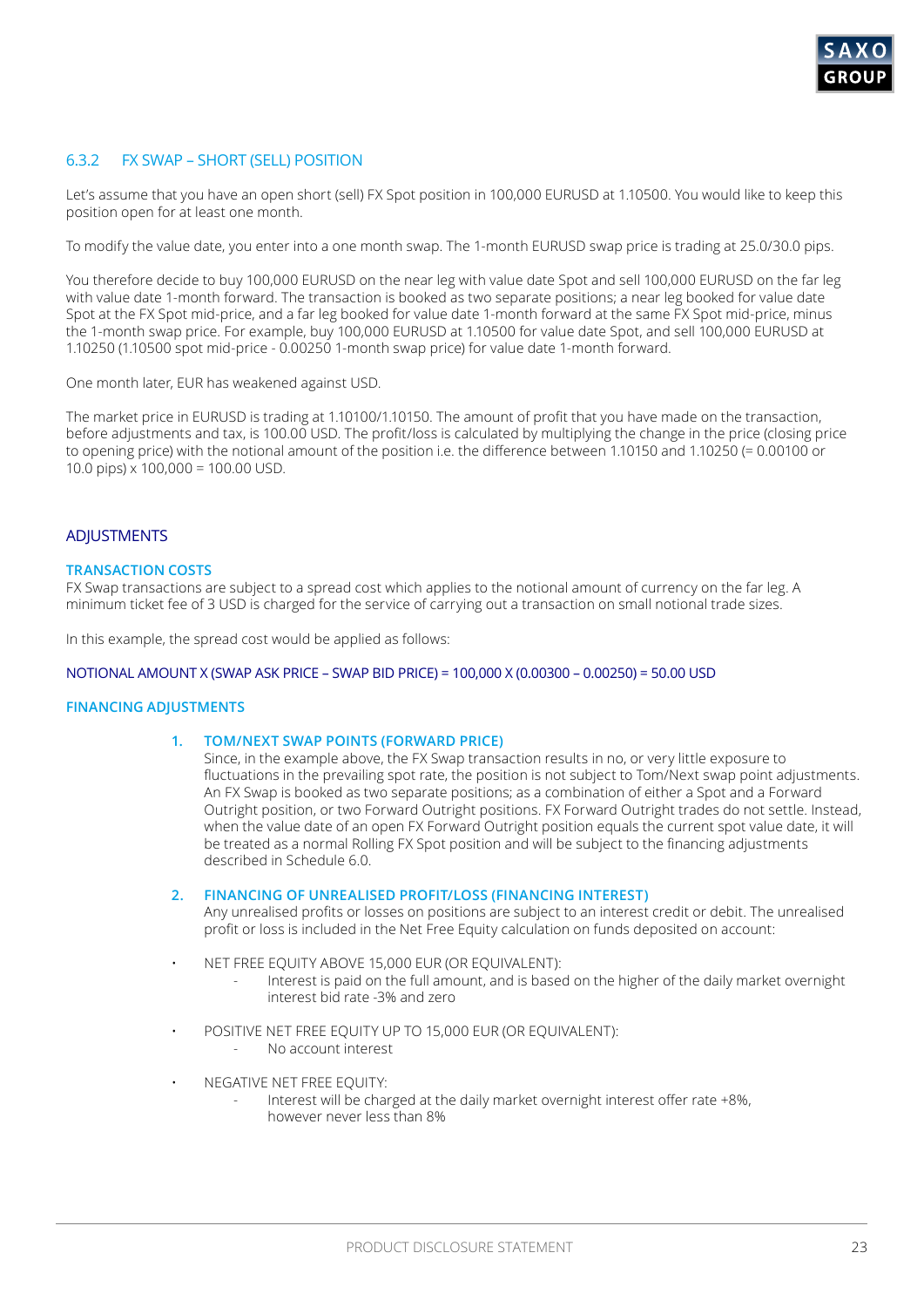

| <b>OPENING THE POSITION</b> |                |                                   |
|-----------------------------|----------------|-----------------------------------|
| Notional Amount             | 100,000.00 EUR |                                   |
| Opening Price               | 1.10250        |                                   |
| Opening Value               | 110,250.00 USD | (Notional Amount x Opening Price) |
| Initial Margin              | 3,671.33 USD   | (3.33% of Notional Value)         |

| <b>CLOSING THE POSITION</b> |                |                                   |
|-----------------------------|----------------|-----------------------------------|
| <b>Notional Amount</b>      | 100,000.00 EUR |                                   |
| <b>Closing Price</b>        | 1.10150        |                                   |
| <b>Closing Value</b>        | 110,150.00 USD | (Notional Amount x Closing Price) |
| Profit/Loss                 | 100.00 USD     | (Closing Value to Opening Value)  |

| ' ADJUSTMENTS ,         |           |                                                                     |
|-------------------------|-----------|---------------------------------------------------------------------|
| <b>Transaction Cost</b> | 50.00 USD | Notional Amount x (Swap ask price – Swap bid price)                 |
| Financing               | 0.00 USD  | (assuming Positive Net Free Equity up to 15,000 EUR (or equivalent) |
|                         |           |                                                                     |
| <b>Net Profit/Loss</b>  | 50.00 USD | (after adjustments)                                                 |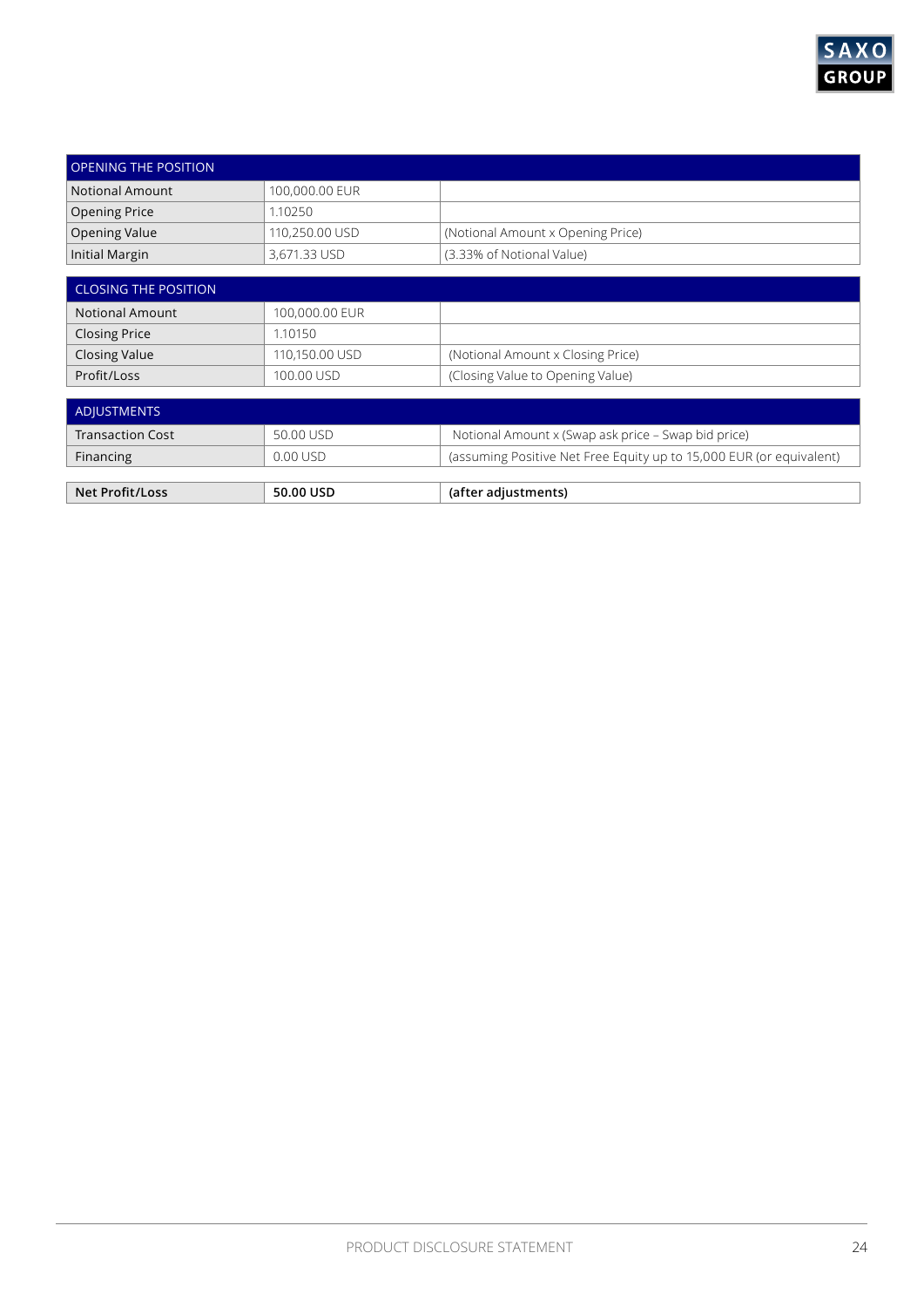# 6.4 FX VANILLA OPTION

### 6.4.1 FX VANILLA OPTION – LONG (BUY) POSITION

Let's assume that the current spot price in EURUSD is trading at 1.10499/1.10500. You believe that the Euro (EUR) is going to strengthen against the U.S. Dollar (USD) and want to take advantage of this move higher. You therefore decide to buy a one month, 100,000 EURUSD Call Option with a strike price at 1.11000, at a cost of 50 pips. This gives you the right, but not the obligation, to buy EUR at a specified price (Strike Price) on a specified date in the future (Expiry Date). When buying an option the maximum loss is the premium paid.

One month later, EUR has strengthened against USD and you let your long EURUSD Call Option exercise, thereby receiving a spot position at 1.11000. The spot price in EURUSD is trading at 1.12000/1.12001, so you sell EURUSD at 1.12000. The amount of profit that you have made on the transaction, before adjustments and tax, is 1,000 USD. The profit/loss is calculated by multiplying the change in the price (closing price to opening price) with the notional amount of the position i.e. the difference between 1.12000 and 1.11000 (= 0.01000 or 100 pips) x 100,000 = 1000 USD.

### ADJUSTMENTS

#### **TRANSACTION COSTS / PREMIUM**

A premium is charged, which is the cost of the option. This is the fee paid by the option buyer to the option seller. FX Vanilla Options are subject to a minimum transaction fee on small notional trade sizes.

#### 100,000 X 50 PIPS = 500 USD (PREMIUM)

#### **FINANCING OF UNREALISED PROFIT/LOSS (FINANCING INTEREST)**

The unrealised premium is included in the Net Free Equity calculation on funds deposited on account:

- NET FREE EQUITY ABOVE 15,000 EUR (OR EQUIVALENT):
	- Interest is paid on the full amount, and is based on the higher of the daily market overnight interest bid rate -3% and zero
- POSITIVE NET FREE EQUITY UP TO 15,000 EUR (OR EQUIVALENT): - No account interest
- NEGATIVE NET FREE EQUITY:

**Net Profit/Loss 500.00 USD (after adjustments)**

Interest will be charged at the daily market overnight interest offer rate +8%, however never less than 8%

| <b>OPENING THE POSITION</b>     |                |                                                                     |
|---------------------------------|----------------|---------------------------------------------------------------------|
| <b>Notional Amount</b>          | 100,000.00 EUR |                                                                     |
| <b>Market Price</b>             | 1.10500        |                                                                     |
| <b>Strike Price</b>             | 1.11000        |                                                                     |
| <b>Opening Value</b>            | 111,000.00 USD | (Notional Amount x Strike Price)                                    |
| <b>Initial Margin</b>           | 0.00 USD       | (the maximum loss besides the premium is 0)                         |
|                                 |                |                                                                     |
| <b>CLOSING THE POSITION</b>     |                |                                                                     |
| <b>Notional Amount</b>          | 100,000.00 EUR |                                                                     |
| <b>Closing Price</b>            | 1.12000        |                                                                     |
| <b>Closing Value</b>            | 112,000.00 USD | (Notional Amount x Closing Price)                                   |
| Profit/Loss                     | 1,000.00 USD   | (Closing Value to Opening Value)                                    |
|                                 |                |                                                                     |
| <b>ADJUSTMENTS</b>              |                |                                                                     |
| <b>Transaction Cost/Premium</b> | 500.00 USD     | $(100,000 \times 50 \text{ pins})$                                  |
| Financing                       | 0.00 USD       | (assuming Positive Net Free Equity up to 15,000 EUR (or equivalent) |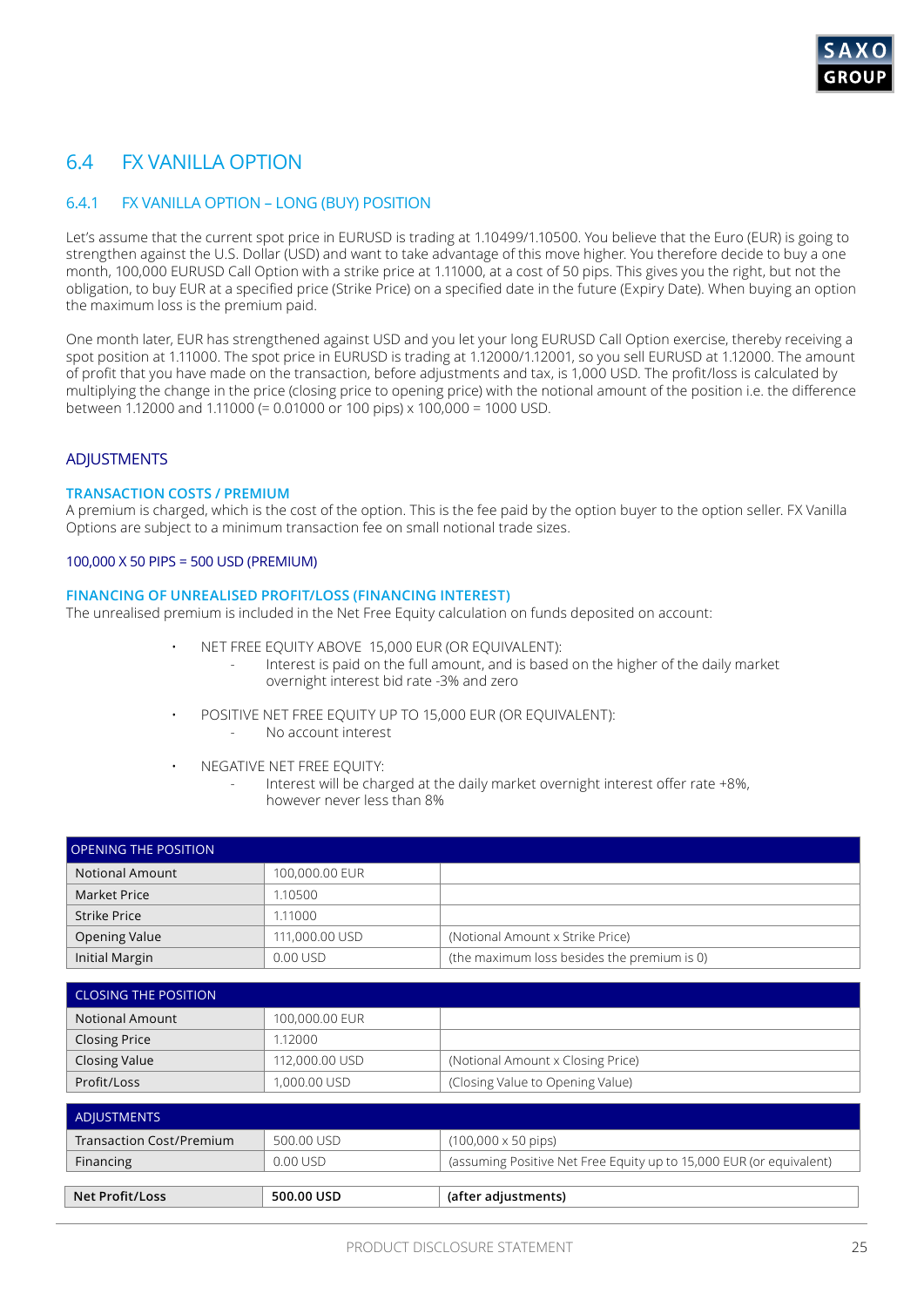

### 6.4.2 FX VANILLA OPTION – SHORT (SELL) POSITION

Let's assume that the current spot price in EURUSD is trading at 1.10499/1.10500. You believe that the Euro (EUR) is going to weaken against the U.S. Dollar (USD) and want to take advantage of this move lower. You therefore decide to buy a one month, 100,000 EURUSD Put Option with a strike price at 1.09940, at a cost of 50 pips. This gives you the right, but not the obligation, to sell EUR at a specified price (Strike Price) on a specified date in the future (Expiry Date). When buying an option the maximum loss is the premium paid.

One month later, EUR has weakened against USD and you let your short EURUSD Put Option exercise, thereby receiving a spot position at 1.09940. The spot price in EURUSD is trading at 1.08939/1.08940, so you buy EURUSD at 1.08940.

The amount of profit that you have made on the transaction, before adjustments and tax, is 1,000 USD. The profit/loss is calculated by multiplying the change in the price (closing price to opening price) with the notional amount of the position i.e. the difference between 1.08940 and 1.09940 (= 0.01000 or 100 pips) x 100,000 = 1000 USD.

#### ADJUSTMENTS

#### **TRANSACTION COSTS / PREMIUM**

A premium is charged, which is the cost of the option. This is the fee paid by the option buyer to the option seller. FX Vanilla Options are subject to a minimum transaction fee on small notional trade sizes.

#### 100,000 X 50 PIPS = 500 USD (PREMIUM)

#### **FINANCING OF UNREALISED PROFIT/LOSS (FINANCING INTEREST)**

The unrealised premium is included in the Net Free Equity calculation on funds deposited on account:

- NET FREE EQUITY ABOVE 15,000 EUR (OR EQUIVALENT):
	- Interest is paid on the full amount, and is based on the higher of the daily market overnight interest bid rate -3% and zero
- POSITIVE NET FREE EQUITY UP TO 15,000 EUR (OR EQUIVALENT): - No account interest
- NEGATIVE NET FREE EQUITY:
	- Interest will be charged at the daily market overnight interest offer rate +8%, however never less than 8%

| <b>OPENING THE POSITION</b> |                |                                             |  |
|-----------------------------|----------------|---------------------------------------------|--|
| <b>Notional Amount</b>      | 100,000.00 EUR |                                             |  |
| Market Price                | 1.10440        |                                             |  |
| Strike Price                | 1.09940        |                                             |  |
| Opening Value               | 109,940.00 USD | (Notional Amount x Strike Price)            |  |
| Initial Margin              | $0.00$ USD     | (the maximum loss besides the premium is 0) |  |

| <b>CLOSING THE POSITION</b> |                |                                   |  |
|-----------------------------|----------------|-----------------------------------|--|
| <b>Notional Amount</b>      | 100,000,00 EUR |                                   |  |
| <b>Closing Price</b>        | 1.08940        |                                   |  |
| <b>Closing Value</b>        | 108,940.00 USD | (Notional Amount x Closing Price) |  |
| Profit/Loss                 | 1,000.00 USD   | (Closing Value to Opening Value)  |  |

| ADJUSTMENTS              |            |                                                                     |
|--------------------------|------------|---------------------------------------------------------------------|
| Transaction Cost/Premium | 500.00 USD | $(100,000 \times 50 \text{ pips})$                                  |
| Financing                | $0.00$ USD | (assuming Positive Net Free Equity up to 15,000 EUR (or equivalent) |
|                          |            |                                                                     |
| Net Profit/Loss          | 500.00 USD | (after adjustments)                                                 |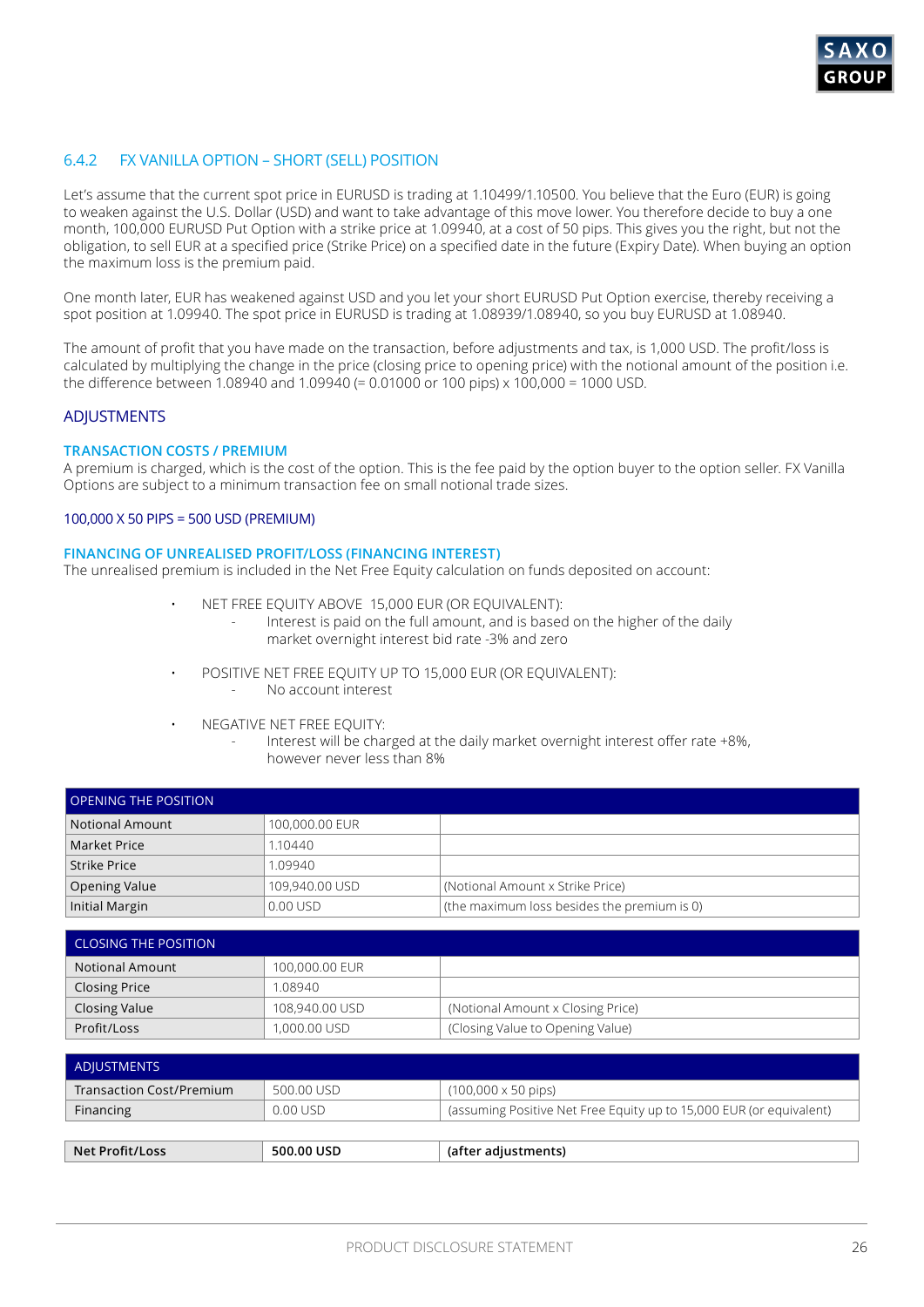

# 6.5 FX BINARY TOUCH OPTION (PROFESSIONAL CLIENTS ONLY)

### 6.5.1 FX BINARY TOUCH OPTION – ONE TOUCH POSITION

Let's assume that the current spot price in EURUSD is trading at 1.10499/1.10500. You believe that the Euro (EUR) is going to strengthen against the U.S. Dollar (USD) and want to take advantage of this move higher. You therefore decide to buy a one month, 1,000 EURUSD One Touch Option with a barrier of 1.11500. The two-way price for this option is 30%/35%. When buying an option the maximum loss is the premium paid.

Two weeks later, EUR has strengthened against USD. The 1.11500 barrier is triggered, and the option is exercised. The amount of profit that you have made on the transaction, before adjustments and tax, is 650 EUR.

### **ADJUSTMENTS**

#### **TRANSACTION COSTS / PREMIUM**

A premium is charged, which is the cost of the option. This is the fee paid by the option buyer to the option seller.

#### 1,000 EUR X 35% = 350 EUR (PREMIUM)

#### **FINANCING OF UNREALISED PROFIT/LOSS (FINANCING INTEREST)**

The unrealised premium is included in the Net Free Equity calculation on funds deposited on account:

- NET FREE EQUITY ABOVE 15,000 EUR (OR EQUIVALENT):
	- Interest is paid on the full amount, and is based on the higher of the daily market overnight interest bid rate -3% and zero
- POSITIVE NET FREE EQUITY UP TO 15,000 EUR (OR EQUIVALENT):
	- No account interest
- NEGATIVE NET FREE EQUITY:
	- Interest will be charged at the daily market overnight interest offer rate +8%, however never less than 8%

| <b>CLOSING THE POSITION</b> |              |                                             |
|-----------------------------|--------------|---------------------------------------------|
| <b>Notional Amount</b>      | 1,000.00 EUR |                                             |
| Market Price                | .10500       |                                             |
| <b>Barrier</b>              | 1.11500      |                                             |
| <b>Opening Value</b>        | 300.00 EUR   | (Notional Amount x 30% (or equivalent)      |
| Initial Margin              | 0.00 USD     | (the maximum loss besides the premium is 0) |

| <b>CLOSING THE POSITION</b> |              |                                  |  |
|-----------------------------|--------------|----------------------------------|--|
| Notional Amount             | 1,000,00 EUR |                                  |  |
| Closing Value               | 1,000,00 EUR | (Notional Amount x 100%)         |  |
| Profit/Loss                 | 700.00 EUR   | (Closing Value to Opening Value) |  |

| ADJUSTMENTS              |            |                                                                     |
|--------------------------|------------|---------------------------------------------------------------------|
| Transaction Cost/Premium | 350.00 FUR | (1,000 EUR x 35%)                                                   |
| Financing                | $0.00$ FUR | (assuming Positive Net Free Equity up to 15,000 EUR (or equivalent) |
|                          |            |                                                                     |
| Net Profit/Loss          | 650.00 USD | (after adjustments)                                                 |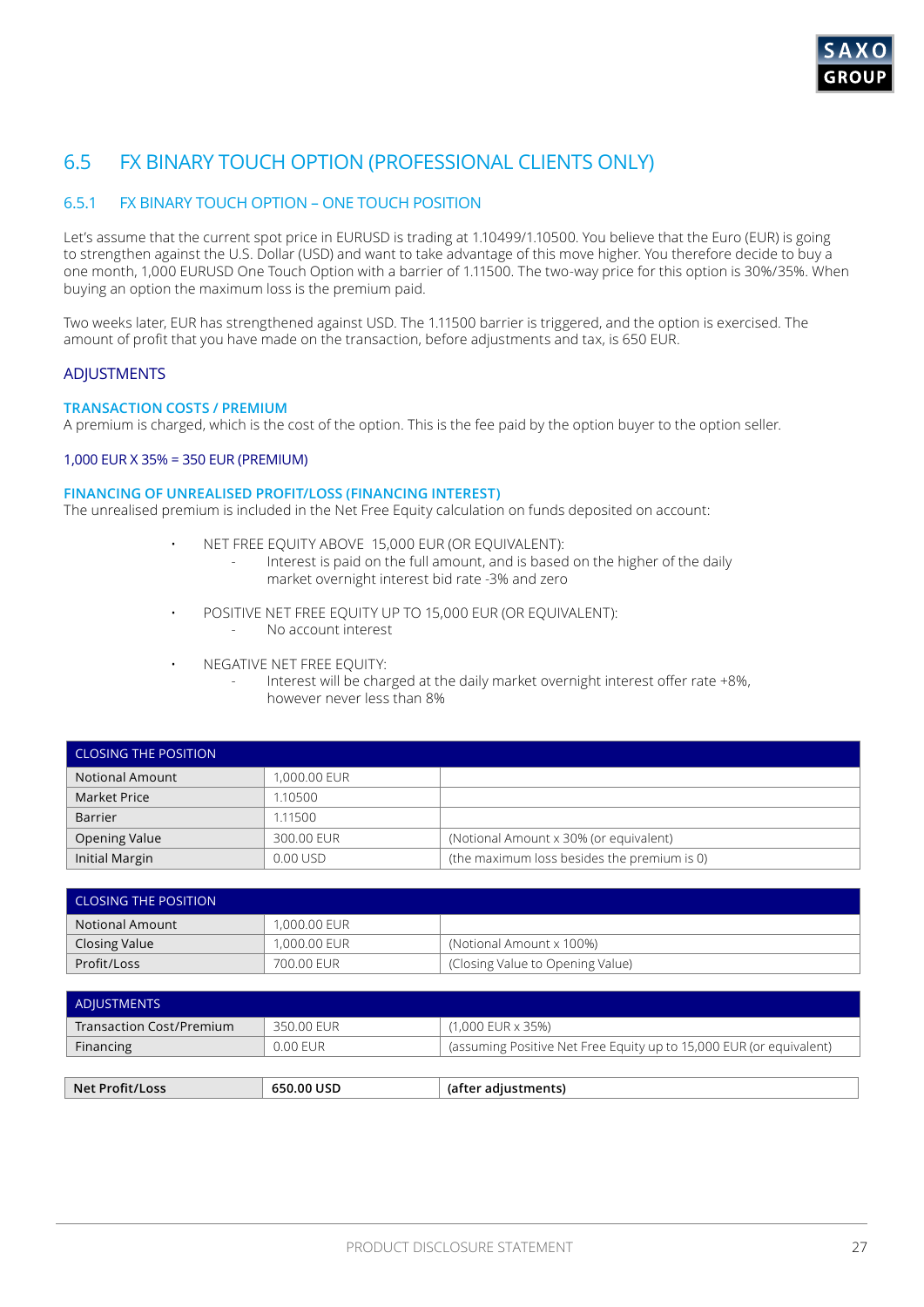

### 6.5.2 FX BINARY TOUCH OPTION – NO TOUCH POSITION

Let's assume that the current spot price in EURUSD is trading at 1.10499/1.10500. You believe that the Euro (EUR) is going to strengthen against the U.S. Dollar (USD) and want to take advantage of this move higher. You therefore decide to buy a one-month, 1,000 EURUSD No Touch Option with a barrier of 1.10200. The two-way price for this option is 65%/70%. When buying an option the maximum loss is the premium paid.

Two weeks later, EUR has strengthened against USD. The 1.10200 barrier is not triggered, and the option is exercised. The amount of profit that you have made on the transaction, before adjustments and tax, is 300 EUR.

#### **ADJUSTMENTS**

#### **TRANSACTION COSTS / PREMIUM**

A premium is charged, which is the cost of the option. This is the fee paid by the option buyer to the option seller.

### 1,000 EUR X 70% = 700 EUR (PREMIUM)

### **FINANCING OF UNREALISED PROFIT/LOSS (FINANCING INTEREST)**

The unrealised premium is included in the Net Free Equity calculation on funds deposited on account:

- Net Free Equity above 15,000 EUR (or equivalent):
	- Interest is paid on the full amount, and is based on the higher of the daily market overnight interest bid rate -3% and zero
- Positive Net Free Equity up to 15,000 EUR (or equivalent):
	- No account interest
- Negative Net Free Equity:
	- Interest will be charged at the daily market overnight interest offer rate +8%, however never less than 8%

| <b>OPENING THE POSITION</b> |              |                                             |
|-----------------------------|--------------|---------------------------------------------|
| <b>Notional Amount</b>      | 1,000.00 EUR |                                             |
| Market Price                | 1.10500      |                                             |
| <b>Barrier</b>              | 1.10200      |                                             |
| <b>Opening Value</b>        | 650.00 EUR   | (Notional Amount x 65% (or equivalent)      |
| Initial Margin              | 0.00 USD     | (the maximum loss besides the premium is 0) |

| L CLOSING THE POSITION. |              |                                  |  |
|-------------------------|--------------|----------------------------------|--|
| Notional Amount         | 1,000,00 EUR |                                  |  |
| Closing Value           | 1,000,00 EUR | (Notional Amount x 100%)         |  |
| Profit/Loss             | 350.00 FUR   | (Closing Value to Opening Value) |  |

| ADJUSTMENTS                     |            |                                                                     |
|---------------------------------|------------|---------------------------------------------------------------------|
| <b>Transaction Cost/Premium</b> | 700.00 FUR | (1,000 EUR x 70%)                                                   |
| Financing                       | 0.00 EUR   | (assuming Positive Net Free Equity up to 15,000 EUR (or equivalent) |
|                                 |            |                                                                     |
| Net Profit/Loss                 | 300.00 USD | (after adjustments)                                                 |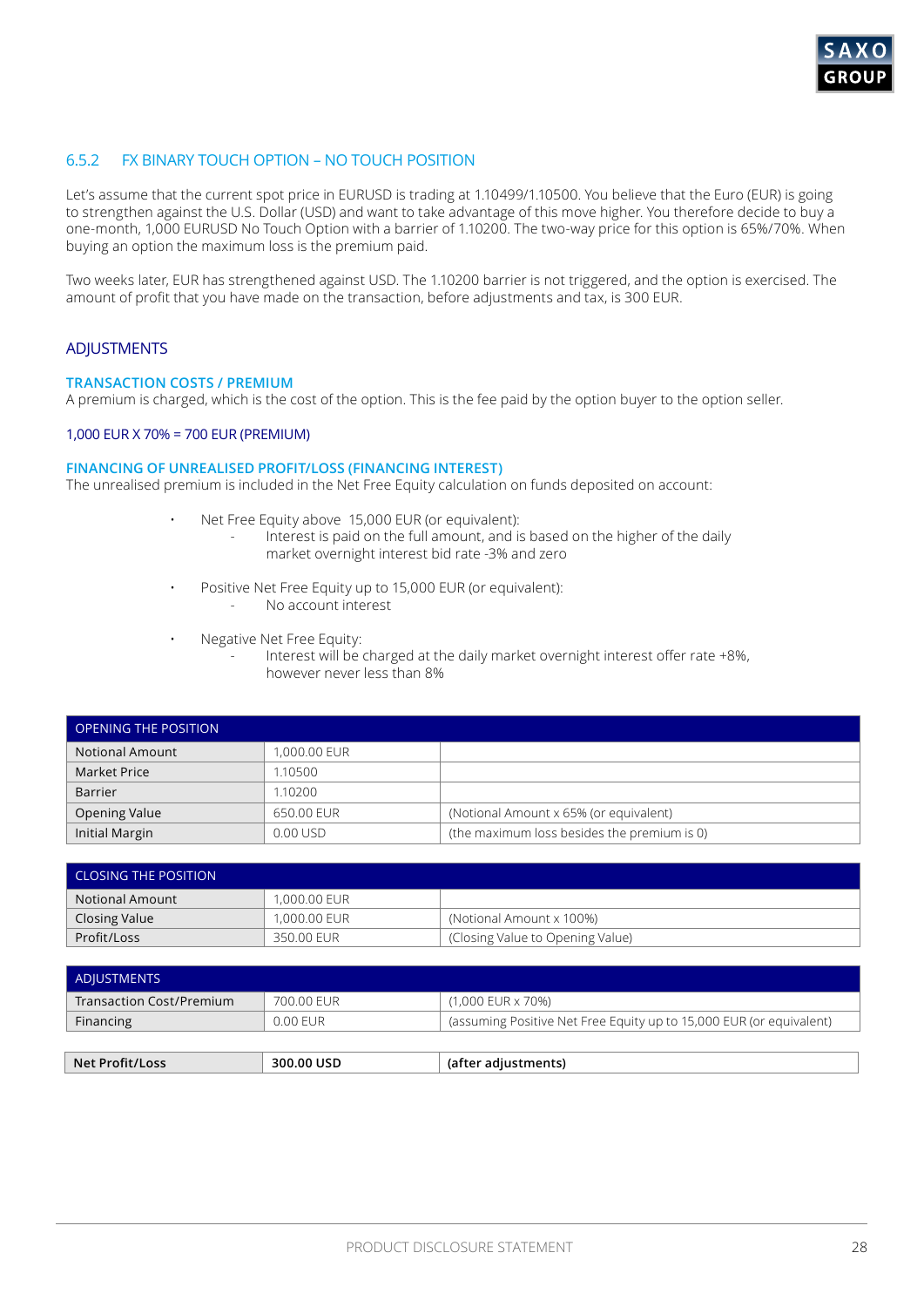# 6.6 CFDS ON STOCKS AND ETPS (ETFS, ETNS & ETCS)

### 6.6.1 LONG (BUY) POSITION

This is an example of buying a Single Stock CFDs to take a long position, and make a profit because the market moves in your favour. The market price for shares in "Company XYZ" on the relevant Exchange is currently trading at \$12.00/12.02. You think that "Company XYZ's" shares are undervalued and will increase so you decide to buy 1,000 CFDs at \$12.02 each. This position therefore gives you an exposure to the stock of \$12,020 (Price x number of CFDs). The position requires an Initial Margin of 20% (\$2,404).

One month later (30 days), shares in company XYZ have increased and are now selling at \$12.52. You decide to realise your gain by closing out your CFD position. The amount of profit you have made, before adjustments and tax, on the Transaction is \$500.00 (difference between 12.02 and 12.52 x 1,000 = \$500).

### ADJUSTMENTS

Company XYC paid a dividend of 10 cents per share while your position was open. Therefore you are entitled to a positive dividend adjustment of \$100 (1,000 x 10 cents) (this amount is posted to your Account). Share CFDs are subject to a commission charge (we also call it a Transaction Fee) on the opening and closing Transactions (based on the Closing Value). The standard Saxo charge is \$0.02/share with a minimum of \$15 per transaction. In this example, the Transaction Fee would be charged on each transaction as follows:

#### 1,000 CFDS X \$0.02 = \$20.00

Since you hold a long share CFD position, interest costs are charged (that is, the Finance Charge) and are calculated on your positions by applying the applicable CFD Base Rate to the value of the position. In this example, for instance if the applicable rate is 5.00% p.a., then the overnight interest charge per day is then calculated as follows:

#### 1,000 X \$12.20 X (5.00%) / 360 = \$1.669

| CFD ON COMPANY XYZ (USD) | <b>OPEN</b> | <b>CLOSE</b> |
|--------------------------|-------------|--------------|
| <b>Direction</b>         | <b>Buy</b>  | Sell         |
| Number of CFDs           | 1000        | 1000         |
| <b>Contract Price</b>    | 12.02       | 12.52        |
| Value                    | 12,020.00   | 12,520.00    |
| Commission               | 20.00       | 20.00        |

| <b>PROFIT/LOSS CALCULATION</b> |           |                                |  |
|--------------------------------|-----------|--------------------------------|--|
| <b>Gross Profit/Loss</b>       | $+500.00$ | $(6,260.00 - 6,010.00)$        |  |
| Dividend                       | $+100.00$ | $(0.02$ USD $\times$ 500)      |  |
| Commission                     | $-40.00$  | $(2 \times 15.00 \text{ USD})$ |  |
| O/N Financing                  | $-50.08$  | $(1.669$ USD x 30 days)        |  |

| Net Profit/Loss | בם מח5.<br>ייי<br>J.JL | tax)<br>ោម<br>. |
|-----------------|------------------------|-----------------|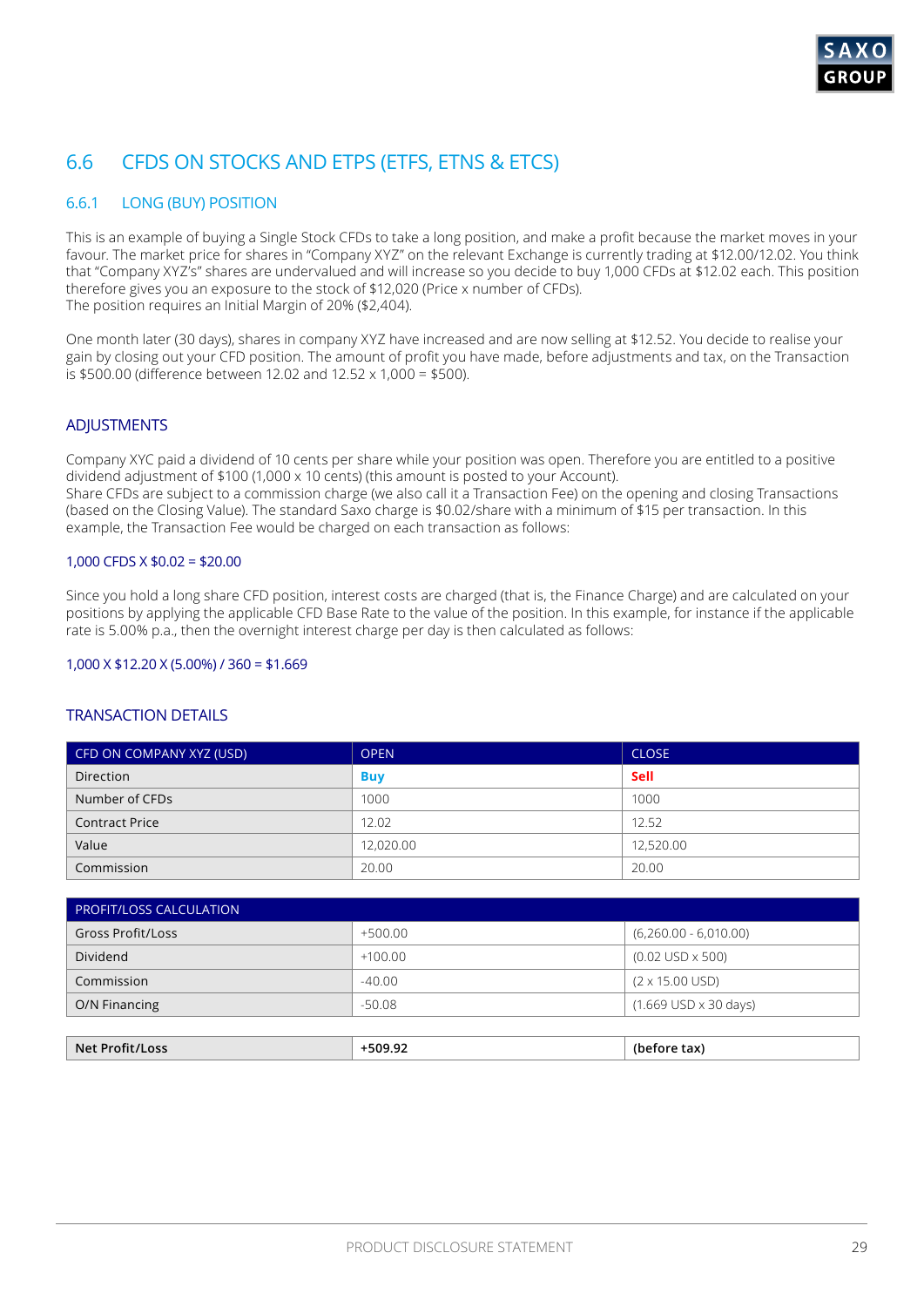

### 6.6.2 SHORT (SELL) POSITION

This is an example of selling a Single Stock CFDs to take a short position, and incurring a loss because the market moves against you. The market price for shares in "Company XYZ" on the relevant Exchange is currently trading at \$25.00/25.10. You think that price of the underlying stock ("Company XYZ") will weaken so you decide to sell (short) 500 CFDs at \$25.00. This position therefore gives you an exposure to the stock of \$12,500 (Price x number of CFDs). The position requires an Initial Margin of 20% (\$2,500).

The price of the Underlying Instrument moves upwards over the next 10 days to a price of \$28.00 for each CFD. As a result, if you decide to close your position you will incur a \$1,500 gross loss on this Transaction (500 x \$25.00)-(500 x \$28.00) = (\$1500).

#### ADJUSTMENTS

Share CFDs are subject to a commission charge (we also call it a Transaction Fee) on the opening and closing transactions. The standard Saxo charge is \$0.02/share with a minimum of \$15 per transaction. In this example, the Transaction Fee would be charged on the opening transaction as follows:

#### 500 CFDS X \$0.02 = \$10.00

Since this figure is below the minimum charge, you will be charged the minimum fee of \$15.00.

Since you hold a CFD in a Short position, you receive/ pay interest calculated on your positions by applying the applicable rate to the Value of the position. The applicable rate might be 1.00% p.a. The overnight interest credit per day is then calculated as follows:

#### 500 X \$25 X (1.00%) / 360 = \$0.347

Please note that some Single Stock CFDs are subject to a Borrowing Fee when they are sold short. However, this example assumes that it's a highly liquid stock with zero (0) Borrowing Fee.

| CFD ON COMPANY XYZ (USD) | <b>OPEN</b> | <b>CLOSE</b> |
|--------------------------|-------------|--------------|
| <b>Direction</b>         | Sell        | <b>Buy</b>   |
| Number of CFDs           | 500         | 500          |
| <b>Contract Price</b>    | 25.00       | 28.00        |
| Value                    | 12,500.00   | 14,000.00    |
| Commission               | 15.00       | 15.00        |

| <b>PROFIT/LOSS CALCULATION</b> |             |                                              |  |
|--------------------------------|-------------|----------------------------------------------|--|
| <b>Gross Profit/Loss</b>       | $-1,500.00$ | $(12,500.00 - 14,000.00)$                    |  |
| Dividend                       | 0.00        | None                                         |  |
| Commission                     | $-30.00$    | $(2 \times 15.00 \text{ USD})$               |  |
| O/N Financing                  | $+3.47$     | $(0.347 \text{ USD} \times 10 \text{ days})$ |  |
| <b>Borrowing Costs</b>         | 0.00        | None                                         |  |
|                                |             |                                              |  |

| Net<br>nss<br>P<br>. | .<br>Ld X |
|----------------------|-----------|
|                      |           |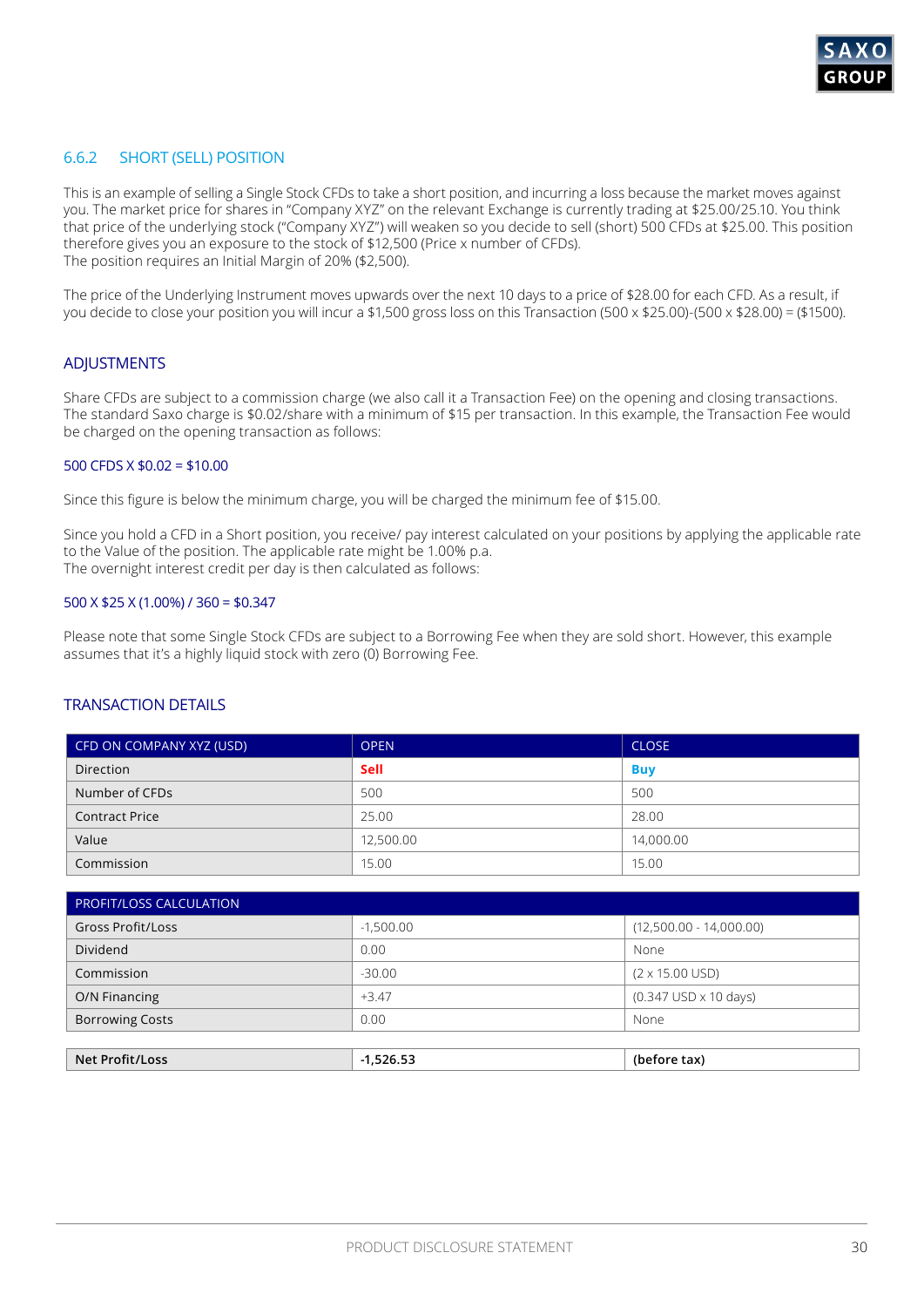# 6.7 CFDS ON STOCK INDICES

### 6.7.1 LONG (BUY) POSITION

This is an example of buying an Index CFDs to take a long position, and make a profit because the market moves in your favour.

You think that a leading US Share index will strengthen so you therefore buy 10 US 500 Index CFDs at 2,500, This position therefore gives you an effective exposure to the US 500 Index of \$25,000.00 (Index value x number of CFDs). The position requires an Initial Margin of 5% (\$1,250).

Saxo Group does not charge commission (i.e., Transaction Fees) on Stock Index CFDs, but instead derives its remuneration from the spread between the bid (Sell) and offer (Buy) prices.

The US 500 Index moves upwards over the next 5 days to a CFD Contract Value of 2,650 each. As a result, if you decide to close your position you will make a gross \$800 profit on this Transaction (10 x 2,580)-(10 x 2,500) = \$800 (before adjustments and tax).

### **ADJUSTMENTS**

Since you hold a Long CFD position, interest costs (represented by the O/N Financing Charge) are charged and calculated on your positions by applying the applicable CFD Base Rate to the opening position value. The applicable rate might be 3.00% p.a. and the Opening Price of the CFD position is \$2,500. The overnight interest charge per day is then calculated as follows:

#### 20 X \$2,500 X (3.00%) / 360 = \$2.083

| CFD ON INDEX (USD)    | <b>OPEN</b> | <b>CLOSE</b> |
|-----------------------|-------------|--------------|
| Direction             | <b>Buy</b>  | Sell         |
| Number of CFDs        | 10          | 10           |
| <b>Contract Price</b> | 2,500.00    | 2,580.00     |
| Value                 | 25,000.00   | 25,800.00    |

| <b>PROFIT/LOSS CALCULATION</b> |           |                               |
|--------------------------------|-----------|-------------------------------|
| Gross Profit/Loss              | $+800.00$ | (25.800.00 - 25,000.00)       |
| O/N Financing                  | -10.42    | $(2.083$ USD $\times$ 5 days) |
|                                |           |                               |

| 700E <sub>0</sub><br><b>Net</b><br>ncc<br>85<br>.<br>. | $\sim$<br>.dX |
|--------------------------------------------------------|---------------|
|--------------------------------------------------------|---------------|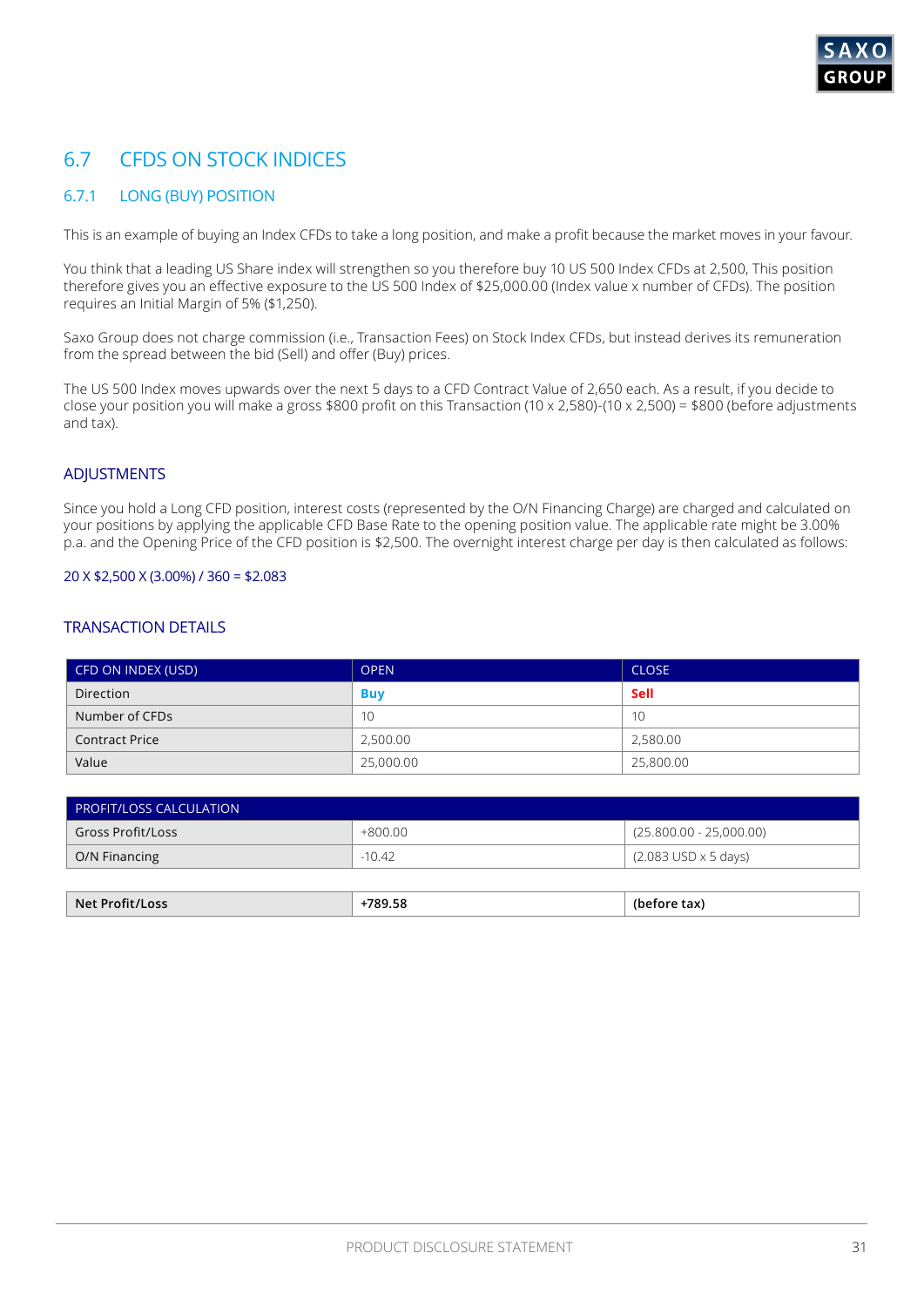

### 6.7.2 SHORT (SELL) POSITION

This is an example of selling Index CFDs to take a short position, and incurring a loss because the market moves against you. You think that the leading US Tech index will weaken, so you therefore sell (short) 5 US Tech 100 NAS at 6,100. This position therefore gives you an effective exposure to the US 500 Index of \$30,500.00 (Index value x number of CFDs). The position requires an Initial Margin of 5% (\$1,525).

Saxo Group does not charge commission (i.e., Transaction Fees) on Stock Index CFDs, but instead derives its remuneration from the spread between the bid (Sell) and offer (Buy) prices.

The US Tech 100 NAS Index moves upwards over the next five days to a CFD Contract Value of 6,300 each. As a result, if you decide to close your position you will incur a gross \$1,000 loss on this Transaction (5 x 6,100)-(5 x 6,300) = \$1,000 (before adjustments and tax).

### ADJUSTMENTS

Since you hold a Short CFD position, interest costs (represented by the O/N Financing Charge) are charged and calculated on your positions by applying the applicable CFD Base Rate to the opening position value. The applicable rate might be 2.00% p.a. and the Opening Price of the CFD position is \$2.500. The overnight interest charge per day is then calculated as follows:

#### 5 X \$6,100 X (2.00%) / 360 = \$1.694

| CFD ON INDEX (USD)    | <b>OPEN</b> | <b>CLOSE</b> |
|-----------------------|-------------|--------------|
| <b>Direction</b>      | Sell        | <b>Buy</b>   |
| Number of CFDs        |             |              |
| <b>Contract Price</b> | 6,100.00    | 6,300.00     |
| Value                 | 30,500.00   | 31,500.00    |

| PROFIT/LOSS CALCULATION |             |                                             |
|-------------------------|-------------|---------------------------------------------|
| Gross Profit/Loss       | $-1.000.00$ | $(30.500 - 31,500.00)$                      |
| O/N Financing           | -8.47       | $(2.542 \text{ USD} \times 5 \text{ days})$ |
|                         |             |                                             |

| <b>Net Profit/Loss</b> | .008.47 | `tax)<br>(before |
|------------------------|---------|------------------|
|                        |         |                  |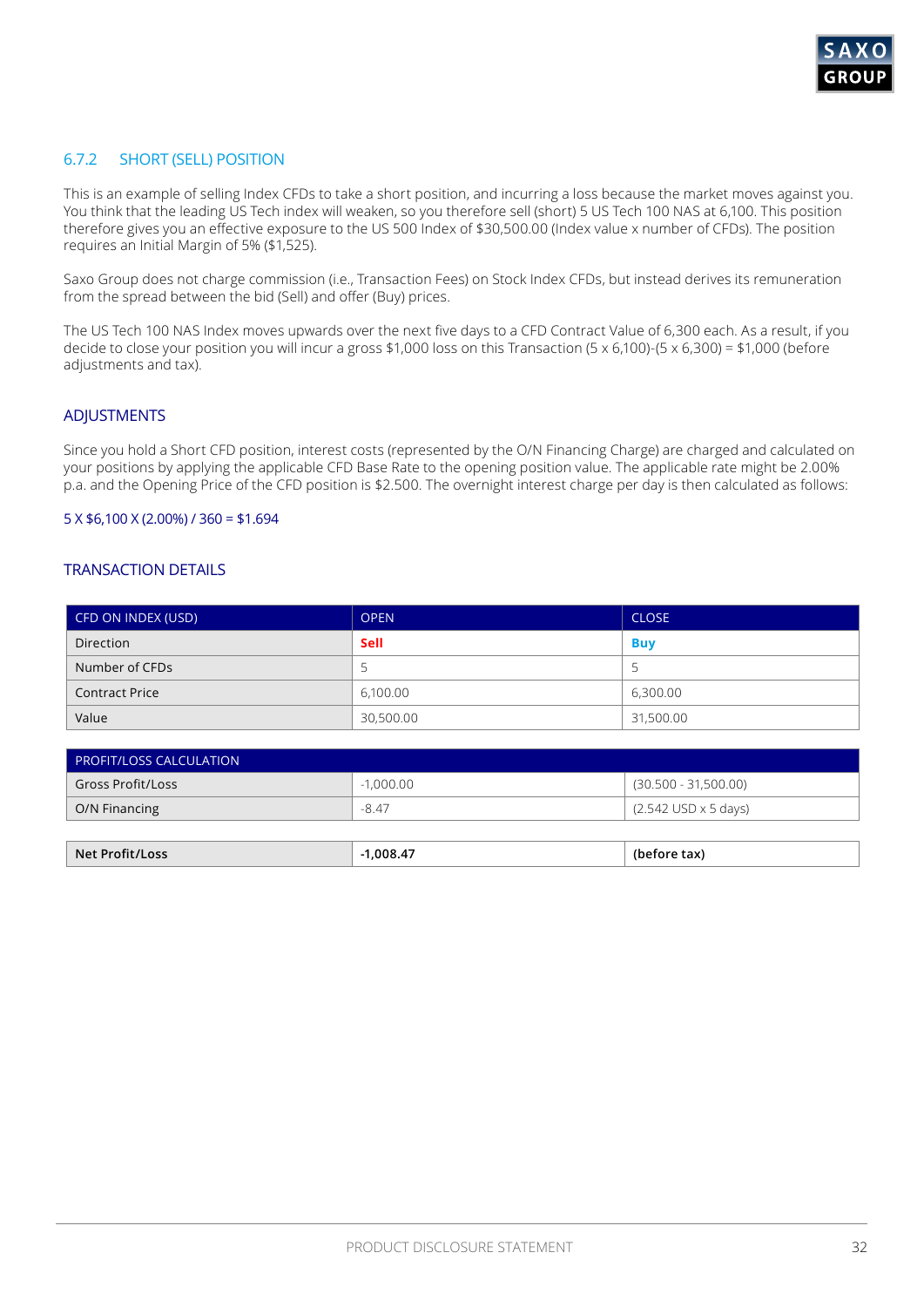

# 6.8 CFDS ON FUTURES (COMMODITIES, FOREX, BONDS, INDICES)

### 6.8.1 LONG (BUY) POSITION

This is an example of buying CFDs on Futures to take a long position, and incurring a loss because the market moves against you.

The market price for US Crude Oil Commodity CFD is trading at \$56.00/56.05. You think that the Underlying Instrument is undervalued and will increase so you decide to buy 200 Commodity CFDs at \$56.05 each. This position therefore gives you an effective exposure to US Crude Oil of \$11,200.00 (Price x number of CFDs). The position requires an Initial Margin of 10% (\$1,120).

15 days later, the price of US Crude Oil CFD has decreased and is now trading at \$53.00/53.05. You decide to realise your loss by closing out your CFD position at a price of \$53.00 per contract.

The loss you have made, before adjustments and tax, on the Transaction is \$610.00 (difference between 53.00 and 56.05) x  $200 = $-610$ ).

### **ADJUSTMENTS**

Since you hold a long Commodity CFD position for 15 days, you are subject to a Carrying Cost. The carrying cost is calculated based on the daily margin requirement. The interest rate used in this example is 2.00%, and it is assumed that the avg. daily margin requirement in the period is \$545.25. The daily carrying cost is then calculated as follows:

#### \$545.25 X (2.00%) / 360 = \$0.0309

### TRANSACTION DETAILS

| CFD ON INDEX (USD)    | <b>OPEN</b> | <b>CLOSE</b> |
|-----------------------|-------------|--------------|
| <b>Direction</b>      | <b>Buy</b>  | Sell         |
| Number of CFDs        | 200         | 200          |
| <b>Contract Price</b> | 56.05       | 53.00        |
| Value                 | 11,210.00   | 10,600.00    |

| <b>PROFIT/LOSS CALCULATION</b> |           |                           |  |
|--------------------------------|-----------|---------------------------|--|
| <b>Gross Profit/Loss</b>       | $-610.00$ | $(10,600.00 - 11,210.00)$ |  |
| <b>Carrying Cost</b>           | $-0.45$   | (0.0309 USD x 15 days)    |  |
|                                |           |                           |  |

**Net Profit/Loss -610.45 (before tax)**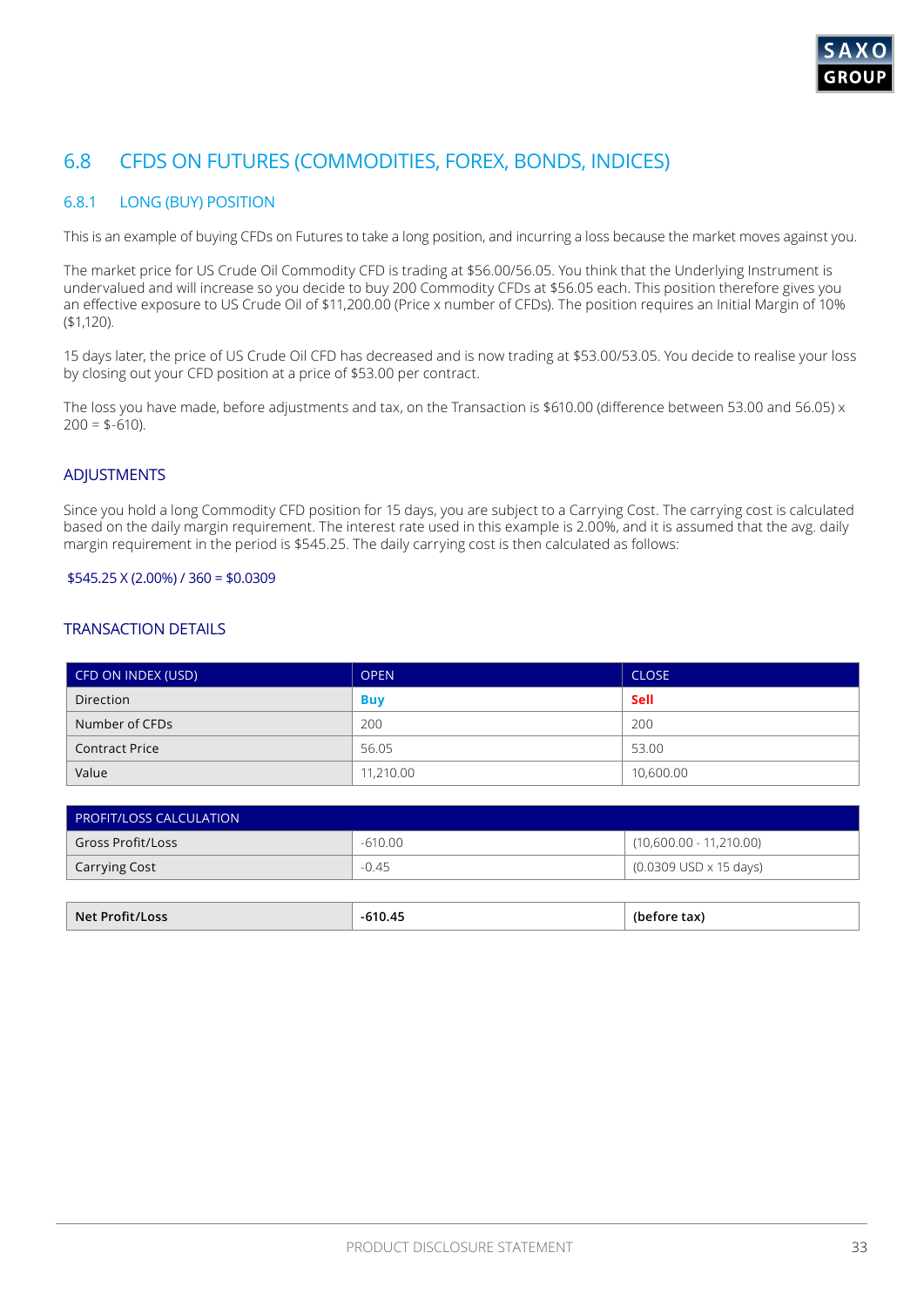

### 6.8.2 SHORT (SELL) POSITION

This is an example of selling CFDs on Futures to take a short position, and make a profit because the market moves in your favour.

The market price for US Crude Oil is trading at \$1,250.00/1,250.50. You think that the Underlying Instrument is undervalued and will increase so you decide to sell 15 Commodity CFDs at \$1,250.00 each. This position therefore gives you an effective exposure to the US Crude Oil CFD of \$18,750.00 (Price x number of CFDs). The position requires an Initial Margin of 10% (\$1,875).

10 days later, the price of US Crude Oil CFD has decreased and is now trading at \$1,149.50/1,150.00. You decide to realise your profit by closing out your CFD position at a price of \$1,150.00 per contract.

The profit you have made, before adjustments and tax, on the Transaction is \$1,500.00 (difference between 1,250.00 and  $1,150.00 \times 15 = $1,500.00$ .

#### ADJUSTMENTS

Since you hold a short Commodity CFD position for 10 days, you are subject to a Carrying Cost. The carrying cost is calculated based on the daily margin requirement. The interest rate used in this example is 2.00%, and it is assumed that the avg. daily margin requirement is \$720.00. The daily carrying cost is then calculated as follows:

#### $$720.00 \times (2.00\%) / 360 = $0.0400$

### TRANSACTION DETAILS

| CFD ON INDEX (USD)    | <b>OPEN</b> | <b>CLOSE</b> |
|-----------------------|-------------|--------------|
| <b>Direction</b>      | Sell        | <b>Buy</b>   |
| Number of CFDs        | 15          | 15           |
| <b>Contract Price</b> | 1,250.00    | 1.150.00     |
| Value                 | 18,750.00   | 17,250.00    |

| $\mathsf{\mathsf{I}}$ PROFIT/LOSS CALCULATION $\mathsf{\mathsf{I}}$ |             |                                                   |
|---------------------------------------------------------------------|-------------|---------------------------------------------------|
| Gross Profit/Loss                                                   | $+1.500.00$ | (18,750.00 - 17,250.00)                           |
| Carrying Cost                                                       | $-0.40$     | $(0.0400 \, \text{USD} \times 10 \, \text{days})$ |
|                                                                     |             |                                                   |

**Net Profit/Loss 1499.60 (before tax)**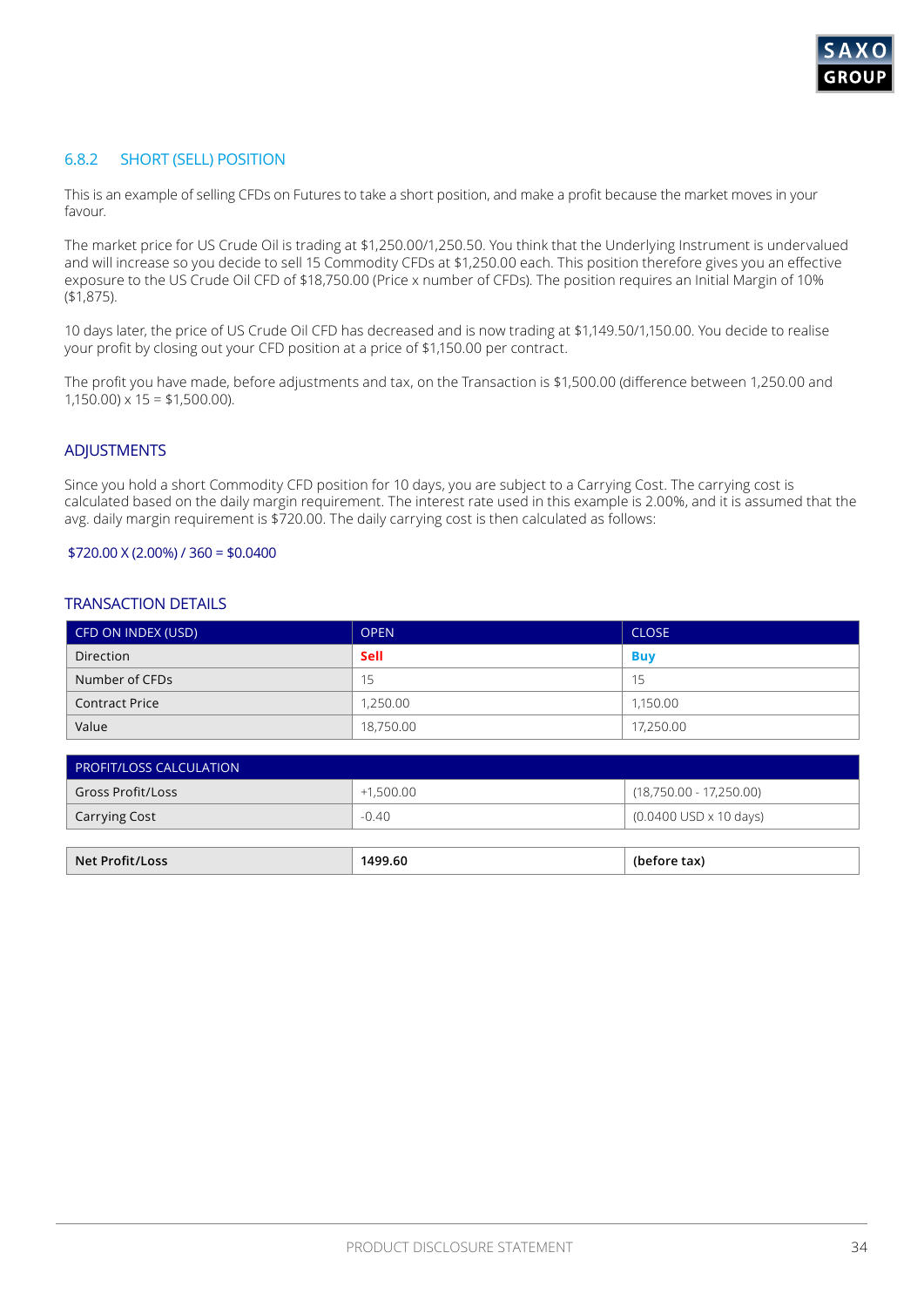# 6.9 CFDS ON OPTIONS (INDICES)

### 6.9.1 LONG (BUY CALL) POSITION

This is an example of buying CFDs on Options to take a long position in a Call Option, and incurring a profit because the market move in your favour.

The market price for an At The Money (ATM) call option strike 2900 in SPX is trading at \$9.00/10.00. You think that the Underlying Instrument is undervalued and will increase so you decide to buy 10 CFDonOptions at \$10.00 each. This position therefore gives you an effective exposure to the SPX of \$29,000.00 (Price x number of CFDs). The position does not require margin, but the a premium of \$100 will be paid.

15 days later, the price of SPX has increased and market is now trading 2950 and the CFDonOptions \$55/56. You decide to realize your profit by closing out your CFDonOption position at a price of \$55 per contract.

The profit you have made, before adjustments and tax, on the Transaction is \$450.00 (difference between 55.00 and 10)  $\times$  10 = \$450).

### ADJUSTMENTS

Since you hold a long call option CFD position for 15 days, you are subject to a Holding Fee. The Holding Fee is calculated based on the nominal value of the position. The cost is nominal value per million \* 1.1.

| CFD ON CALL OPTION (USD) | <b>OPEN</b> | <b>CLOSE</b> |
|--------------------------|-------------|--------------|
| Direction                | <b>Buy</b>  | Sell         |
| Number of CFDs           | 10          | 10           |
| <b>Contract Price</b>    | 10.00       | 55.00        |
| Value                    | 100         | 550          |

| <b>Net Profit/Loss</b>         | 449.5215  | (before tax)                                 |
|--------------------------------|-----------|----------------------------------------------|
| Holding Fee                    | $-0.4785$ | $(29,000/1,000,000 \times 1.1) \times$ days) |
| <b>Gross Profit/Loss</b>       | 450       | (550 - 100)                                  |
| <b>PROFIT/LOSS CALCULATION</b> |           |                                              |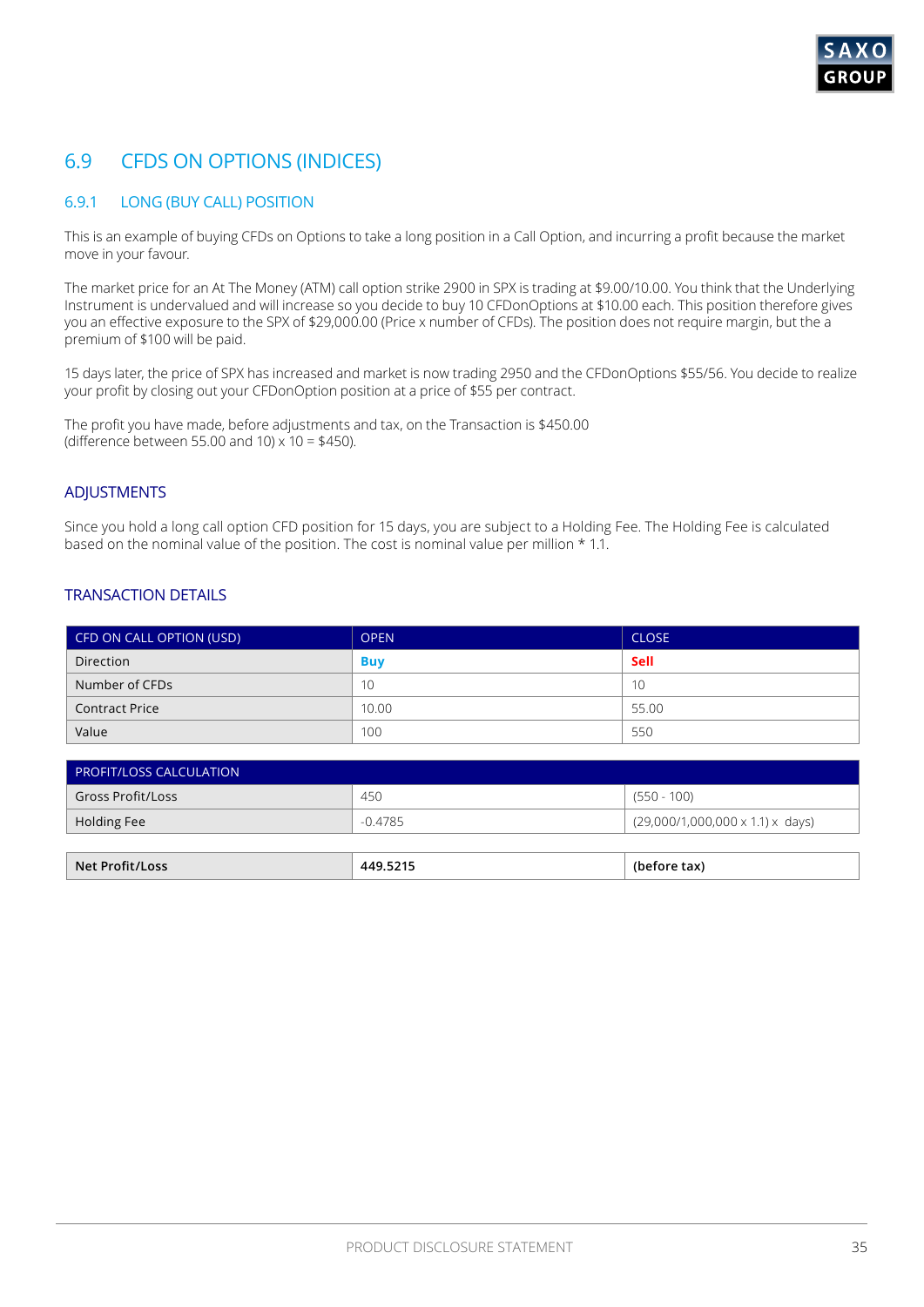

### 6.9.2 LONG (BUY PUT) POSITION

This is an example of buying CFDs on Options to take a long position in a Put Option, and incurring a lose because the market move against you.

The market price for an At The Money (ATM) put option strike 2900 in SPX is trading at \$12.00/13.00. You think that the Underlying Instrument is overvalued and will decrease so you decide to buy 10 CFDonOptions at \$13.00 each. The position gives you an effective exposure to the SPX of \$29,000.00 (Price x number of CFDs). The position does not require margin, but the a premium of \$130 will be paid.

14 days later, the price of SPX has increased and market is now trading 2945 and the CFDonOptions \$3/4. You decide to realize your loss by closing out your CFDonOption position at a price of \$3 per contract.

The loss you have incurred, before adjustments and tax, on the Transaction is \$100.00 (difference between 3.00 and 13)  $\times$  10 = \$100).

### **ADJUSTMENTS**

Since you hold a long put option CFD position for 14 days, you are subject to a Holding Fee. The Holding Fee is calculated based on the nominal value of the position. The cost is nominal value per million \* 1.1.

| CFD ON CALL OPTION (USD) | <b>OPEN</b> | <b>CLOSE</b> |
|--------------------------|-------------|--------------|
| <b>Direction</b>         | <b>Buy</b>  | Sell         |
| Number of CFDs           | 10          | 10           |
| <b>Contract Price</b>    | 13.00       | 3.00         |
| Value                    | 130         | 30           |

| <b>PROFIT/LOSS CALCULATION</b> |           |                                              |
|--------------------------------|-----------|----------------------------------------------|
| Gross Profit/Loss              | $-100$    | $(30 - 130)$                                 |
| Holding Fee                    | $-0.4466$ | $(29,000/1,000,000 \times 1.1) \times$ days) |

| <b>Net Profit/Loss</b> | 100.4466 | tax)<br>netore. |
|------------------------|----------|-----------------|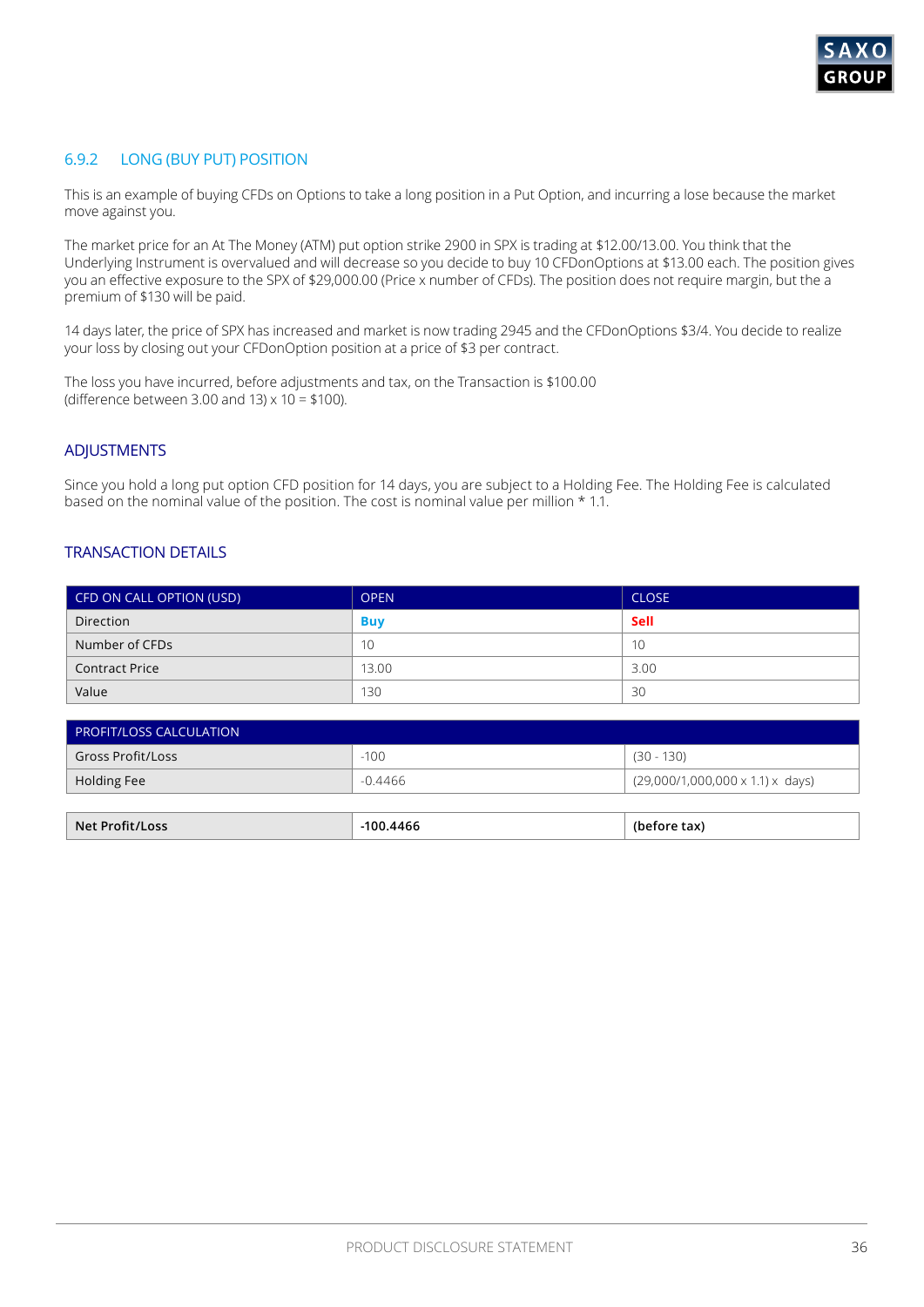

# 7 GLOSSARY

**Account** means your account with Saxo established under the General Business Terms, including all Trading Accounts and all Transactions recorded in them, for using SaxoTrader.

**Approved Collateral** means securities or other assets included on the list of acceptable collateral (as amended from time to time) available on our website.

**CFD** means a contract between the parties to pay in cash the difference in prices / index levels of the Underlying Instrument on the terms of the General Business Terms, whose term continues until the Closing Date.

**Client** refers to the person who has an Account with Saxo.

**Client Segregated Account** means the bank account maintained by Saxo as a trust account under section 981B of the Corporations Act. (It is not part of your Account).

**Close Out, Closed Out and Closing Out** in relation to a Transaction means discharging or satisfying the obligations of the Client and Saxo under the transaction and this includes matching up the Transaction with a Transaction of the same kind under which the Client has assumed an offsetting opposite position.

**Closing Date** means the date on which the CFD is agreed to be Closed Out, or earlier, if deemed to be Closed Out in accordance with the General Business Terms.

**Contract Value** means the face value of the CFD, and is calculated by Saxo by multiplying the applicable price (or, if an index, the level) of the CFD by the number of CFDs.

**Exchange** means any exchange or market on which a relevant Underlying Instrument or other financial product.

**Finance Charge** means a charge payable by you in respect of your Transaction, in accordance with the General Business Terms.

**FX Contract** means an OTC contract or derivative contract which derives its price from the real time changes in the price on the Spot market of the particular currency which is the Underlying Instrument for that derivative.

**FX Forward** Contract(also referred to as "forward purchase contract") derives its price or value from the changes in the value of a currency for delivery in the future, as calculated by reference to the interbank rates or Saxo's valuation of the forward value of the currency representing the Underlying Instrument.

**Futures or Futures contract** means a standardised agreement to buy or sell something (e.g. the Underlying Instrument) at a specified time in the future.

**Futures Option** means an Option contract traded over Futures contracts. These are the most common type of Options traded on a derivatives Exchange.

**General Business Terms** means the terms of your Account with Saxo for all of your Trading Accounts by which you deal in Transactions (as amended from time to time). Variations or additional terms may be notified to you from time to time in accordance with your current General Business Terms.

**Hedge Counterparty** means a party with whom Saxo enters into a hedge contract to hedge Saxo's exposure to the Saxo Products it has issued to you.

**Initial Margin** means the amount which you are required to provide to Saxo as the initial Margin for any Transaction which you propose to enter into.

**Leverage** means the ratio of the size of a Transaction position to the size of the deposit. It allows traders to gain a large exposure with a relatively small outlay.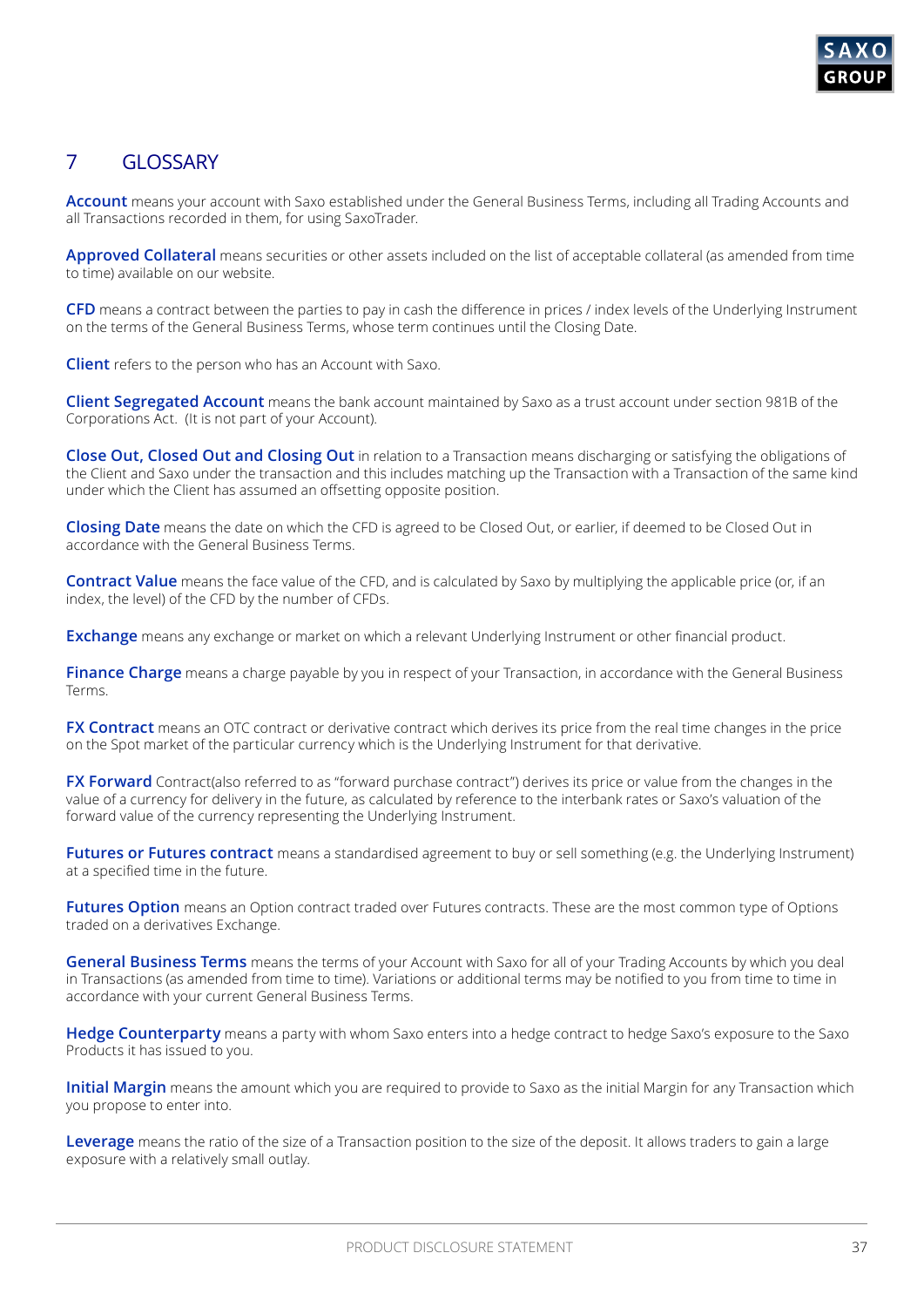

**Leveraged** has a corresponding meaning.

**Long position or Long** means a position taken in anticipation of a rising market. To go long means to buy.

**Margin** means the amount of cash paid to Saxo or Approved Collateral provided to Saxo (if applicable) and credited to your Account as Margin.

**Margin Call** means when an Account is failing to meet Margin Requirements. This could require further amounts to be deposited into the Account or for the Margin required in the Account to be reduced.

**Margin Cover** means the amount of Margin available for Margin Trading on your Account. It is calculated by Saxo by subtracting from the Account Value: (i) the required Margin; (ii) that part of the value of Open Positions which are margin products which is not available to be counted as Margin Cover (usually shown as a percentage of the unrealised value of the margin product) and (iii) the value of non-margin positions which are non - margin products.

**Margin Requirements** means the minimum amount of Margin required to be held as cash or Approved Collateral as determined by Saxo in its discretion and from time to time.

**Margin Trading** refers to any trading in any margin product.

**Metals Contract** means an OTC derivative which derives its price from the real time changes in the price in the Spot market of the particular metal (such as gold or silver) which is the Underlying Instrument for that derivative.

**Open Position** means, at any time, a Transaction you have entered into which has not been Closed Out, or settled prior to the time agreed for settlement.

**Option** means a type of derivative which confers the right but not the obligation to buy or sell some Underlying Instrument at a specified price "at a specified date (European or Vanilla style options) or before a specified date (American style options)."

**Order** means any order placed by you to enter into a Transaction.

**OTC** means over-the-counter, that is, not traded on a licensed or otherwise recognised exchange.

**OTC Contract** means an over-the-counter contract for a financial product, including options and contracts in respect of foreign exchange or other commodities, such as metals.

**SaxoTrader** means Saxo's online trading platform for trading in our CFDs, FX Contracts and Metals Contracts, as well as for accessing the Saxo Services.

**Saxo Products** means the CFDs, Share CFDs, commodity CFDs, Forex CFDs, FX Contracts, FX Option Contracts, FX Binary Touch Option Contracts, Exchange Contracts and Metals Contracts.

**Segregated Client Account** means the segregated account in which Saxo holds and deals with Client money.

**Share CFD** means a CFD whose Underlying Instrument is a financial product traded on an Exchange and which itself is not a margin product. This covers Exchange-traded equities, units in listed funds, stapled securities, exchange traded products (known as ETPs).

**Share Index CFD** means a CFD whose Underlying Instrument is an index comprised of securities of issuers listed on an Exchange, typically an index sponsored or promoted by an Exchange.

**Short position or Short** means a position taken in anticipation of a falling market. To go Short means to sell.

**Spot** means the price for a currency, index, commodity or share for immediate settlement or delivery]